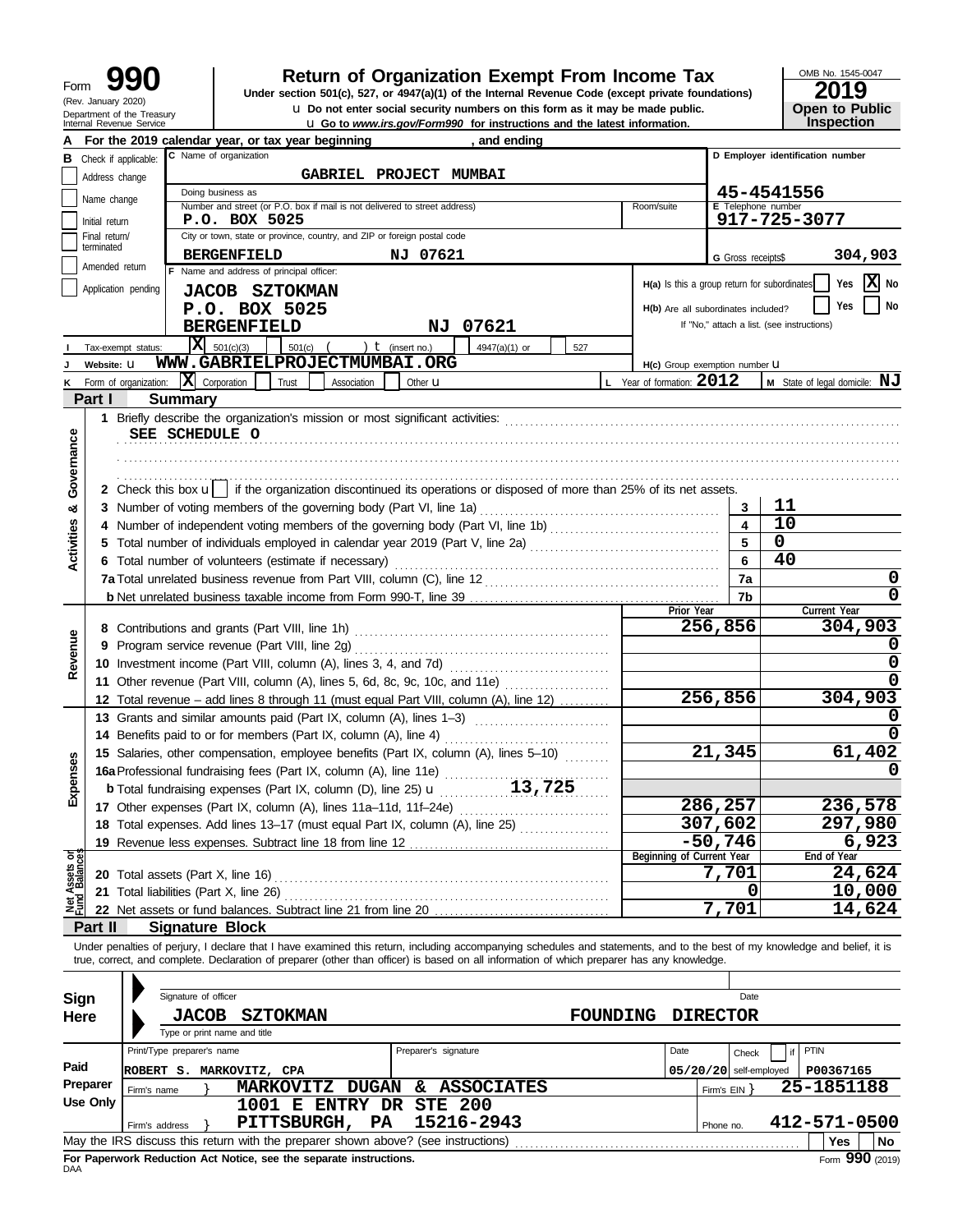| Form 990 (2019) GABRIEL PROJECT MUMBAI                                                                                                                                                                                                                                                                                                                                                                                                                                                                                                                                                                     | 45-4541556    | Page 2                                |
|------------------------------------------------------------------------------------------------------------------------------------------------------------------------------------------------------------------------------------------------------------------------------------------------------------------------------------------------------------------------------------------------------------------------------------------------------------------------------------------------------------------------------------------------------------------------------------------------------------|---------------|---------------------------------------|
| <b>Statement of Program Service Accomplishments</b><br>Part III                                                                                                                                                                                                                                                                                                                                                                                                                                                                                                                                            |               | $\mathbf{x}$                          |
| 1 Briefly describe the organization's mission:<br>SEE SCHEDULE O                                                                                                                                                                                                                                                                                                                                                                                                                                                                                                                                           |               |                                       |
|                                                                                                                                                                                                                                                                                                                                                                                                                                                                                                                                                                                                            |               |                                       |
|                                                                                                                                                                                                                                                                                                                                                                                                                                                                                                                                                                                                            |               |                                       |
| Did the organization undertake any significant program services during the year which were not listed on the<br>$\mathbf{2}$                                                                                                                                                                                                                                                                                                                                                                                                                                                                               |               |                                       |
| prior Form 990 or 990-EZ?                                                                                                                                                                                                                                                                                                                                                                                                                                                                                                                                                                                  |               | Yes $X$ No                            |
| If "Yes," describe these new services on Schedule O.                                                                                                                                                                                                                                                                                                                                                                                                                                                                                                                                                       |               |                                       |
| Did the organization cease conducting, or make significant changes in how it conducts, any program<br>services?                                                                                                                                                                                                                                                                                                                                                                                                                                                                                            |               | $\Box$ Yes $\overline{\mathrm{X}}$ No |
| If "Yes," describe these changes on Schedule O.                                                                                                                                                                                                                                                                                                                                                                                                                                                                                                                                                            |               |                                       |
| Describe the organization's program service accomplishments for each of its three largest program services, as measured by<br>expenses. Section 501(c)(3) and 501(c)(4) organizations are required to report the amount of grants and allocations to others,<br>the total expenses, and revenue, if any, for each program service reported.                                                                                                                                                                                                                                                                |               |                                       |
| 76, 191 including grants of \$<br>4a (Code:<br>) (Expenses \$<br>NUTRITION - THE GPM INNOVATIVE APPROACH, "EAT TO LEARN", PROVIDES A<br>THOUSAND FRESH, HOT, NUTRITIOUS MEALS TO CHILDREN LEARNING IN SCHOOL,<br>ENSURING THAT CHILDREN RECEIVE THE NUTRITIONAL BOOST THAT THEY NEED TO<br>THRIVE, WHILE PROVIDING A POWERFUL INCENTIVE FOR PARENTS TO KEEP THEIR<br>CHILDREN IN SCHOOL.                                                                                                                                                                                                                   | ) (Revenue \$ |                                       |
|                                                                                                                                                                                                                                                                                                                                                                                                                                                                                                                                                                                                            |               |                                       |
|                                                                                                                                                                                                                                                                                                                                                                                                                                                                                                                                                                                                            |               |                                       |
|                                                                                                                                                                                                                                                                                                                                                                                                                                                                                                                                                                                                            |               |                                       |
|                                                                                                                                                                                                                                                                                                                                                                                                                                                                                                                                                                                                            |               |                                       |
|                                                                                                                                                                                                                                                                                                                                                                                                                                                                                                                                                                                                            |               |                                       |
| $31,250$ including grants of \$<br>HEALTH - GPM OPERATES THE SHRAWAN MEDICAL CLINIC, THE FIRST EVER MEDICAL<br>CLINIC IN THE KALWA SLUM. THE CLINIC, IN PARTNERSHIP WITH DOCTORS FOR YOU<br>AND SUNDARA SOAP, PROVIDES SERVICES TO SEVEN THOUSAND CHILDREN AND THREE<br>THOUSAND WOMEN WHO PREVIOUSLY HAD NO ACCESS TO MEDICAL CARE. GPM ALSO<br>PROVIDES A MOBILE CLINIC TO CHILDREN IN THE RURAL AREAS FOR PREVENTIVE<br>CARE, VACCINATIONS, CHECK-UPS AND FOLLOW-UP ATTENTION. OTHER HEALTH CARE<br>INITIATIVES INCLUDE HYGIENE INITIATIVES, SAFE DRINKING WATER FACILITY AND<br>MALNUTRITION PROGRAMS. |               |                                       |
|                                                                                                                                                                                                                                                                                                                                                                                                                                                                                                                                                                                                            |               |                                       |
|                                                                                                                                                                                                                                                                                                                                                                                                                                                                                                                                                                                                            |               |                                       |
|                                                                                                                                                                                                                                                                                                                                                                                                                                                                                                                                                                                                            |               |                                       |
| EDUCATION - GPM OPERATES EIGHT SCHOOLS AND A COMPUTER LAB FOR THE RURAL<br>POOR, LOVE2LEARN SERVING ONE THOUSAND CHILDREN IN TWENTY VILLAGES AROUND<br>THE SHILONDA VILLAGE IN WESTERN MAHARASHTA. IN ADDITION, GPM INTERNATIONAL<br>VOLUNTEERS, IN PARTNERSHIP WITH JDC-ENTWINE PROVIDE VITAL INFORMAL                                                                                                                                                                                                                                                                                                    |               |                                       |
| EDUCATIONAL SUPPORT FOR LOCAL EDUCATIONAL PROGRAMS LIKE REAP, THUS OFFERING<br>CHILDREN CARE AND EMOTIONAL SUPPORT DURING THE CRUCIAL PROCESS OF LITERACY<br>ACQUISITION.                                                                                                                                                                                                                                                                                                                                                                                                                                  |               |                                       |
|                                                                                                                                                                                                                                                                                                                                                                                                                                                                                                                                                                                                            |               |                                       |
|                                                                                                                                                                                                                                                                                                                                                                                                                                                                                                                                                                                                            |               |                                       |
|                                                                                                                                                                                                                                                                                                                                                                                                                                                                                                                                                                                                            |               |                                       |
| 4d Other program services (Describe on Schedule O.)                                                                                                                                                                                                                                                                                                                                                                                                                                                                                                                                                        |               |                                       |
| 111, 351 including grants of \$<br>(Expenses \$                                                                                                                                                                                                                                                                                                                                                                                                                                                                                                                                                            | ) (Revenue \$ |                                       |
| 276,153<br>4e Total program service expenses u                                                                                                                                                                                                                                                                                                                                                                                                                                                                                                                                                             |               |                                       |
|                                                                                                                                                                                                                                                                                                                                                                                                                                                                                                                                                                                                            |               | Form 990 (2019)                       |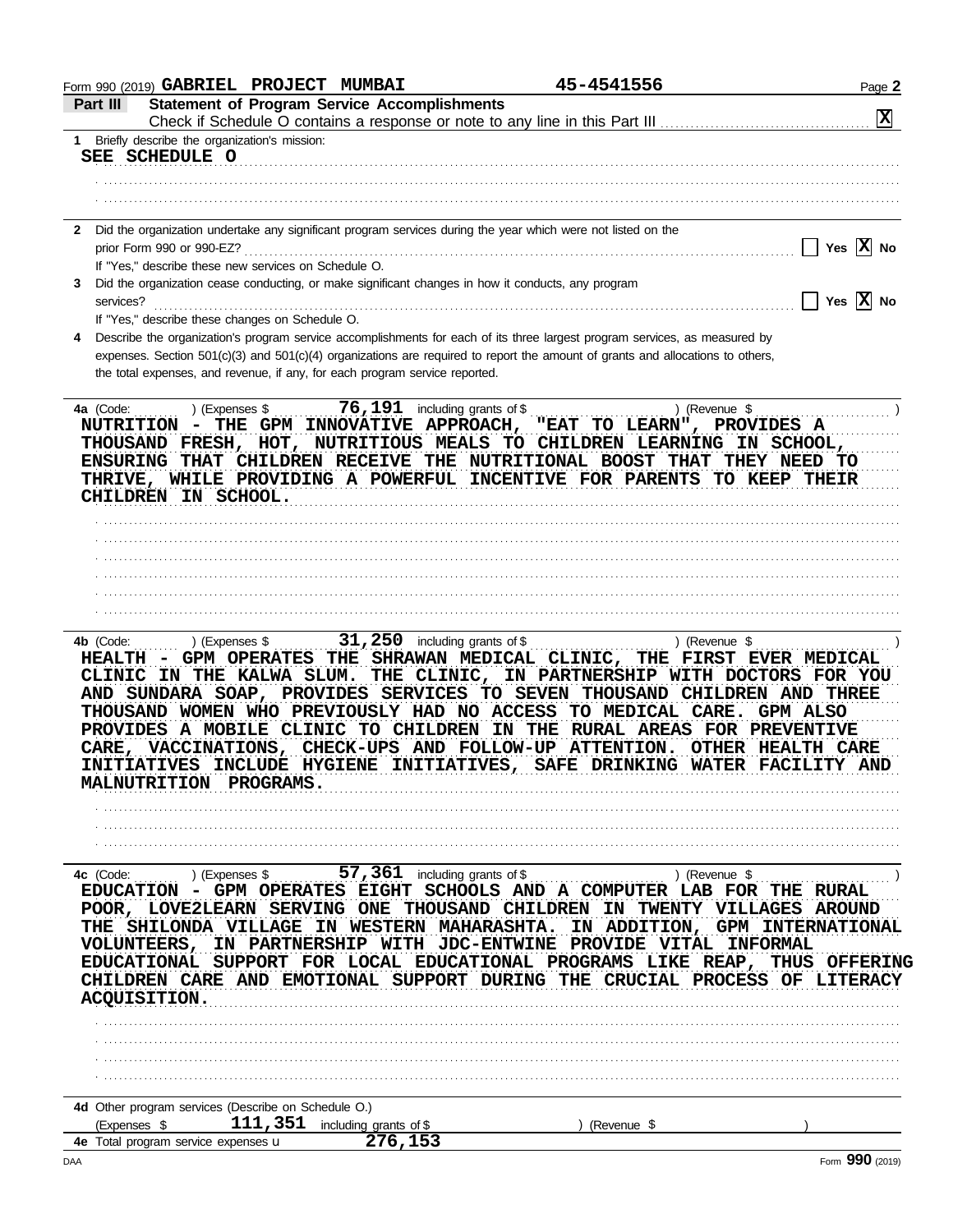**Part IV Checklist of Required Schedules Form 990 (2019) GABRIEL PROJECT MUMBAI 45-4541556** Page 3

|          |                                                                                                                                                                                                 |                 | Yes         | No |
|----------|-------------------------------------------------------------------------------------------------------------------------------------------------------------------------------------------------|-----------------|-------------|----|
| 1        | Is the organization described in section $501(c)(3)$ or $4947(a)(1)$ (other than a private foundation)? If "Yes,"                                                                               |                 |             |    |
|          | complete Schedule A                                                                                                                                                                             | 1               | X           |    |
| 2        | Is the organization required to complete Schedule B, Schedule of Contributors (see instructions)?                                                                                               | $\mathbf{2}$    | $\mathbf x$ |    |
| 3        | Did the organization engage in direct or indirect political campaign activities on behalf of or in opposition to                                                                                |                 |             |    |
|          | candidates for public office? If "Yes," complete Schedule C, Part I                                                                                                                             | 3               |             | X  |
| 4        | Section 501(c)(3) organizations. Did the organization engage in lobbying activities, or have a section 501(h)<br>election in effect during the tax year? If "Yes," complete Schedule C, Part II | 4               |             | X  |
| 5        | Is the organization a section $501(c)(4)$ , $501(c)(5)$ , or $501(c)(6)$ organization that receives membership dues,                                                                            |                 |             |    |
|          | assessments, or similar amounts as defined in Revenue Procedure 98-19? If "Yes," complete Schedule C, Part III                                                                                  | 5               |             | X  |
| 6        | Did the organization maintain any donor advised funds or any similar funds or accounts for which donors                                                                                         |                 |             |    |
|          | have the right to provide advice on the distribution or investment of amounts in such funds or accounts? If                                                                                     |                 |             |    |
|          | "Yes," complete Schedule D, Part I                                                                                                                                                              | 6               |             | X  |
| 7        | Did the organization receive or hold a conservation easement, including easements to preserve open space,                                                                                       |                 |             |    |
|          | the environment, historic land areas, or historic structures? If "Yes," complete Schedule D, Part II                                                                                            | 7               |             | X  |
| 8        | Did the organization maintain collections of works of art, historical treasures, or other similar assets? If "Yes,"                                                                             |                 |             |    |
|          | complete Schedule D, Part III                                                                                                                                                                   | 8               |             | X  |
| 9        | Did the organization report an amount in Part X, line 21, for escrow or custodial account liability, serve as a                                                                                 |                 |             |    |
|          | custodian for amounts not listed in Part X; or provide credit counseling, debt management, credit repair, or                                                                                    |                 |             |    |
|          | debt negotiation services? If "Yes," complete Schedule D, Part IV                                                                                                                               | 9               |             | X  |
| 10       | Did the organization, directly or through a related organization, hold assets in donor-restricted endowments                                                                                    |                 |             |    |
|          | or in quasi endowments? If "Yes," complete Schedule D, Part V                                                                                                                                   | 10              |             | X  |
| 11       | If the organization's answer to any of the following questions is "Yes," then complete Schedule D, Parts VI,                                                                                    |                 |             |    |
|          | VII, VIII, IX, or X as applicable.                                                                                                                                                              |                 |             |    |
| a        | Did the organization report an amount for land, buildings, and equipment in Part X, line 10? If "Yes,"                                                                                          |                 |             |    |
|          | complete Schedule D, Part VI                                                                                                                                                                    | 11a             |             | X  |
| b        | Did the organization report an amount for investments—other securities in Part X, line 12, that is 5% or more                                                                                   |                 |             |    |
|          | of its total assets reported in Part X, line 16? If "Yes," complete Schedule D, Part VII                                                                                                        | 11b             |             | X  |
| c        | Did the organization report an amount for investments—program related in Part X, line 13, that is 5% or more                                                                                    |                 |             | X  |
|          | of its total assets reported in Part X, line 16? If "Yes," complete Schedule D, Part VIII                                                                                                       | 11c             |             |    |
| d        | Did the organization report an amount for other assets in Part X, line 15, that is 5% or more of its total assets                                                                               |                 |             | X  |
|          | reported in Part X, line 16? If "Yes," complete Schedule D, Part IX<br>Did the organization report an amount for other liabilities in Part X, line 25? If "Yes," complete Schedule D, Part X    | 11d<br>11e      | $\mathbf x$ |    |
| е<br>f   | Did the organization's separate or consolidated financial statements for the tax year include a footnote that addresses                                                                         |                 |             |    |
|          | the organization's liability for uncertain tax positions under FIN 48 (ASC 740)? If "Yes," complete Schedule D, Part X                                                                          | 11f             |             | x  |
|          | 12a Did the organization obtain separate, independent audited financial statements for the tax year? If "Yes," complete                                                                         |                 |             |    |
|          | Schedule D, Parts XI and XII                                                                                                                                                                    | 12a             |             | X  |
|          | Was the organization included in consolidated, independent audited financial statements for the tax year? If                                                                                    |                 |             |    |
|          | "Yes," and if the organization answered "No" to line 12a, then completing Schedule D, Parts XI and XII is optional                                                                              | 12 <sub>b</sub> |             | x  |
| 13       |                                                                                                                                                                                                 | 13              |             | X  |
| 14a      | Did the organization maintain an office, employees, or agents outside of the United States?                                                                                                     | 14a             |             | X  |
| b        | Did the organization have aggregate revenues or expenses of more than \$10,000 from grantmaking,                                                                                                |                 |             |    |
|          | fundraising, business, investment, and program service activities outside the United States, or aggregate                                                                                       |                 |             |    |
|          |                                                                                                                                                                                                 | 14 <sub>b</sub> | X           |    |
| 15       | Did the organization report on Part IX, column (A), line 3, more than \$5,000 of grants or other assistance to or                                                                               |                 |             |    |
|          | for any foreign organization? If "Yes," complete Schedule F, Parts II and IV                                                                                                                    | 15              |             | X  |
| 16       | Did the organization report on Part IX, column (A), line 3, more than \$5,000 of aggregate grants or other                                                                                      |                 |             |    |
|          | assistance to or for foreign individuals? If "Yes," complete Schedule F, Parts III and IV [[[[[[[[[[[[[[[[[[[                                                                                   | 16              |             | х  |
| 17       | Did the organization report a total of more than \$15,000 of expenses for professional fundraising services on                                                                                  |                 |             |    |
|          |                                                                                                                                                                                                 | 17              |             | х  |
| 18       | Did the organization report more than \$15,000 total of fundraising event gross income and contributions on                                                                                     |                 |             |    |
|          | Part VIII, lines 1c and 8a? If "Yes," complete Schedule G, Part II                                                                                                                              | 18              |             | х  |
| 19       | Did the organization report more than \$15,000 of gross income from gaming activities on Part VIII, line 9a?                                                                                    |                 |             | X  |
|          |                                                                                                                                                                                                 | 19<br>20a       |             | X  |
| 20a<br>b | If "Yes" to line 20a, did the organization attach a copy of its audited financial statements to this return?                                                                                    | 20 <sub>b</sub> |             |    |
| 21       | Did the organization report more than \$5,000 of grants or other assistance to any domestic organization or                                                                                     |                 |             |    |
|          |                                                                                                                                                                                                 | 21              |             | x  |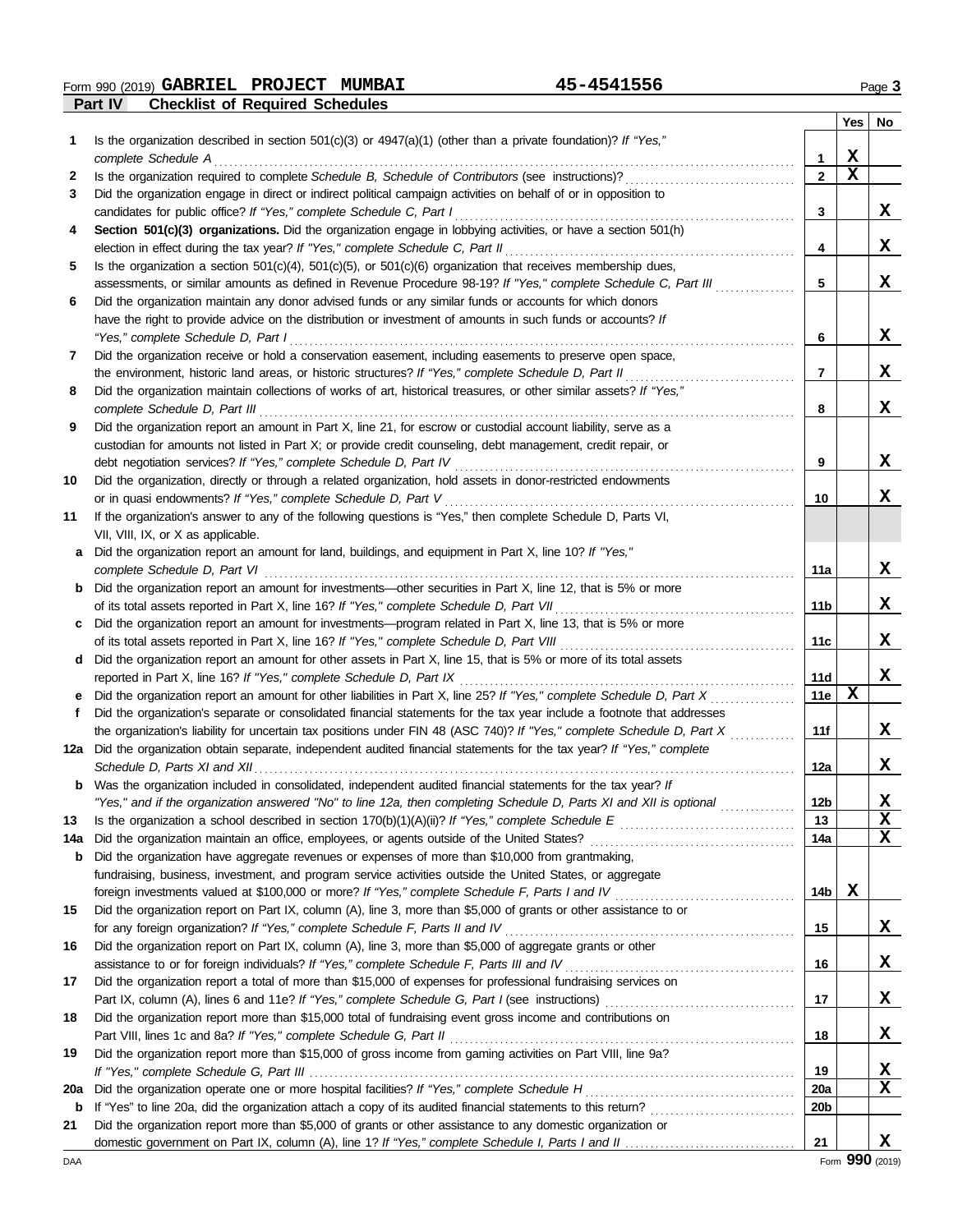|            | Part IV<br><b>Checklist of Required Schedules (continued)</b>                                                                |                 |     |                         |  |  |  |  |
|------------|------------------------------------------------------------------------------------------------------------------------------|-----------------|-----|-------------------------|--|--|--|--|
|            |                                                                                                                              |                 | Yes | No                      |  |  |  |  |
| 22         | Did the organization report more than \$5,000 of grants or other assistance to or for domestic individuals on                |                 |     |                         |  |  |  |  |
|            | Part IX, column (A), line 2? If "Yes," complete Schedule I, Parts I and III                                                  | 22              |     | X                       |  |  |  |  |
| 23         | Did the organization answer "Yes" to Part VII, Section A, line 3, 4, or 5 about compensation of the                          |                 |     |                         |  |  |  |  |
|            | organization's current and former officers, directors, trustees, key employees, and highest compensated                      |                 |     |                         |  |  |  |  |
|            | employees? If "Yes," complete Schedule J                                                                                     | 23              |     | X                       |  |  |  |  |
|            | 24a Did the organization have a tax-exempt bond issue with an outstanding principal amount of more than                      |                 |     |                         |  |  |  |  |
|            | \$100,000 as of the last day of the year, that was issued after December 31, 2002? If "Yes," answer lines 24b                |                 |     |                         |  |  |  |  |
|            | through 24d and complete Schedule K. If "No," go to line 25a                                                                 | 24a             |     | X                       |  |  |  |  |
|            | Did the organization invest any proceeds of tax-exempt bonds beyond a temporary period exception?                            | 24 <sub>b</sub> |     |                         |  |  |  |  |
|            | Did the organization maintain an escrow account other than a refunding escrow at any time during the year                    |                 |     |                         |  |  |  |  |
|            | to defease any tax-exempt bonds?                                                                                             | 24c             |     |                         |  |  |  |  |
| d          | Did the organization act as an "on behalf of" issuer for bonds outstanding at any time during the year?                      | 24d             |     |                         |  |  |  |  |
|            |                                                                                                                              |                 |     |                         |  |  |  |  |
|            | 25a Section 501(c)(3), 501(c)(4), and 501(c)(29) organizations. Did the organization engage in an excess benefit             |                 |     |                         |  |  |  |  |
|            | transaction with a disqualified person during the year? If "Yes," complete Schedule L, Part I                                | 25a             |     | X                       |  |  |  |  |
| b          | Is the organization aware that it engaged in an excess benefit transaction with a disqualified person in a prior             |                 |     |                         |  |  |  |  |
|            | year, and that the transaction has not been reported on any of the organization's prior Forms 990 or 990-EZ?                 |                 |     |                         |  |  |  |  |
|            | If "Yes," complete Schedule L, Part I                                                                                        | 25b             |     | X                       |  |  |  |  |
| 26         | Did the organization report any amount on Part X, line 5 or 22, for receivables from or payables to any current              |                 |     |                         |  |  |  |  |
|            | or former officer, director, trustee, key employee, creator or founder, substantial contributor, or 35%                      |                 |     |                         |  |  |  |  |
|            | controlled entity or family member of any of these persons? If "Yes," complete Schedule L, Part II                           | 26              |     | X                       |  |  |  |  |
| 27         | Did the organization provide a grant or other assistance to any current or former officer, director, trustee, key            |                 |     |                         |  |  |  |  |
|            | employee, creator or founder, substantial contributor or employee thereof, a grant selection committee                       |                 |     |                         |  |  |  |  |
|            | member, or to a 35% controlled entity (including an employee thereof) or family member of any of these                       |                 |     | x                       |  |  |  |  |
|            | persons? If "Yes," complete Schedule L, Part III                                                                             |                 |     |                         |  |  |  |  |
| 28         | Was the organization a party to a business transaction with one of the following parties (see Schedule L, Part               |                 |     |                         |  |  |  |  |
|            | IV instructions, for applicable filing thresholds, conditions, and exceptions):                                              |                 |     |                         |  |  |  |  |
| a          | A current or former officer, director, trustee, key employee, creator or founder, or substantial contributor? If             |                 |     |                         |  |  |  |  |
|            | "Yes," complete Schedule L, Part IV                                                                                          | 28a             |     | X                       |  |  |  |  |
| b          | A family member of any individual described in line 28a? If "Yes," complete Schedule L, Part IV                              | 28 <sub>b</sub> |     | $\overline{\mathbf{x}}$ |  |  |  |  |
| c          | A 35% controlled entity of one or more individuals and/or organizations described in lines 28a or 28b? If                    |                 |     |                         |  |  |  |  |
|            | "Yes," complete Schedule L, Part IV                                                                                          | 28c             |     | X                       |  |  |  |  |
| 29         | Did the organization receive more than \$25,000 in non-cash contributions? If "Yes," complete Schedule M                     | 29              |     | $\overline{\mathbf{x}}$ |  |  |  |  |
| 30         | Did the organization receive contributions of art, historical treasures, or other similar assets, or qualified               |                 |     |                         |  |  |  |  |
|            | conservation contributions? If "Yes," complete Schedule M                                                                    | 30              |     | X                       |  |  |  |  |
| 31         | Did the organization liquidate, terminate, or dissolve and cease operations? If "Yes," complete Schedule N, Part I           | 31              |     | $\overline{\mathbf{x}}$ |  |  |  |  |
| 32         | Did the organization sell, exchange, dispose of, or transfer more than 25% of its net assets? If "Yes,"                      |                 |     |                         |  |  |  |  |
|            | complete Schedule N, Part II                                                                                                 | 32              |     | X                       |  |  |  |  |
| 33         | Did the organization own 100% of an entity disregarded as separate from the organization under Regulations                   |                 |     |                         |  |  |  |  |
|            | sections 301.7701-2 and 301.7701-3? If "Yes," complete Schedule R, Part I                                                    | 33              |     | X                       |  |  |  |  |
| 34         | Was the organization related to any tax-exempt or taxable entity? If "Yes," complete Schedule R, Part II, III,               |                 |     |                         |  |  |  |  |
|            | or IV, and Part V, line 1                                                                                                    | 34              |     | X                       |  |  |  |  |
| <b>35a</b> |                                                                                                                              | 35a             |     | $\mathbf x$             |  |  |  |  |
| b          | If "Yes" to line 35a, did the organization receive any payment from or engage in any transaction with a                      |                 |     |                         |  |  |  |  |
|            |                                                                                                                              | 35 <sub>b</sub> |     |                         |  |  |  |  |
| 36         | Section 501(c)(3) organizations. Did the organization make any transfers to an exempt non-charitable                         |                 |     |                         |  |  |  |  |
|            | related organization? If "Yes," complete Schedule R, Part V, line 2                                                          | 36              |     | X                       |  |  |  |  |
| 37         | Did the organization conduct more than 5% of its activities through an entity that is not a related organization             |                 |     |                         |  |  |  |  |
|            | and that is treated as a partnership for federal income tax purposes? If "Yes," complete Schedule R, Part VI                 | 37              |     | x                       |  |  |  |  |
| 38         | Did the organization complete Schedule O and provide explanations in Schedule O for Part VI, lines 11b and                   |                 |     |                         |  |  |  |  |
|            | 19? Note: All Form 990 filers are required to complete Schedule O.                                                           | 38              | X   |                         |  |  |  |  |
|            | Statements Regarding Other IRS Filings and Tax Compliance<br>Part V                                                          |                 |     |                         |  |  |  |  |
|            | Check if Schedule O contains a response or note to any line in this Part V                                                   |                 |     |                         |  |  |  |  |
|            |                                                                                                                              |                 | Yes | No                      |  |  |  |  |
| 1a         | 1<br>Enter the number reported in Box 3 of Form 1096. Enter -0- if not applicable<br>1a<br>.                                 |                 |     |                         |  |  |  |  |
| b          | $\overline{\mathbf{0}}$<br>1 <sub>b</sub><br>Enter the number of Forms W-2G included in line 1a. Enter -0- if not applicable |                 |     |                         |  |  |  |  |
| c          | Did the organization comply with backup withholding rules for reportable payments to vendors and                             |                 |     |                         |  |  |  |  |
|            |                                                                                                                              | 1c              |     | x                       |  |  |  |  |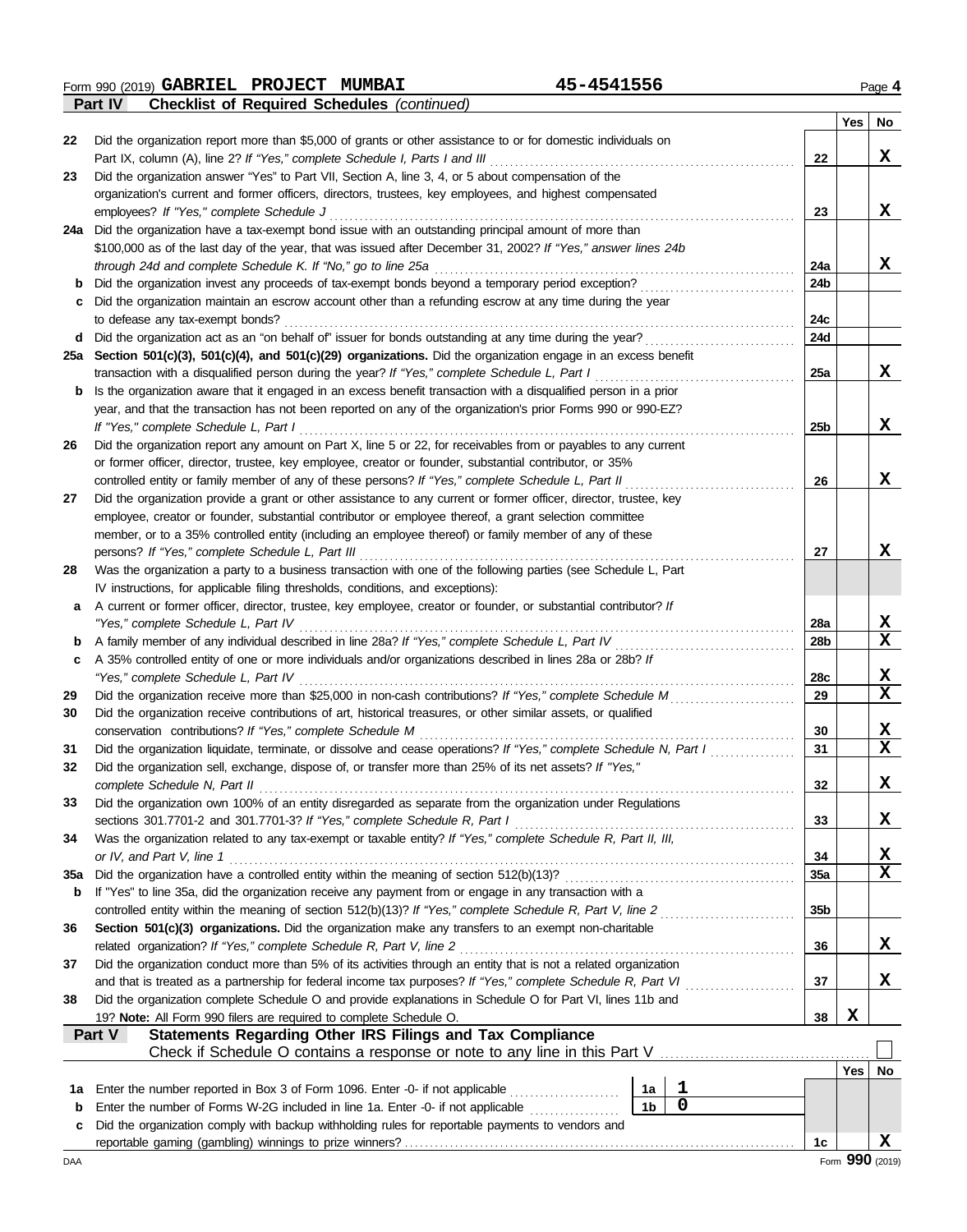|     | 45-4541556<br>Form 990 (2019) GABRIEL PROJECT MUMBAI                                                                                                                                                                                       |                 |             |                |     | Page 5 |  |  |  |  |
|-----|--------------------------------------------------------------------------------------------------------------------------------------------------------------------------------------------------------------------------------------------|-----------------|-------------|----------------|-----|--------|--|--|--|--|
|     | Statements Regarding Other IRS Filings and Tax Compliance (continued)<br>Part V                                                                                                                                                            |                 |             |                |     |        |  |  |  |  |
|     |                                                                                                                                                                                                                                            |                 |             |                | Yes | No     |  |  |  |  |
|     | 2a Enter the number of employees reported on Form W-3, Transmittal of Wage and Tax                                                                                                                                                         |                 |             |                |     |        |  |  |  |  |
|     | Statements, filed for the calendar year ending with or within the year covered by this return                                                                                                                                              | 2a              | $\mathbf 0$ |                |     |        |  |  |  |  |
| b   | If at least one is reported on line 2a, did the organization file all required federal employment tax returns?<br>2b                                                                                                                       |                 |             |                |     |        |  |  |  |  |
|     | Note: If the sum of lines 1a and 2a is greater than 250, you may be required to e-file (see instructions)                                                                                                                                  |                 |             |                |     | X      |  |  |  |  |
| За  | Did the organization have unrelated business gross income of \$1,000 or more during the year?<br>3a                                                                                                                                        |                 |             |                |     |        |  |  |  |  |
| b   | If "Yes," has it filed a Form 990-T for this year? If "No" to line 3b, provide an explanation on Schedule O                                                                                                                                |                 |             | 3 <sub>b</sub> |     |        |  |  |  |  |
| 4a  | At any time during the calendar year, did the organization have an interest in, or a signature or other authority over,                                                                                                                    |                 |             |                |     |        |  |  |  |  |
|     | a financial account in a foreign country (such as a bank account, securities account, or other financial account)?                                                                                                                         |                 |             | 4a             |     | X      |  |  |  |  |
| b   | If "Yes," enter the name of the foreign country <b>u</b>                                                                                                                                                                                   |                 |             |                |     |        |  |  |  |  |
|     | See instructions for filing requirements for FinCEN Form 114, Report of Foreign Bank and Financial Accounts (FBAR).                                                                                                                        |                 |             |                |     |        |  |  |  |  |
| 5а  | Was the organization a party to a prohibited tax shelter transaction at any time during the tax year?                                                                                                                                      |                 |             | 5a             |     | х      |  |  |  |  |
| b   | Did any taxable party notify the organization that it was or is a party to a prohibited tax shelter transaction?                                                                                                                           |                 |             | 5b             |     | X      |  |  |  |  |
| c   | If "Yes" to line 5a or 5b, did the organization file Form 8886-T?                                                                                                                                                                          |                 |             | 5c             |     |        |  |  |  |  |
| 6a  | Does the organization have annual gross receipts that are normally greater than \$100,000, and did the                                                                                                                                     |                 |             |                |     |        |  |  |  |  |
|     | organization solicit any contributions that were not tax deductible as charitable contributions?                                                                                                                                           |                 |             | 6a             |     | X      |  |  |  |  |
| b   | If "Yes," did the organization include with every solicitation an express statement that such contributions or                                                                                                                             |                 |             |                |     |        |  |  |  |  |
|     | gifts were not tax deductible?                                                                                                                                                                                                             |                 |             | 6b             |     |        |  |  |  |  |
| 7   | Organizations that may receive deductible contributions under section 170(c).                                                                                                                                                              |                 |             |                |     |        |  |  |  |  |
| a   | Did the organization receive a payment in excess of \$75 made partly as a contribution and partly for goods                                                                                                                                |                 |             |                |     |        |  |  |  |  |
|     | and services provided to the payor?                                                                                                                                                                                                        |                 |             | 7a             |     |        |  |  |  |  |
| b   | If "Yes," did the organization notify the donor of the value of the goods or services provided?                                                                                                                                            |                 |             | 7b             |     |        |  |  |  |  |
| с   | Did the organization sell, exchange, or otherwise dispose of tangible personal property for which it was                                                                                                                                   |                 |             |                |     |        |  |  |  |  |
|     | required to file Form 8282?                                                                                                                                                                                                                |                 |             | 7c             |     |        |  |  |  |  |
| d   | If "Yes," indicate the number of Forms 8282 filed during the year                                                                                                                                                                          | 7d              |             |                |     |        |  |  |  |  |
| е   | Did the organization receive any funds, directly or indirectly, to pay premiums on a personal benefit contract?                                                                                                                            |                 |             | 7e<br>7f       |     |        |  |  |  |  |
| t   | Did the organization, during the year, pay premiums, directly or indirectly, on a personal benefit contract?                                                                                                                               |                 |             | 7g             |     |        |  |  |  |  |
| g   | If the organization received a contribution of qualified intellectual property, did the organization file Form 8899 as required?                                                                                                           |                 |             | 7h             |     |        |  |  |  |  |
| h   | If the organization received a contribution of cars, boats, airplanes, or other vehicles, did the organization file a Form 1098-C?<br>Sponsoring organizations maintaining donor advised funds. Did a donor advised fund maintained by the |                 |             |                |     |        |  |  |  |  |
| 8   | sponsoring organization have excess business holdings at any time during the year?                                                                                                                                                         |                 |             | 8              |     |        |  |  |  |  |
| 9   | Sponsoring organizations maintaining donor advised funds.                                                                                                                                                                                  |                 |             |                |     |        |  |  |  |  |
| a   | Did the sponsoring organization make any taxable distributions under section 4966?                                                                                                                                                         |                 |             | 9a             |     |        |  |  |  |  |
| b   | Did the sponsoring organization make a distribution to a donor, donor advisor, or related person?                                                                                                                                          |                 |             | 9b             |     |        |  |  |  |  |
| 10  | Section 501(c)(7) organizations. Enter:                                                                                                                                                                                                    |                 |             |                |     |        |  |  |  |  |
|     |                                                                                                                                                                                                                                            | 10a             |             |                |     |        |  |  |  |  |
| b   | Gross receipts, included on Form 990, Part VIII, line 12, for public use of club facilities                                                                                                                                                | 10 <sub>b</sub> |             |                |     |        |  |  |  |  |
| 11  | Section 501(c)(12) organizations. Enter:                                                                                                                                                                                                   |                 |             |                |     |        |  |  |  |  |
| a   | Gross income from members or shareholders                                                                                                                                                                                                  | 11a             |             |                |     |        |  |  |  |  |
| b   | Gross income from other sources (Do not net amounts due or paid to other sources                                                                                                                                                           |                 |             |                |     |        |  |  |  |  |
|     | against amounts due or received from them.)                                                                                                                                                                                                | 11 <sub>b</sub> |             |                |     |        |  |  |  |  |
| 12a | Section 4947(a)(1) non-exempt charitable trusts. Is the organization filing Form 990 in lieu of Form 1041?                                                                                                                                 |                 |             | 12a            |     |        |  |  |  |  |
| b   | If "Yes," enter the amount of tax-exempt interest received or accrued during the year                                                                                                                                                      | 12 <sub>b</sub> |             |                |     |        |  |  |  |  |
| 13  | Section 501(c)(29) qualified nonprofit health insurance issuers.                                                                                                                                                                           |                 |             |                |     |        |  |  |  |  |
| a   | Is the organization licensed to issue qualified health plans in more than one state?                                                                                                                                                       |                 |             | 13а            |     |        |  |  |  |  |
|     | Note: See the instructions for additional information the organization must report on Schedule O.                                                                                                                                          |                 |             |                |     |        |  |  |  |  |
| b   | Enter the amount of reserves the organization is required to maintain by the states in which                                                                                                                                               |                 |             |                |     |        |  |  |  |  |
|     |                                                                                                                                                                                                                                            | 13 <sub>b</sub> |             |                |     |        |  |  |  |  |
| c   | Enter the amount of reserves on hand                                                                                                                                                                                                       | 13c             |             |                |     |        |  |  |  |  |
| 14a | Did the organization receive any payments for indoor tanning services during the tax year?                                                                                                                                                 |                 |             | 14a            |     | x      |  |  |  |  |
| b   | If "Yes," has it filed a Form 720 to report these payments? If "No," provide an explanation on Schedule O                                                                                                                                  |                 |             | 14b            |     |        |  |  |  |  |
| 15  | Is the organization subject to the section 4960 tax on payment(s) of more than \$1,000,000 in remuneration or                                                                                                                              |                 |             |                |     |        |  |  |  |  |
|     | excess parachute payment(s) during the year?                                                                                                                                                                                               |                 |             | 15             |     | X      |  |  |  |  |
|     | If "Yes," see instructions and file Form 4720, Schedule N.                                                                                                                                                                                 |                 |             |                |     |        |  |  |  |  |
| 16  | Is the organization an educational institution subject to the section 4968 excise tax on net investment income?                                                                                                                            |                 |             | 16             |     | X      |  |  |  |  |
|     | If "Yes," complete Form 4720, Schedule O.                                                                                                                                                                                                  |                 |             |                |     |        |  |  |  |  |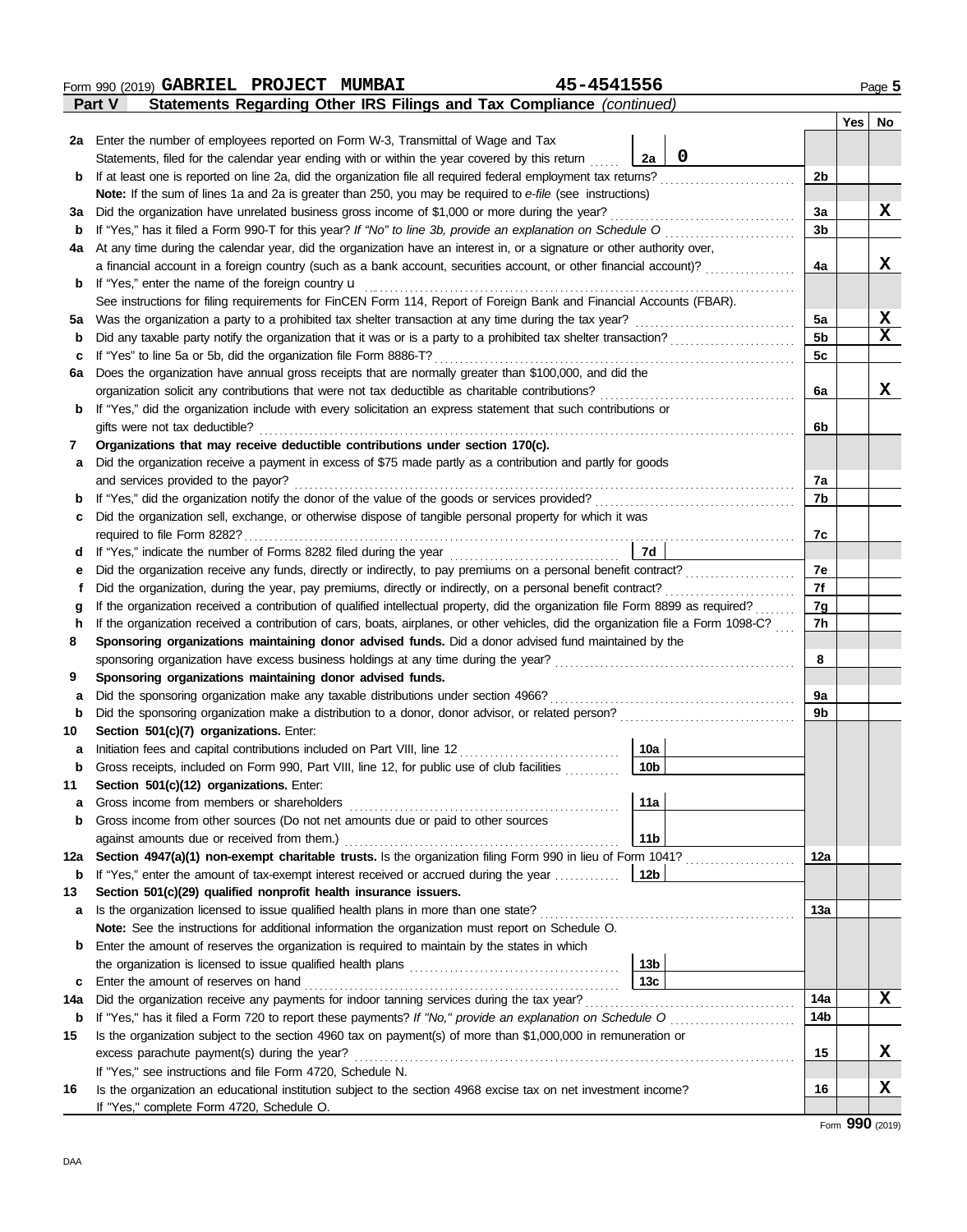| <b>Part VI</b> | <b>Governance, Management, and Disclosure</b> For each "Yes" response to lines 2 through 7b below, and for a "No"         |
|----------------|---------------------------------------------------------------------------------------------------------------------------|
|                | response to line 8a, 8b, or 10b below, describe the circumstances, processes, or changes on Schedule O. See instructions. |
|                |                                                                                                                           |
|                |                                                                                                                           |

|     |                                                                                                                                                                    |    |            |                 | Yes | No          |
|-----|--------------------------------------------------------------------------------------------------------------------------------------------------------------------|----|------------|-----------------|-----|-------------|
| 1а  | Enter the number of voting members of the governing body at the end of the tax year                                                                                | 1a | <u> 11</u> |                 |     |             |
|     | If there are material differences in voting rights among members of the governing body, or                                                                         |    |            |                 |     |             |
|     | if the governing body delegated broad authority to an executive committee or similar                                                                               |    |            |                 |     |             |
|     | committee, explain on Schedule O.                                                                                                                                  |    |            |                 |     |             |
| b   | Enter the number of voting members included on line 1a, above, who are independent                                                                                 | 1b | 10         |                 |     |             |
| 2   | Did any officer, director, trustee, or key employee have a family relationship or a business relationship with                                                     |    |            |                 |     |             |
|     | any other officer, director, trustee, or key employee?                                                                                                             |    |            | $\mathbf{2}$    |     | X           |
| 3   | Did the organization delegate control over management duties customarily performed by or under the direct                                                          |    |            |                 |     |             |
|     | supervision of officers, directors, trustees, or key employees to a management company or other person?                                                            |    |            | 3               |     | X           |
| 4   | Did the organization make any significant changes to its governing documents since the prior Form 990 was filed?                                                   |    |            | 4               |     | $\mathbf x$ |
| 5   | Did the organization become aware during the year of a significant diversion of the organization's assets?                                                         |    |            | 5               |     | $\mathbf x$ |
| 6   | Did the organization have members or stockholders?                                                                                                                 |    |            | 6               |     | X           |
| 7a  | Did the organization have members, stockholders, or other persons who had the power to elect or appoint                                                            |    |            |                 |     |             |
|     | one or more members of the governing body?                                                                                                                         |    |            | 7a              |     | x           |
| b   | Are any governance decisions of the organization reserved to (or subject to approval by) members,                                                                  |    |            |                 |     |             |
|     | stockholders, or persons other than the governing body?                                                                                                            |    |            | 7b              |     | x           |
| 8   | Did the organization contemporaneously document the meetings held or written actions undertaken during the year by the following:                                  |    |            |                 |     |             |
| а   | The governing body?                                                                                                                                                |    |            | 8a              | x   |             |
| b   | Each committee with authority to act on behalf of the governing body?                                                                                              |    |            | 8b              | X   |             |
| 9   | Is there any officer, director, trustee, or key employee listed in Part VII, Section A, who cannot be reached at                                                   |    |            |                 |     |             |
|     |                                                                                                                                                                    |    |            | 9               |     | x           |
|     | Section B. Policies (This Section B requests information about policies not required by the Internal Revenue Code.)                                                |    |            |                 |     |             |
|     |                                                                                                                                                                    |    |            |                 | Yes | No          |
| 10a | Did the organization have local chapters, branches, or affiliates?                                                                                                 |    |            | 10a             |     | X           |
| b   | If "Yes," did the organization have written policies and procedures governing the activities of such chapters,                                                     |    |            |                 |     |             |
|     | affiliates, and branches to ensure their operations are consistent with the organization's exempt purposes?                                                        |    |            | 10b             |     |             |
| 11a | Has the organization provided a complete copy of this Form 990 to all members of its governing body before filing the form?                                        |    |            | 11a             | X   |             |
| b   | Describe in Schedule O the process, if any, used by the organization to review this Form 990.                                                                      |    |            |                 |     |             |
| 12a | Did the organization have a written conflict of interest policy? If "No," go to line 13                                                                            |    |            | 12a             | х   |             |
| b   | Were officers, directors, or trustees, and key employees required to disclose annually interests that could give rise to conflicts?                                |    |            | 12b             |     | X           |
| c   | Did the organization regularly and consistently monitor and enforce compliance with the policy? If "Yes,"                                                          |    |            |                 |     |             |
|     | describe in Schedule O how this was done                                                                                                                           |    |            | 12c             |     | x           |
| 13  | Did the organization have a written whistleblower policy?                                                                                                          |    |            | 13              |     | X           |
| 14  | Did the organization have a written document retention and destruction policy?                                                                                     |    |            | 14              |     | X           |
| 15  | Did the process for determining compensation of the following persons include a review and approval by                                                             |    |            |                 |     |             |
|     | independent persons, comparability data, and contemporaneous substantiation of the deliberation and decision?                                                      |    |            |                 |     |             |
| a   |                                                                                                                                                                    |    |            | 15a             |     | X           |
| b   | Other officers or key employees of the organization                                                                                                                |    |            | 15 <sub>b</sub> |     | X           |
|     | If "Yes" to line 15a or 15b, describe the process in Schedule O (see instructions).                                                                                |    |            |                 |     |             |
| 16a | Did the organization invest in, contribute assets to, or participate in a joint venture or similar arrangement                                                     |    |            |                 |     |             |
|     | with a taxable entity during the year?                                                                                                                             |    |            | 16a             |     | х           |
| b   | If "Yes," did the organization follow a written policy or procedure requiring the organization to evaluate its                                                     |    |            |                 |     |             |
|     | participation in joint venture arrangements under applicable federal tax law, and take steps to safeguard the                                                      |    |            |                 |     |             |
|     |                                                                                                                                                                    |    |            | 16b             |     |             |
|     | <b>Section C. Disclosure</b>                                                                                                                                       |    |            |                 |     |             |
| 17  | List the states with which a copy of this Form 990 is required to be filed $\mathbf u$ NJ                                                                          |    |            |                 |     |             |
| 18  | Section 6104 requires an organization to make its Forms 1023 (1024 or 1024-A, if applicable), 990, and 990-T (Section 501(c)                                       |    |            |                 |     |             |
|     | (3)s only) available for public inspection. Indicate how you made these available. Check all that apply.<br>$\vert$ Another's website $\vert X \vert$ Upon request |    |            |                 |     |             |
|     | Other (explain on Schedule O)<br>Own website                                                                                                                       |    |            |                 |     |             |
| 19  | Describe on Schedule O whether (and if so, how) the organization made its governing documents, conflict of interest policy, and                                    |    |            |                 |     |             |
| חר  | financial statements available to the public during the tax year.<br>name address and tolenhone number of the person who persessed the examination's               |    |            |                 |     |             |

|  |  |  |  |  |  |  | 20 State the name, address, and telephone number of the person who possesses the organization's books and records u |  |  |
|--|--|--|--|--|--|--|---------------------------------------------------------------------------------------------------------------------|--|--|
|--|--|--|--|--|--|--|---------------------------------------------------------------------------------------------------------------------|--|--|

| DAA                             |                     |          | Form 990 (2019) |
|---------------------------------|---------------------|----------|-----------------|
| <b>BERGENFIELD</b>              |                     | NJ 07621 | 917-725-3077    |
| <b>JACOB</b><br><b>SZTOKMAN</b> | 5025<br>BOX<br>P.O. |          |                 |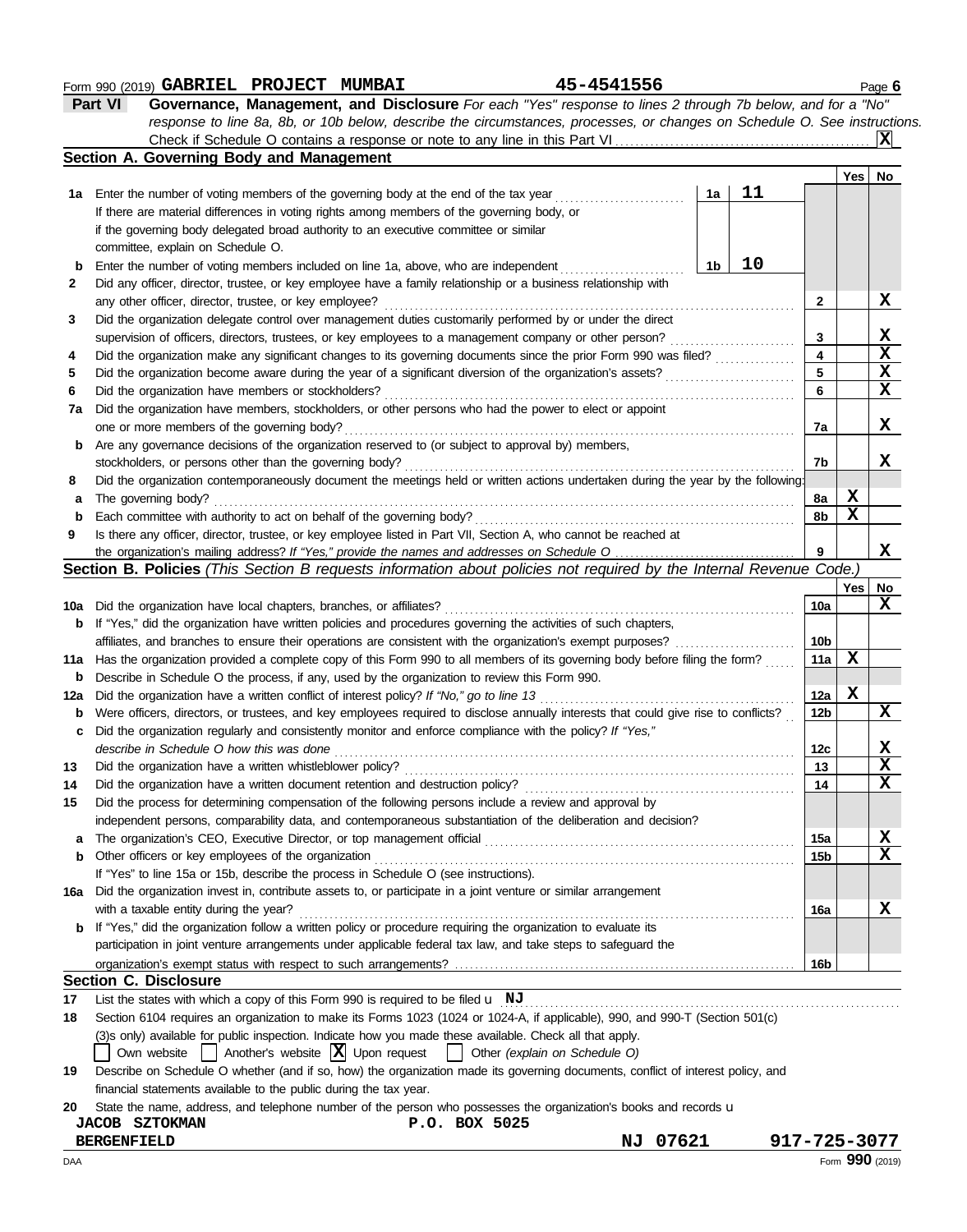**Independent Contractors Part VII Compensation of Officers, Directors, Trustees, Key Employees, Highest Compensated Employees, and** Check if Schedule O contains a response or note to any line in this Part VII.

**Section A. Officers, Directors, Trustees, Key Employees, and Highest Compensated Employees**

**1a** Complete this table for all persons required to be listed. Report compensation for the calendar year ending with or within the organization's tax year.

■ List all of the organization's **current** officers, directors, trustees (whether individuals or organizations), regardless of amount of the organization and the organization was paid compensation. Enter -0- in columns (D), (E), and (F) if no compensation was paid.

● List all of the organization's **current** key employees, if any. See instructions for definition of "key employee."

who received reportable compensation (Box 5 of Form W-2 and/or Box 7 of Form 1099-MISC) of more than \$100,000 from the organization and any related organizations. ■ List the organization's five **current** highest compensated employees (other than an officer, director, trustee, or key employee)<br> **•** Peceived reportable compensation (Box 5 of Form W-2 and/or Box 7 of Form 1000-MISC) o

■ List all of the organization's **former** officers, key employees, and highest compensated employees who received more than<br>00,000 of reportable compensation from the organization and any related organizations \$100,000 of reportable compensation from the organization and any related organizations.

■ List all of the organization's **former directors or trustees** that received, in the capacity as a former director or trustee of the prization more than \$10,000 of reportable compensation from the organization and any re organization, more than \$10,000 of reportable compensation from the organization and any related organizations. See instructions for the order in which to list the persons above.

Check this box if neither the organization nor any related organization compensated any current officer, director, or trustee.

| (A)<br>Name and title              | (B)<br>Average<br>hours<br>per week<br>(list any               |                                      | (C)<br>Position<br>(do not check more than one<br>box, unless person is both an<br>officer and a director/trustee) |             |              |                                           | (D)<br>Reportable<br>compensation<br>from the<br>organization | (E)<br>Reportable<br>compensation<br>from related<br>organizations<br>(W-2/1099-MISC) | (F)<br>Estimated amount<br>of other<br>compensation<br>from the<br>organization and |
|------------------------------------|----------------------------------------------------------------|--------------------------------------|--------------------------------------------------------------------------------------------------------------------|-------------|--------------|-------------------------------------------|---------------------------------------------------------------|---------------------------------------------------------------------------------------|-------------------------------------------------------------------------------------|
|                                    | hours for<br>related<br>organizations<br>below<br>dotted line) | Individual<br>or director<br>trustee | nstitutional<br>trustee                                                                                            | Officer     | Key employee | Highest compensated<br>employee<br>Former | (W-2/1099-MISC)                                               |                                                                                       | related organizations                                                               |
| (1) JACOB SZTOKMAN                 |                                                                |                                      |                                                                                                                    |             |              |                                           |                                                               |                                                                                       |                                                                                     |
| FOUNDING DIRECTOR                  | 40.00<br>0.00                                                  | $\mathbf x$                          |                                                                                                                    | $\mathbf x$ |              |                                           | 9,150                                                         | 0                                                                                     | 0                                                                                   |
| <b>ABRAMOWITZ</b><br>$(2)$ CAMI    |                                                                |                                      |                                                                                                                    |             |              |                                           |                                                               |                                                                                       |                                                                                     |
|                                    | 6.00                                                           |                                      |                                                                                                                    |             |              |                                           |                                                               |                                                                                       |                                                                                     |
| <b>DIRECTOR</b>                    | 0.00                                                           | $\mathbf x$                          |                                                                                                                    |             |              |                                           | 0                                                             | 0                                                                                     | 0                                                                                   |
| (3) LENORE FOGEL                   |                                                                |                                      |                                                                                                                    |             |              |                                           |                                                               |                                                                                       |                                                                                     |
|                                    | 6.00                                                           |                                      |                                                                                                                    |             |              |                                           |                                                               |                                                                                       |                                                                                     |
| <b>DIRECTOR</b>                    | 0.00                                                           | $\mathbf x$                          |                                                                                                                    |             |              |                                           | 0                                                             | 0                                                                                     | $\pmb{0}$                                                                           |
| (4) VALERIE<br><b>GERSTIEN</b>     |                                                                |                                      |                                                                                                                    |             |              |                                           |                                                               |                                                                                       |                                                                                     |
|                                    | 6.00                                                           |                                      |                                                                                                                    |             |              |                                           |                                                               |                                                                                       |                                                                                     |
| <b>DIRECTOR</b>                    | 0.00                                                           | $\mathbf x$                          |                                                                                                                    |             |              |                                           | 0                                                             | 0                                                                                     | $\mathbf 0$                                                                         |
| (5) ALAN GOLDMAN                   | 6.00                                                           |                                      |                                                                                                                    |             |              |                                           |                                                               |                                                                                       |                                                                                     |
| <b>DIRECTOR</b>                    | 0.00                                                           | $\mathbf x$                          |                                                                                                                    |             |              |                                           | 0                                                             | 0                                                                                     | $\pmb{0}$                                                                           |
| (6) SARAH GRIBETZ                  |                                                                |                                      |                                                                                                                    |             |              |                                           |                                                               |                                                                                       |                                                                                     |
|                                    | 6.00                                                           |                                      |                                                                                                                    |             |              |                                           |                                                               |                                                                                       |                                                                                     |
| <b>DIRECTOR</b>                    | 0.00                                                           | X                                    |                                                                                                                    |             |              |                                           | 0                                                             | 0                                                                                     | $\mathbf 0$                                                                         |
| LOEWENTHAL<br>(7) JEFFREY          |                                                                |                                      |                                                                                                                    |             |              |                                           |                                                               |                                                                                       |                                                                                     |
|                                    | 6.00                                                           |                                      |                                                                                                                    |             |              |                                           |                                                               |                                                                                       |                                                                                     |
| <b>DIRECTOR</b>                    | 0.00                                                           | $\mathbf x$                          |                                                                                                                    |             |              |                                           | 0                                                             | 0                                                                                     | $\mathbf 0$                                                                         |
| <b>POLLACK-GASSEL</b><br>(8) MOLLY |                                                                |                                      |                                                                                                                    |             |              |                                           |                                                               |                                                                                       |                                                                                     |
|                                    | 6.00                                                           |                                      |                                                                                                                    |             |              |                                           |                                                               |                                                                                       |                                                                                     |
| <b>DIRECTOR</b>                    | 0.00                                                           | $\mathbf x$                          |                                                                                                                    |             |              |                                           | 0                                                             | 0                                                                                     | $\pmb{0}$                                                                           |
| (9) SHLOMI RAVID                   |                                                                |                                      |                                                                                                                    |             |              |                                           |                                                               |                                                                                       |                                                                                     |
|                                    | 6.00                                                           |                                      |                                                                                                                    |             |              |                                           |                                                               |                                                                                       |                                                                                     |
| <b>DIRECTOR</b>                    | 0.00                                                           | X                                    |                                                                                                                    |             |              |                                           | 0                                                             | 0                                                                                     | $\pmb{0}$                                                                           |
| (10) AVIVA ROSENBERG               | 6.00                                                           |                                      |                                                                                                                    |             |              |                                           |                                                               |                                                                                       |                                                                                     |
| <b>BOARD CHAIR</b>                 | 0.00                                                           | X                                    |                                                                                                                    | $\mathbf x$ |              |                                           | 0                                                             | 0                                                                                     | $\mathbf 0$                                                                         |
| (11) GLADYS<br><b>TEITEL</b>       |                                                                |                                      |                                                                                                                    |             |              |                                           |                                                               |                                                                                       |                                                                                     |
|                                    | 6.00                                                           |                                      |                                                                                                                    |             |              |                                           |                                                               |                                                                                       |                                                                                     |
| <b>DIRECTOR</b>                    | 0.00                                                           | X                                    |                                                                                                                    |             |              |                                           | 0                                                             | 0                                                                                     | $\pmb{0}$                                                                           |

Form **990** (2019)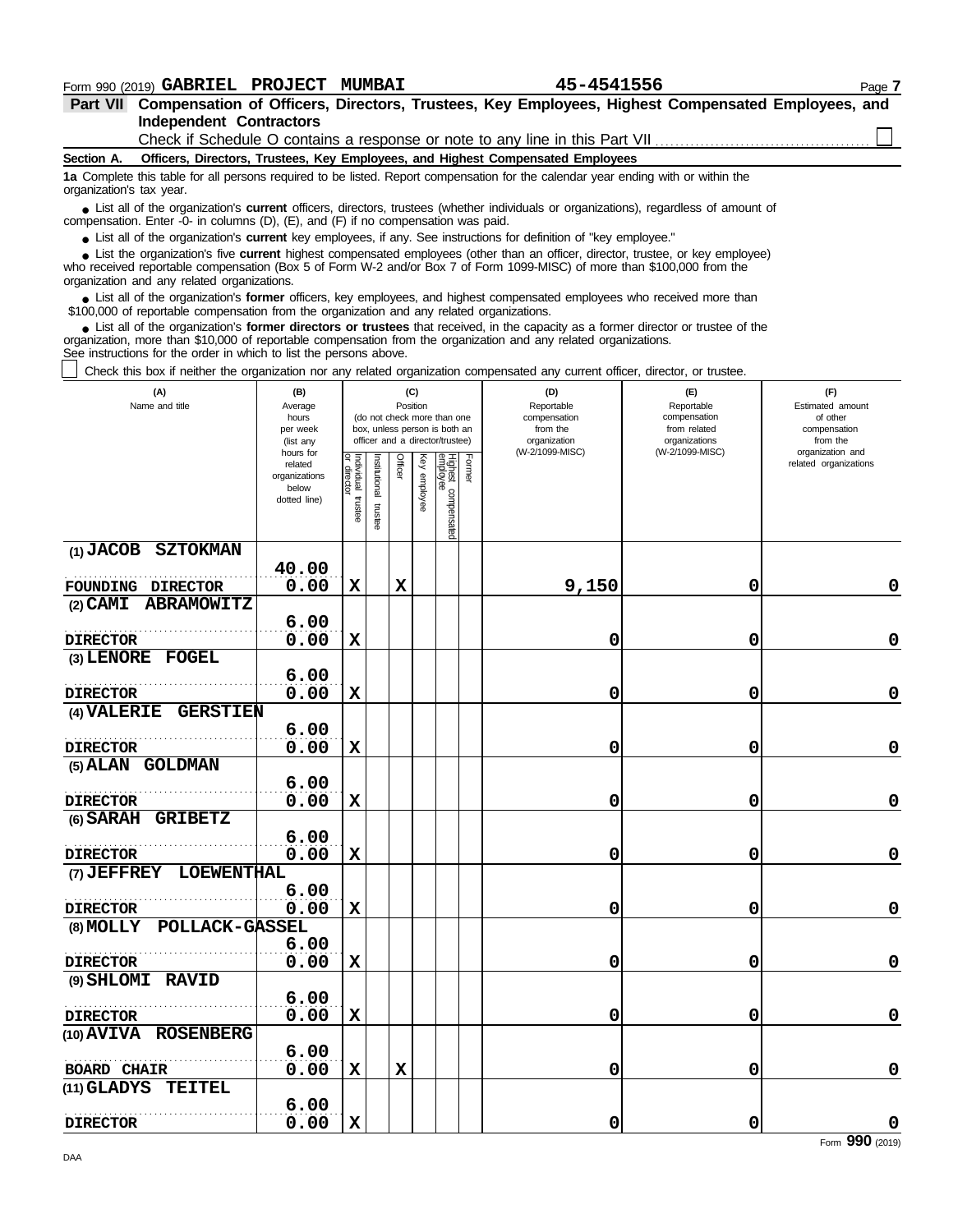| Part VII              |                                                                                                                                                                                       |                                                                |                                   |                       |                                                                                                 |                 |                                 |        | Section A. Officers, Directors, Trustees, Key Employees, and Highest Compensated Employees (continued) |                                                                    |                                                                 |                     |
|-----------------------|---------------------------------------------------------------------------------------------------------------------------------------------------------------------------------------|----------------------------------------------------------------|-----------------------------------|-----------------------|-------------------------------------------------------------------------------------------------|-----------------|---------------------------------|--------|--------------------------------------------------------------------------------------------------------|--------------------------------------------------------------------|-----------------------------------------------------------------|---------------------|
| (A)<br>Name and title |                                                                                                                                                                                       | (B)<br>Average<br>hours<br>per week<br>(list any               |                                   |                       | (do not check more than one<br>box, unless person is both an<br>officer and a director/trustee) | (C)<br>Position |                                 |        | (D)<br>Reportable<br>compensation<br>from the<br>organization                                          | (F)<br>Reportable<br>compensation<br>from related<br>organizations | (F)<br>Estimated amount<br>of other<br>compensation<br>from the |                     |
|                       |                                                                                                                                                                                       | hours for<br>related<br>organizations<br>below<br>dotted line) | Individual trustee<br>or director | Institutional trustee | Officer                                                                                         | Key employee    | Highest compensated<br>employee | Former | (W-2/1099-MISC)                                                                                        | (W-2/1099-MISC)                                                    | organization and<br>related organizations                       |                     |
| (12)                  | <b>AUDREY TRACHTMAN</b><br><b>DIRECTOR</b>                                                                                                                                            | 6.00<br>0.00                                                   | X                                 |                       |                                                                                                 |                 |                                 |        | 0                                                                                                      | 0                                                                  |                                                                 | $\mathbf 0$         |
|                       |                                                                                                                                                                                       |                                                                |                                   |                       |                                                                                                 |                 |                                 |        |                                                                                                        |                                                                    |                                                                 |                     |
|                       |                                                                                                                                                                                       |                                                                |                                   |                       |                                                                                                 |                 |                                 |        |                                                                                                        |                                                                    |                                                                 |                     |
|                       |                                                                                                                                                                                       |                                                                |                                   |                       |                                                                                                 |                 |                                 |        |                                                                                                        |                                                                    |                                                                 |                     |
|                       |                                                                                                                                                                                       |                                                                |                                   |                       |                                                                                                 |                 |                                 |        |                                                                                                        |                                                                    |                                                                 |                     |
|                       |                                                                                                                                                                                       |                                                                |                                   |                       |                                                                                                 |                 |                                 |        |                                                                                                        |                                                                    |                                                                 |                     |
|                       |                                                                                                                                                                                       |                                                                |                                   |                       |                                                                                                 |                 |                                 |        |                                                                                                        |                                                                    |                                                                 |                     |
|                       |                                                                                                                                                                                       |                                                                |                                   |                       |                                                                                                 |                 |                                 |        |                                                                                                        |                                                                    |                                                                 |                     |
| 1b                    | Total from continuation sheets to Part VII, Section A                                                                                                                                 |                                                                |                                   |                       |                                                                                                 |                 |                                 | u<br>u | 9,150                                                                                                  |                                                                    |                                                                 |                     |
|                       | Total number of individuals (including but not limited to those listed above) who received more than \$100,000 of<br>reportable compensation from the organization $\bf{u}$ 0         |                                                                |                                   |                       |                                                                                                 |                 |                                 | u      | 9,150                                                                                                  |                                                                    |                                                                 |                     |
| 3                     | Did the organization list any former officer, director, trustee, key employee, or highest compensated                                                                                 |                                                                |                                   |                       |                                                                                                 |                 |                                 |        |                                                                                                        |                                                                    |                                                                 | Yes<br>No           |
| 4                     | employee on line 1a? If "Yes," complete Schedule J for such individual<br>For any individual listed on line 1a, is the sum of reportable compensation and other compensation from the |                                                                |                                   |                       |                                                                                                 |                 |                                 |        |                                                                                                        |                                                                    | 3                                                               | X                   |
|                       | organization and related organizations greater than \$150,000? If "Yes," complete Schedule J for such                                                                                 |                                                                |                                   |                       |                                                                                                 |                 |                                 |        |                                                                                                        |                                                                    | 4                                                               | x                   |
| 5                     | Did any person listed on line 1a receive or accrue compensation from any unrelated organization or individual                                                                         |                                                                |                                   |                       |                                                                                                 |                 |                                 |        |                                                                                                        |                                                                    | 5                                                               | X                   |
| 1                     | Section B. Independent Contractors<br>Complete this table for your five highest compensated independent contractors that received more than \$100,000 of                              |                                                                |                                   |                       |                                                                                                 |                 |                                 |        |                                                                                                        |                                                                    |                                                                 |                     |
|                       | compensation from the organization. Report compensation for the calendar year ending with or within the organization's tax year.                                                      | (A)<br>Name and business address                               |                                   |                       |                                                                                                 |                 |                                 |        |                                                                                                        | (B)<br>Description of services                                     |                                                                 | (C)<br>Compensation |
|                       |                                                                                                                                                                                       |                                                                |                                   |                       |                                                                                                 |                 |                                 |        |                                                                                                        |                                                                    |                                                                 |                     |
|                       |                                                                                                                                                                                       |                                                                |                                   |                       |                                                                                                 |                 |                                 |        |                                                                                                        |                                                                    |                                                                 |                     |
|                       |                                                                                                                                                                                       |                                                                |                                   |                       |                                                                                                 |                 |                                 |        |                                                                                                        |                                                                    |                                                                 |                     |
|                       |                                                                                                                                                                                       |                                                                |                                   |                       |                                                                                                 |                 |                                 |        |                                                                                                        |                                                                    |                                                                 |                     |
|                       |                                                                                                                                                                                       |                                                                |                                   |                       |                                                                                                 |                 |                                 |        |                                                                                                        |                                                                    |                                                                 |                     |
| 2                     | Total number of independent contractors (including but not limited to those listed above) who                                                                                         |                                                                |                                   |                       |                                                                                                 |                 |                                 |        |                                                                                                        |                                                                    |                                                                 |                     |

DAA Form **990** (2019) received more than \$100,000 of compensation from the organization u **0**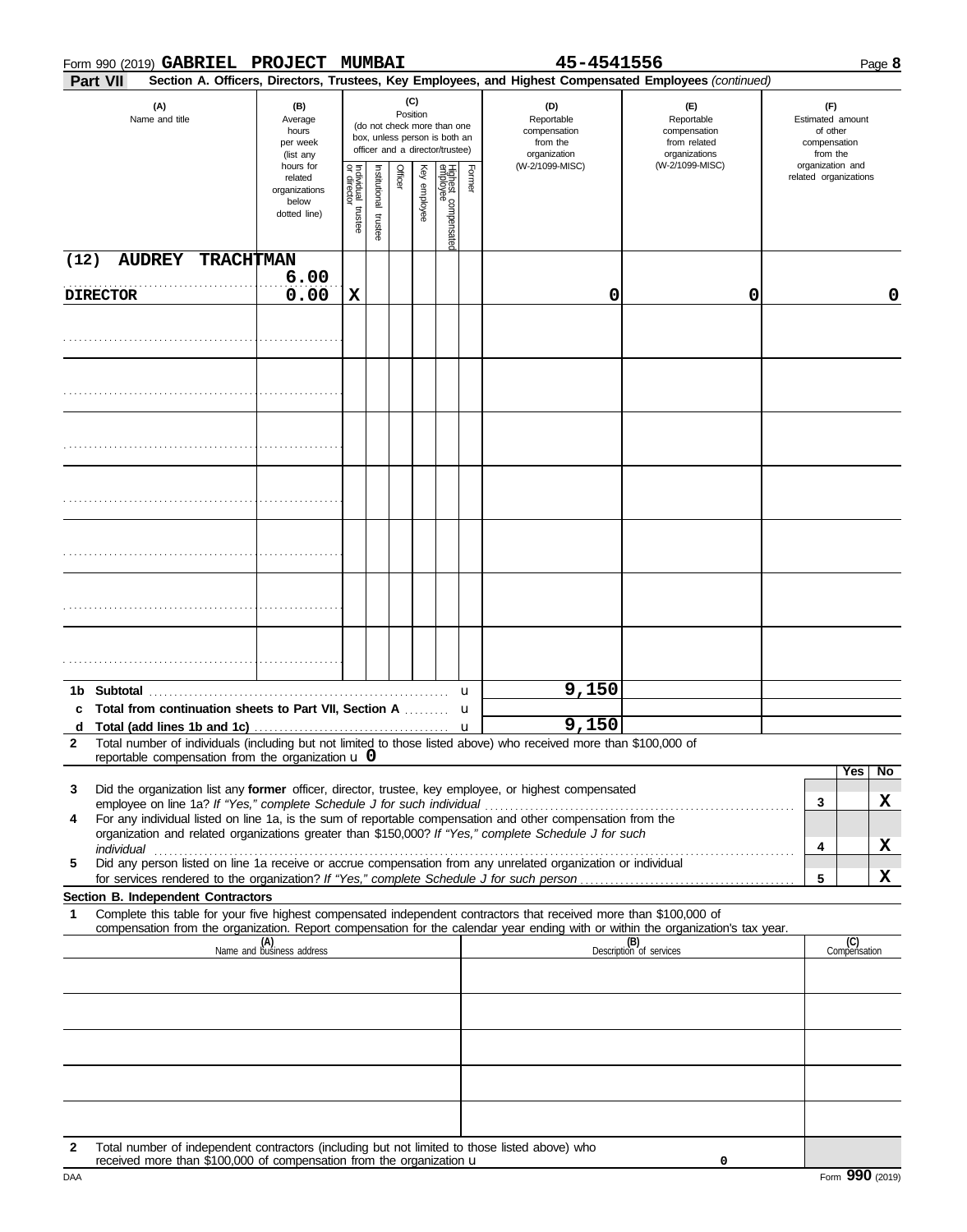#### Form 990 (2019) Page **9 GABRIEL PROJECT MUMBAI 45-4541556**

**Part VIII Statement of Revenue**

|                                                                  | <b>Fail VIII</b> |                                                         |    | Statement of Revenue |                 |                      |              |                      |                                              |                                      |                                                               |
|------------------------------------------------------------------|------------------|---------------------------------------------------------|----|----------------------|-----------------|----------------------|--------------|----------------------|----------------------------------------------|--------------------------------------|---------------------------------------------------------------|
|                                                                  |                  |                                                         |    |                      |                 |                      |              | (A)<br>Total revenue | (B)<br>Related or exempt<br>function revenue | (C)<br>Unrelated<br>business revenue | (D)<br>Revenue excluded<br>from tax under<br>sections 512-514 |
|                                                                  |                  | 1a Federated campaigns                                  |    |                      | 1a              |                      |              |                      |                                              |                                      |                                                               |
|                                                                  |                  | <b>b</b> Membership dues                                |    |                      | 1 <sub>b</sub>  |                      |              |                      |                                              |                                      |                                                               |
|                                                                  |                  | c Fundraising events                                    |    |                      | 1 <sub>c</sub>  |                      |              |                      |                                              |                                      |                                                               |
|                                                                  |                  | d Related organizations                                 |    | .                    | 1 <sub>d</sub>  |                      |              |                      |                                              |                                      |                                                               |
| <b>Contributions, Gifts, Grants</b><br>and Other Similar Amounts |                  | e Government grants (contributions)                     |    |                      | 1e              |                      |              |                      |                                              |                                      |                                                               |
|                                                                  |                  | f All other contributions, gifts, grants,               |    |                      |                 |                      |              |                      |                                              |                                      |                                                               |
|                                                                  |                  | and similar amounts not included above                  |    |                      | 1f              | 304,903              |              |                      |                                              |                                      |                                                               |
|                                                                  |                  | g Noncash contributions included in lines 1a-1f         |    |                      | 1g $\vert$ \$   |                      |              |                      |                                              |                                      |                                                               |
|                                                                  |                  |                                                         |    |                      |                 |                      | $\mathbf{u}$ | 304,903              |                                              |                                      |                                                               |
|                                                                  |                  |                                                         |    |                      |                 | <b>Business Code</b> |              |                      |                                              |                                      |                                                               |
|                                                                  | 2a               |                                                         |    |                      |                 |                      |              |                      |                                              |                                      |                                                               |
|                                                                  | b                |                                                         |    |                      |                 |                      |              |                      |                                              |                                      |                                                               |
| Program Service<br>Revenue                                       | с                |                                                         |    |                      |                 |                      |              |                      |                                              |                                      |                                                               |
|                                                                  |                  |                                                         |    |                      |                 |                      |              |                      |                                              |                                      |                                                               |
|                                                                  |                  |                                                         |    |                      |                 |                      |              |                      |                                              |                                      |                                                               |
|                                                                  |                  | f All other program service revenue                     |    |                      |                 |                      |              |                      |                                              |                                      |                                                               |
|                                                                  |                  |                                                         |    |                      |                 |                      |              |                      |                                              |                                      |                                                               |
|                                                                  |                  | 3 Investment income (including dividends, interest, and |    |                      |                 |                      |              |                      |                                              |                                      |                                                               |
|                                                                  |                  | other similar amounts)                                  |    |                      |                 |                      | u            |                      |                                              |                                      |                                                               |
|                                                                  | 4                | Income from investment of tax-exempt bond proceeds      |    |                      |                 | .                    | u            |                      |                                              |                                      |                                                               |
|                                                                  | 5                |                                                         |    |                      |                 |                      | u            |                      |                                              |                                      |                                                               |
|                                                                  |                  |                                                         |    | (i) Real             |                 | (ii) Personal        |              |                      |                                              |                                      |                                                               |
|                                                                  | 6а               | Gross rents                                             | 6a |                      |                 |                      |              |                      |                                              |                                      |                                                               |
|                                                                  | b                | Less: rental expenses                                   | 6b |                      |                 |                      |              |                      |                                              |                                      |                                                               |
|                                                                  |                  | Rental inc. or (loss)                                   | 6с |                      |                 |                      |              |                      |                                              |                                      |                                                               |
|                                                                  | d                |                                                         |    |                      |                 |                      | u            |                      |                                              |                                      |                                                               |
|                                                                  |                  | <b>7a</b> Gross amount from<br>sales of assets          |    | (i) Securities       |                 | (ii) Other           |              |                      |                                              |                                      |                                                               |
|                                                                  |                  | other than inventory                                    | 7a |                      |                 |                      |              |                      |                                              |                                      |                                                               |
|                                                                  |                  | <b>b</b> Less: cost or other                            |    |                      |                 |                      |              |                      |                                              |                                      |                                                               |
|                                                                  |                  | basis and sales exps.                                   | 7b |                      |                 |                      |              |                      |                                              |                                      |                                                               |
|                                                                  |                  | c Gain or (loss)                                        | 7c |                      |                 |                      |              |                      |                                              |                                      |                                                               |
| <b>Other Revenue</b>                                             |                  |                                                         |    |                      |                 |                      | u            |                      |                                              |                                      |                                                               |
|                                                                  |                  | 8a Gross income from fundraising events                 |    |                      |                 |                      |              |                      |                                              |                                      |                                                               |
|                                                                  |                  |                                                         |    |                      |                 |                      |              |                      |                                              |                                      |                                                               |
|                                                                  |                  | of contributions reported on line 1c).                  |    |                      |                 |                      |              |                      |                                              |                                      |                                                               |
|                                                                  |                  | See Part IV, line 18                                    |    | .                    | 8a              |                      |              |                      |                                              |                                      |                                                               |
|                                                                  |                  | <b>b</b> Less: direct expenses                          |    |                      | 8b              |                      |              |                      |                                              |                                      |                                                               |
|                                                                  | c.               | Net income or (loss) from fundraising events            |    |                      |                 |                      | u            |                      |                                              |                                      |                                                               |
|                                                                  |                  | 9a Gross income from gaming activities.                 |    |                      |                 |                      |              |                      |                                              |                                      |                                                               |
|                                                                  |                  | See Part IV, line 19                                    |    |                      | 9a              |                      |              |                      |                                              |                                      |                                                               |
|                                                                  |                  | <b>b</b> Less: direct expenses                          |    |                      | 9 <sub>b</sub>  |                      |              |                      |                                              |                                      |                                                               |
|                                                                  |                  | c Net income or (loss) from gaming activities           |    |                      |                 |                      | u            |                      |                                              |                                      |                                                               |
|                                                                  |                  | 10a Gross sales of inventory, less                      |    |                      |                 |                      |              |                      |                                              |                                      |                                                               |
|                                                                  |                  | returns and allowances                                  |    |                      | 10a             |                      |              |                      |                                              |                                      |                                                               |
|                                                                  |                  | <b>b</b> Less: $cost$ of goods $sold$                   |    |                      | 10 <sub>b</sub> |                      |              |                      |                                              |                                      |                                                               |
|                                                                  |                  | c Net income or (loss) from sales of inventory          |    |                      |                 |                      | u            |                      |                                              |                                      |                                                               |
|                                                                  |                  |                                                         |    |                      |                 | <b>Business Code</b> |              |                      |                                              |                                      |                                                               |
|                                                                  | 11a              |                                                         |    |                      |                 |                      |              |                      |                                              |                                      |                                                               |
| Miscellaneous<br>Revenue                                         | $\mathbf b$      |                                                         |    |                      |                 |                      |              |                      |                                              |                                      |                                                               |
|                                                                  |                  |                                                         |    |                      |                 |                      |              |                      |                                              |                                      |                                                               |
|                                                                  | d                |                                                         |    |                      |                 |                      |              |                      |                                              |                                      |                                                               |
|                                                                  |                  |                                                         |    |                      |                 |                      |              |                      |                                              |                                      |                                                               |
|                                                                  |                  |                                                         |    |                      |                 |                      | $\mathbf{u}$ | 304,903              | 0                                            | 0                                    | O                                                             |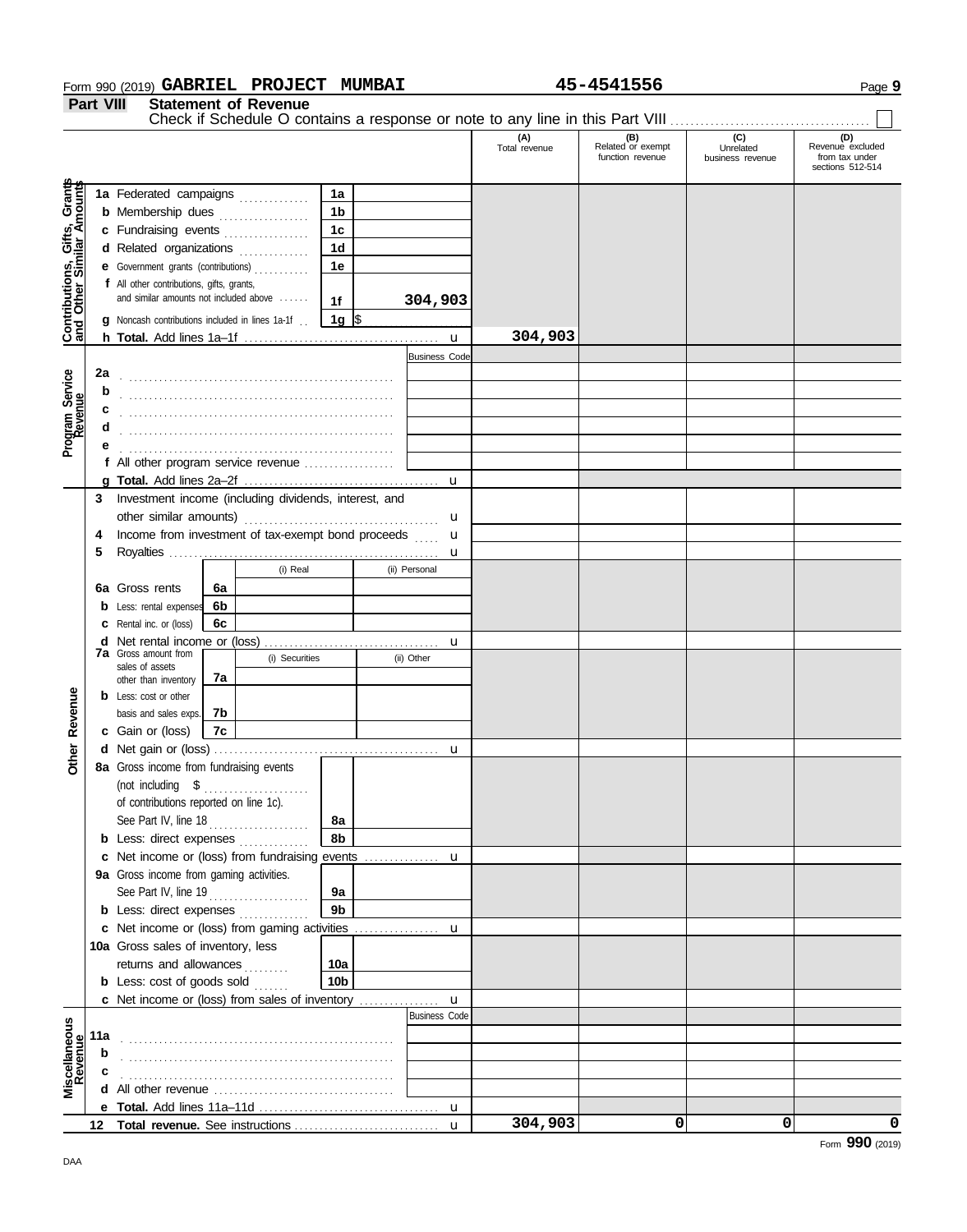**Part IX Statement of Functional Expenses**

|              | Section 501(c)(3) and 501(c)(4) organizations must complete all columns. All other organizations must complete column (A).<br>Check if Schedule O contains a response or note to any line in this Part IX                                                                                                                                                                                     |                       |                                  |                       | Ixl                |
|--------------|-----------------------------------------------------------------------------------------------------------------------------------------------------------------------------------------------------------------------------------------------------------------------------------------------------------------------------------------------------------------------------------------------|-----------------------|----------------------------------|-----------------------|--------------------|
|              | Do not include amounts reported on lines 6b,                                                                                                                                                                                                                                                                                                                                                  | (A)<br>Total expenses | (B)<br>Program service           | (C)<br>Management and | (D)<br>Fundraising |
|              | 7b, 8b, 9b, and 10b of Part VIII.                                                                                                                                                                                                                                                                                                                                                             |                       | expenses                         | general expenses      | expenses           |
| 1.           | Grants and other assistance to domestic organizations                                                                                                                                                                                                                                                                                                                                         |                       |                                  |                       |                    |
|              | and domestic governments. See Part IV, line 21                                                                                                                                                                                                                                                                                                                                                |                       |                                  |                       |                    |
| $\mathbf{2}$ | Grants and other assistance to domestic                                                                                                                                                                                                                                                                                                                                                       |                       |                                  |                       |                    |
|              | individuals. See Part IV, line 22                                                                                                                                                                                                                                                                                                                                                             |                       |                                  |                       |                    |
| 3            | Grants and other assistance to foreign                                                                                                                                                                                                                                                                                                                                                        |                       |                                  |                       |                    |
|              | organizations, foreign governments, and foreign                                                                                                                                                                                                                                                                                                                                               |                       |                                  |                       |                    |
|              | individuals. See Part IV, lines 15 and 16                                                                                                                                                                                                                                                                                                                                                     |                       |                                  |                       |                    |
| 4            | Benefits paid to or for members                                                                                                                                                                                                                                                                                                                                                               |                       |                                  |                       |                    |
| 5            | Compensation of current officers, directors,                                                                                                                                                                                                                                                                                                                                                  |                       |                                  |                       |                    |
|              |                                                                                                                                                                                                                                                                                                                                                                                               | 9,150                 | 4,575                            |                       | 4,575              |
| 6            | Compensation not included above to disqualified                                                                                                                                                                                                                                                                                                                                               |                       |                                  |                       |                    |
|              | persons (as defined under section 4958(f)(1)) and                                                                                                                                                                                                                                                                                                                                             |                       |                                  |                       |                    |
|              | persons described in section 4958(c)(3)(B)                                                                                                                                                                                                                                                                                                                                                    | 52,252                | 52,252                           |                       |                    |
| 7            | Other salaries and wages                                                                                                                                                                                                                                                                                                                                                                      |                       |                                  |                       |                    |
| 8            | Pension plan accruals and contributions (include                                                                                                                                                                                                                                                                                                                                              |                       |                                  |                       |                    |
|              | section 401(k) and 403(b) employer contributions)                                                                                                                                                                                                                                                                                                                                             |                       |                                  |                       |                    |
| 9            | Other employee benefits                                                                                                                                                                                                                                                                                                                                                                       |                       |                                  |                       |                    |
| 10           | Payroll taxes                                                                                                                                                                                                                                                                                                                                                                                 |                       |                                  |                       |                    |
| 11           | Fees for services (nonemployees):                                                                                                                                                                                                                                                                                                                                                             |                       |                                  |                       |                    |
| a            | Management                                                                                                                                                                                                                                                                                                                                                                                    |                       |                                  |                       |                    |
| b            |                                                                                                                                                                                                                                                                                                                                                                                               | 2,748                 |                                  | 2,748                 |                    |
| c            |                                                                                                                                                                                                                                                                                                                                                                                               |                       |                                  |                       |                    |
| d            | Professional fundraising services. See Part IV, line 17                                                                                                                                                                                                                                                                                                                                       |                       |                                  |                       |                    |
| е            |                                                                                                                                                                                                                                                                                                                                                                                               |                       |                                  |                       |                    |
| t.           | Investment management fees<br>g Other. (If line 11g amount exceeds 10% of line 25, column                                                                                                                                                                                                                                                                                                     |                       |                                  |                       |                    |
|              | (A) amount, list line 11g expenses on Schedule O.)                                                                                                                                                                                                                                                                                                                                            |                       |                                  |                       |                    |
|              | 12 Advertising and promotion                                                                                                                                                                                                                                                                                                                                                                  |                       |                                  |                       |                    |
| 13           |                                                                                                                                                                                                                                                                                                                                                                                               | 151                   |                                  | 151                   |                    |
| 14           | Information technology                                                                                                                                                                                                                                                                                                                                                                        |                       |                                  |                       |                    |
| 15           |                                                                                                                                                                                                                                                                                                                                                                                               |                       |                                  |                       |                    |
| 16           |                                                                                                                                                                                                                                                                                                                                                                                               |                       |                                  |                       |                    |
| 17           |                                                                                                                                                                                                                                                                                                                                                                                               | 31,038                | 28,992                           |                       | 2,046              |
| 18           | Payments of travel or entertainment expenses                                                                                                                                                                                                                                                                                                                                                  |                       |                                  |                       |                    |
|              | for any federal, state, or local public officials                                                                                                                                                                                                                                                                                                                                             |                       |                                  |                       |                    |
| 19           | Conferences, conventions, and meetings                                                                                                                                                                                                                                                                                                                                                        |                       |                                  |                       |                    |
| 20           | $\textbf{Interest} \hspace{0.05cm} \textbf{1} \hspace{0.05cm} \textbf{1} \hspace{0.05cm} \textbf{1} \hspace{0.05cm} \textbf{1} \hspace{0.05cm} \textbf{1} \hspace{0.05cm} \textbf{1} \hspace{0.05cm} \textbf{1} \hspace{0.05cm} \textbf{1} \hspace{0.05cm} \textbf{1} \hspace{0.05cm} \textbf{1} \hspace{0.05cm} \textbf{1} \hspace{0.05cm} \textbf{1} \hspace{0.05cm} \textbf{1} \hspace{0.$ |                       |                                  |                       |                    |
| 21           |                                                                                                                                                                                                                                                                                                                                                                                               |                       |                                  |                       |                    |
| 22           | Depreciation, depletion, and amortization                                                                                                                                                                                                                                                                                                                                                     |                       |                                  |                       |                    |
| 23           |                                                                                                                                                                                                                                                                                                                                                                                               |                       |                                  |                       |                    |
| 24           | Other expenses. Itemize expenses not covered                                                                                                                                                                                                                                                                                                                                                  |                       |                                  |                       |                    |
|              | above (List miscellaneous expenses on line 24e. If                                                                                                                                                                                                                                                                                                                                            |                       |                                  |                       |                    |
|              | line 24e amount exceeds 10% of line 25, column                                                                                                                                                                                                                                                                                                                                                |                       |                                  |                       |                    |
|              | (A) amount, list line 24e expenses on Schedule O.)                                                                                                                                                                                                                                                                                                                                            |                       |                                  |                       |                    |
| a            | EAT TO LEARN                                                                                                                                                                                                                                                                                                                                                                                  | 75,221                | 75,221                           |                       |                    |
| b            | SHRAVAN MEDICAL CENTER                                                                                                                                                                                                                                                                                                                                                                        | 50,961                | 50,961                           |                       |                    |
| c            | JOSHUA GREENBERG LEARNING                                                                                                                                                                                                                                                                                                                                                                     | 19,250                | 19,250                           |                       |                    |
| d            | LOVE TO LEARN                                                                                                                                                                                                                                                                                                                                                                                 | 12,000                | 12,000                           |                       |                    |
| е            | All other expenses                                                                                                                                                                                                                                                                                                                                                                            | 45,209                | 32,902<br>$\overline{276}$ , 153 | 5,203<br>8,102        | 7,104<br>13,725    |
| 25<br>26     | Total functional expenses. Add lines 1 through 24e<br>Joint costs. Complete this line only if the                                                                                                                                                                                                                                                                                             | 297,980               |                                  |                       |                    |
|              | organization reported in column (B) joint costs                                                                                                                                                                                                                                                                                                                                               |                       |                                  |                       |                    |
|              | from a combined educational campaign_and<br>fundraising solicitation. Check here $\mathbf{u}$     if                                                                                                                                                                                                                                                                                          |                       |                                  |                       |                    |
|              | following SOP 98-2 (ASC 958-720)                                                                                                                                                                                                                                                                                                                                                              |                       |                                  |                       |                    |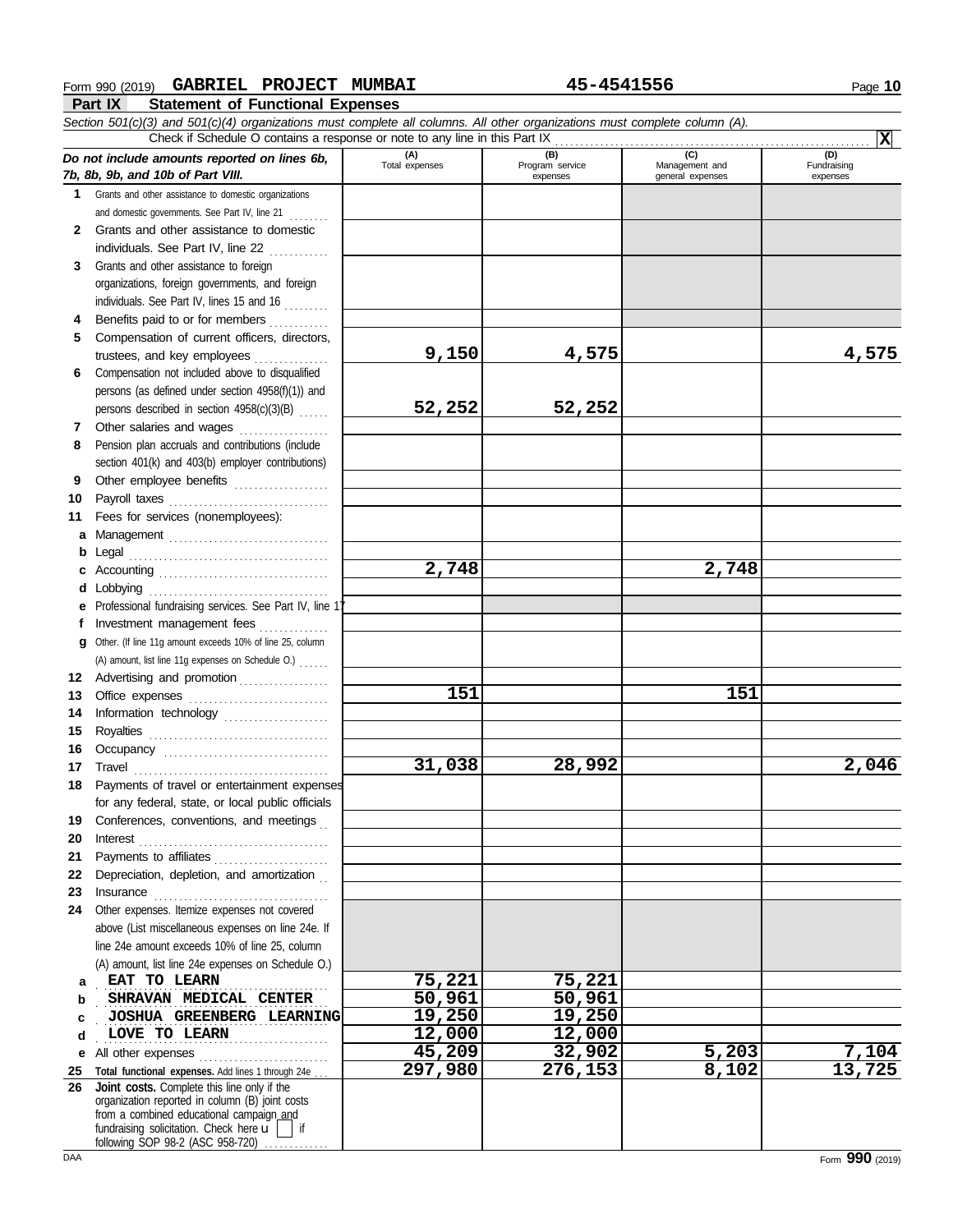#### Form 990 (2019) **GABRIEL PROJECT MUMBAI 15-4541556** Page 11 **GABRIEL PROJECT MUMBAI 45-4541556**

**Part X Balance Sheet**

|                             |    |                                                                              |       | (A)<br>Beginning of year |                | (B)<br>End of year |
|-----------------------------|----|------------------------------------------------------------------------------|-------|--------------------------|----------------|--------------------|
|                             | 1. | Cash-non-interest-bearing                                                    |       | 7,701                    | $\mathbf{1}$   | 24,624             |
|                             | 2  |                                                                              |       | $\mathbf{2}$             |                |                    |
|                             | 3  |                                                                              |       | 3                        |                |                    |
|                             | 4  | Accounts receivable, net                                                     |       | 4                        |                |                    |
|                             | 5  | Loans and other receivables from any current or former officer, director,    |       |                          |                |                    |
|                             |    | trustee, key employee, creator or founder, substantial contributor, or 35%   |       |                          |                |                    |
|                             |    | controlled entity or family member of any of these persons                   |       |                          | 5              |                    |
|                             | 6  | Loans and other receivables from other disqualified persons (as defined      |       |                          |                |                    |
|                             |    | under section 4958(f)(1)), and persons described in section $4958(c)(3)(B)$  |       |                          | 6              |                    |
| Assets                      | 7  |                                                                              |       |                          | $\overline{7}$ |                    |
|                             | 8  | Inventories for sale or use                                                  |       |                          | 8              |                    |
|                             | 9  | Prepaid expenses and deferred charges                                        |       |                          | 9              |                    |
|                             |    | 10a Land, buildings, and equipment: cost or other                            |       |                          |                |                    |
|                             |    | basis. Complete Part VI of Schedule D                                        | 10a   |                          |                |                    |
|                             |    | <b>b</b> Less: accumulated depreciation<br>.                                 | 10b   |                          | 10c            |                    |
|                             | 11 | Investments-publicly traded securities                                       |       |                          | 11             |                    |
|                             | 12 |                                                                              |       |                          | 12             |                    |
|                             | 13 |                                                                              |       |                          | 13             |                    |
|                             | 14 | Intangible assets                                                            |       |                          | 14             |                    |
|                             | 15 |                                                                              |       |                          | 15             |                    |
|                             | 16 |                                                                              |       | 7,701                    | 16             | 24,624             |
|                             | 17 |                                                                              |       |                          | 17             |                    |
|                             | 18 | Grants payable                                                               |       |                          | 18             |                    |
|                             | 19 | Deferred revenue                                                             |       |                          | 19             |                    |
|                             | 20 | Tax-exempt bond liabilities                                                  |       |                          | 20             |                    |
|                             | 21 | Escrow or custodial account liability. Complete Part IV of Schedule D        | .     |                          | 21             |                    |
|                             | 22 | Loans and other payables to any current or former officer, director,         |       |                          |                |                    |
| Liabilities                 |    | trustee, key employee, creator or founder, substantial contributor, or 35%   |       |                          |                |                    |
|                             |    | controlled entity or family member of any of these persons                   |       |                          | 22             |                    |
|                             | 23 | Secured mortgages and notes payable to unrelated third parties               |       |                          | 23             |                    |
|                             | 24 | Unsecured notes and loans payable to unrelated third parties                 |       |                          | 24             |                    |
|                             | 25 | Other liabilities (including federal income tax, payables to related third   |       |                          |                |                    |
|                             |    | parties, and other liabilities not included on lines 17-24). Complete Part X |       |                          |                |                    |
|                             |    | of Schedule D                                                                |       |                          | 25             | 10,000             |
|                             | 26 |                                                                              |       | 0                        | 26             | <u>10,000</u>      |
|                             |    | Organizations that follow FASB ASC 958, check here $\sqrt{X}$                |       |                          |                |                    |
|                             |    | and complete lines 27, 28, 32, and 33.                                       |       |                          |                |                    |
|                             | 27 | Net assets without donor restrictions                                        |       | 7,701                    | 27             | 14,624             |
|                             | 28 | Net assets with donor restrictions                                           |       |                          | 28             |                    |
|                             |    | Organizations that do not follow FASB ASC 958, check here u                  |       |                          |                |                    |
|                             |    | and complete lines 29 through 33.                                            |       |                          |                |                    |
|                             | 29 | Capital stock or trust principal, or current funds                           |       |                          | 29             |                    |
|                             | 30 | Paid-in or capital surplus, or land, building, or equipment fund             |       |                          | 30             |                    |
|                             | 31 | Retained earnings, endowment, accumulated income, or other funds             |       |                          | 31             |                    |
| Net Assets or Fund Balances | 32 | Total net assets or fund balances                                            | 7,701 | 32                       | 14,624         |                    |
|                             | 33 |                                                                              |       | 7,701                    | 33             | 24,624             |

Form **990** (2019)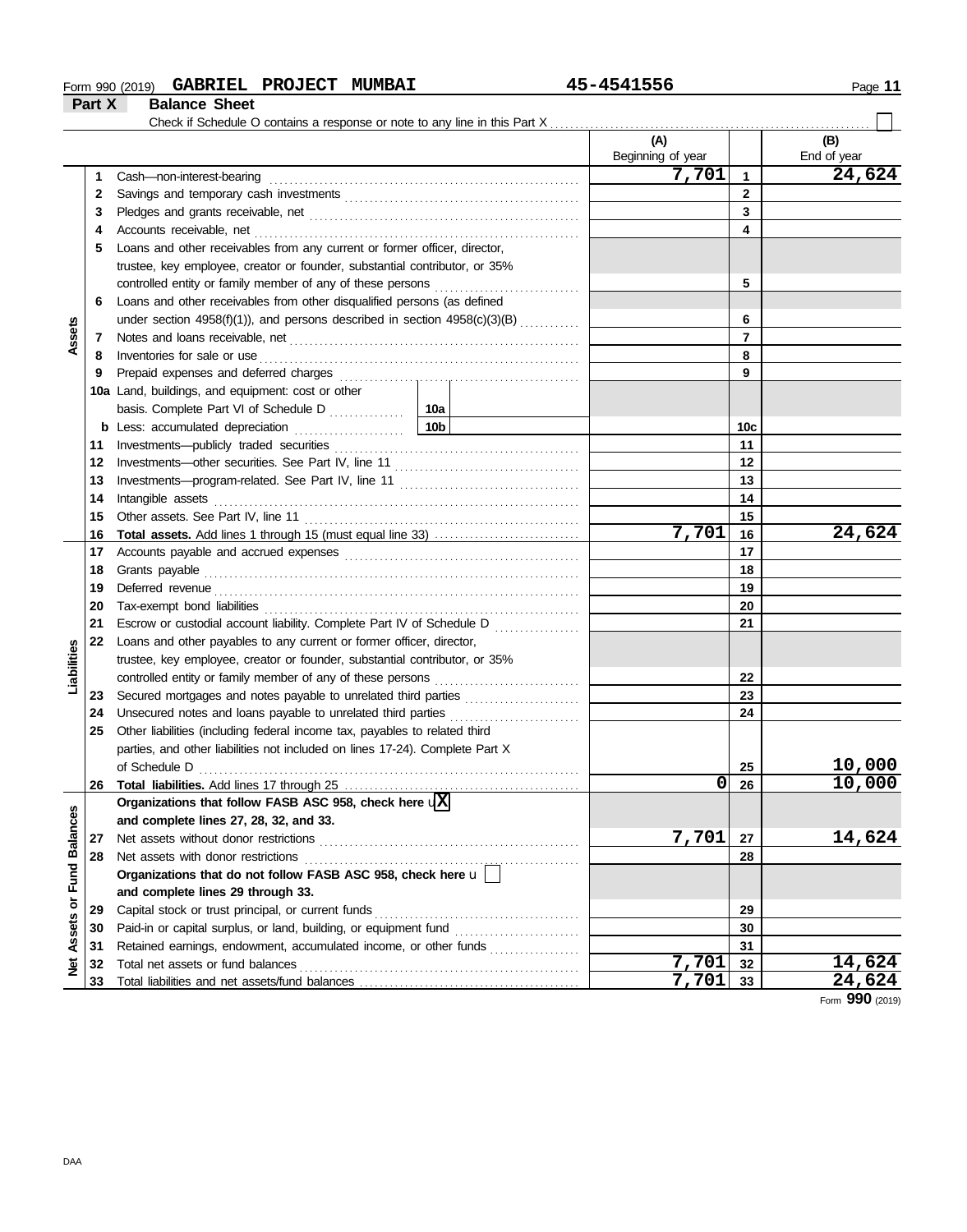|    | 45-4541556<br>Form 990 (2019) GABRIEL PROJECT MUMBAI                                                                  |                         |                |         | Page 12         |
|----|-----------------------------------------------------------------------------------------------------------------------|-------------------------|----------------|---------|-----------------|
|    | <b>Reconciliation of Net Assets</b><br>Part XI                                                                        |                         |                |         |                 |
|    |                                                                                                                       |                         |                |         |                 |
| 1  |                                                                                                                       |                         |                | 304,903 |                 |
| 2  |                                                                                                                       | $\overline{2}$          |                | 297,980 |                 |
| 3  | Revenue less expenses. Subtract line 2 from line 1                                                                    | $\mathbf{3}$            |                |         | 6,923           |
| 4  |                                                                                                                       | $\overline{\mathbf{4}}$ |                |         | 7,701           |
| 5  |                                                                                                                       | 5                       |                |         |                 |
| 6  |                                                                                                                       | 6                       |                |         |                 |
| 7  | Investment expenses                                                                                                   | $\overline{7}$          |                |         |                 |
| 8  | Prior period adjustments                                                                                              | 8                       |                |         |                 |
| 9  |                                                                                                                       | 9                       |                |         |                 |
| 10 | Net assets or fund balances at end of year. Combine lines 3 through 9 (must equal Part X, line                        |                         |                |         |                 |
|    |                                                                                                                       | 10                      |                | 14,624  |                 |
|    | <b>Financial Statements and Reporting</b><br>Part XII                                                                 |                         |                |         |                 |
|    |                                                                                                                       |                         |                |         |                 |
|    |                                                                                                                       |                         |                | Yes I   | <b>No</b>       |
| 1. | $ \mathbf{X} $ Accrual<br>Accounting method used to prepare the Form 990:    <br>Cash<br>Other                        |                         |                |         |                 |
|    | If the organization changed its method of accounting from a prior year or checked "Other," explain in                 |                         |                |         |                 |
|    | Schedule O.                                                                                                           |                         |                |         |                 |
|    | 2a Were the organization's financial statements compiled or reviewed by an independent accountant?                    |                         | 2a             |         | x               |
|    | If "Yes," check a box below to indicate whether the financial statements for the year were compiled or                |                         |                |         |                 |
|    | reviewed on a separate basis, consolidated basis, or both:                                                            |                         |                |         |                 |
|    | Separate basis<br>Consolidated basis<br>Both consolidated and separate basis                                          |                         |                |         |                 |
|    | <b>b</b> Were the organization's financial statements audited by an independent accountant?                           |                         | 2b             |         | x               |
|    | If "Yes," check a box below to indicate whether the financial statements for the year were audited on a               |                         |                |         |                 |
|    | separate basis, consolidated basis, or both:                                                                          |                         |                |         |                 |
|    | Both consolidated and separate basis<br>Separate basis<br>Consolidated basis                                          |                         |                |         |                 |
|    | c If "Yes" to line 2a or 2b, does the organization have a committee that assumes responsibility for oversight of      |                         |                |         |                 |
|    | the audit, review, or compilation of its financial statements and selection of an independent accountant?             |                         | 2c             |         |                 |
|    | If the organization changed either its oversight process or selection process during the tax year, explain on         |                         |                |         |                 |
|    | Schedule O.                                                                                                           |                         |                |         |                 |
|    | 3a As a result of a federal award, was the organization required to undergo an audit or audits as set forth in the    |                         |                |         |                 |
|    | Single Audit Act and OMB Circular A-133?                                                                              |                         | За             |         |                 |
|    | <b>b</b> If "Yes," did the organization undergo the required audit or audits? If the organization did not undergo the |                         |                |         |                 |
|    | required audit or audits, explain why on Schedule O and describe any steps taken to undergo such audits               |                         | 3 <sub>b</sub> |         |                 |
|    |                                                                                                                       |                         |                |         | Form 990 (2019) |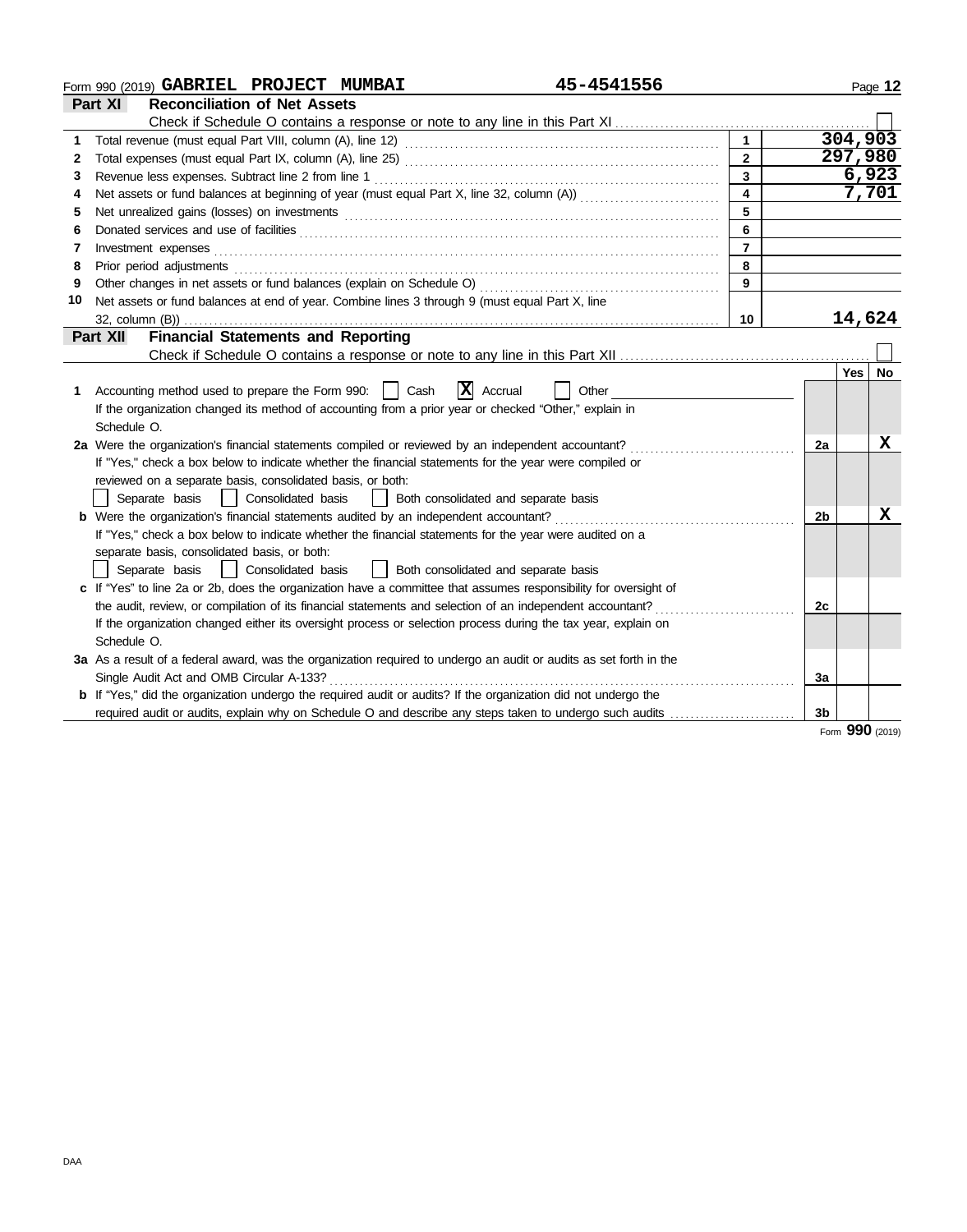| <b>SCHEDULE A</b> |                                       |                                                                                                                      | <b>Public Charity Status and Public Support</b>                                                                                                                                                                                                                                                                                                                               |                   |                                                      |                                        |            | OMB No. 1545-0047                    |
|-------------------|---------------------------------------|----------------------------------------------------------------------------------------------------------------------|-------------------------------------------------------------------------------------------------------------------------------------------------------------------------------------------------------------------------------------------------------------------------------------------------------------------------------------------------------------------------------|-------------------|------------------------------------------------------|----------------------------------------|------------|--------------------------------------|
|                   | (Form 990 or 990-EZ)                  | Complete if the organization is a section 501(c)(3) organization or a section 4947(a)(1) nonexempt charitable trust. | 2019                                                                                                                                                                                                                                                                                                                                                                          |                   |                                                      |                                        |            |                                      |
|                   | Department of the Treasury            |                                                                                                                      | Open to Public                                                                                                                                                                                                                                                                                                                                                                |                   |                                                      |                                        |            |                                      |
|                   | Internal Revenue Service              |                                                                                                                      | u Go to www.irs.gov/Form990 for instructions and the latest information.                                                                                                                                                                                                                                                                                                      | <b>Inspection</b> |                                                      |                                        |            |                                      |
|                   | Name of the organization              | GABRIEL PROJECT MUMBAI                                                                                               |                                                                                                                                                                                                                                                                                                                                                                               |                   |                                                      |                                        | 45-4541556 | Employer identification number       |
| Part I            |                                       |                                                                                                                      | <b>Reason for Public Charity Status</b> (All organizations must complete this part.) See instructions.                                                                                                                                                                                                                                                                        |                   |                                                      |                                        |            |                                      |
|                   |                                       |                                                                                                                      | The organization is not a private foundation because it is: (For lines 1 through 12, check only one box.)                                                                                                                                                                                                                                                                     |                   |                                                      |                                        |            |                                      |
| 1                 |                                       |                                                                                                                      | A church, convention of churches, or association of churches described in section 170(b)(1)(A)(i).                                                                                                                                                                                                                                                                            |                   |                                                      |                                        |            |                                      |
| 2                 |                                       |                                                                                                                      | A school described in section 170(b)(1)(A)(ii). (Attach Schedule E (Form 990 or 990-EZ).)                                                                                                                                                                                                                                                                                     |                   |                                                      |                                        |            |                                      |
| 3                 |                                       |                                                                                                                      | A hospital or a cooperative hospital service organization described in section 170(b)(1)(A)(iii).                                                                                                                                                                                                                                                                             |                   |                                                      |                                        |            |                                      |
| 4                 | city, and state:                      |                                                                                                                      | A medical research organization operated in conjunction with a hospital described in section 170(b)(1)(A)(iii). Enter the hospital's name,                                                                                                                                                                                                                                    |                   |                                                      |                                        |            |                                      |
| 5                 |                                       |                                                                                                                      | An organization operated for the benefit of a college or university owned or operated by a governmental unit described in                                                                                                                                                                                                                                                     |                   |                                                      |                                        |            |                                      |
|                   |                                       | section 170(b)(1)(A)(iv). (Complete Part II.)                                                                        |                                                                                                                                                                                                                                                                                                                                                                               |                   |                                                      |                                        |            |                                      |
| 6                 |                                       |                                                                                                                      | A federal, state, or local government or governmental unit described in section 170(b)(1)(A)(v).                                                                                                                                                                                                                                                                              |                   |                                                      |                                        |            |                                      |
| X<br>7            |                                       | described in section 170(b)(1)(A)(vi). (Complete Part II.)                                                           | An organization that normally receives a substantial part of its support from a governmental unit or from the general public                                                                                                                                                                                                                                                  |                   |                                                      |                                        |            |                                      |
| 8                 |                                       |                                                                                                                      | A community trust described in section 170(b)(1)(A)(vi). (Complete Part II.)                                                                                                                                                                                                                                                                                                  |                   |                                                      |                                        |            |                                      |
| 9                 |                                       |                                                                                                                      | An agricultural research organization described in section 170(b)(1)(A)(ix) operated in conjunction with a land-grant college<br>or university or a non-land-grant college of agriculture (see instructions). Enter the name, city, and state of the college or                                                                                                               |                   |                                                      |                                        |            |                                      |
| 10                |                                       |                                                                                                                      | university: www.communications.com/www.communications.com/www.communications.com/www.communications.com/www.com<br>An organization that normally receives: (1) more than 33 1/3% of its support from contributions, membership fees, and gross<br>receipts from activities related to its exempt functions—subject to certain exceptions, and (2) no more than 33 1/3% of its |                   |                                                      |                                        |            |                                      |
|                   |                                       |                                                                                                                      | support from gross investment income and unrelated business taxable income (less section 511 tax) from businesses<br>acquired by the organization after June 30, 1975. See section 509(a)(2). (Complete Part III.)                                                                                                                                                            |                   |                                                      |                                        |            |                                      |
| 11                |                                       |                                                                                                                      | An organization organized and operated exclusively to test for public safety. See section 509(a)(4).                                                                                                                                                                                                                                                                          |                   |                                                      |                                        |            |                                      |
| 12                |                                       |                                                                                                                      | An organization organized and operated exclusively for the benefit of, to perform the functions of, or to carry out the purposes<br>of one or more publicly supported organizations described in section 509(a)(1) or section 509(a)(2). See section 509(a)(3).                                                                                                               |                   |                                                      |                                        |            |                                      |
| a                 |                                       |                                                                                                                      | Check the box in lines 12a through 12d that describes the type of supporting organization and complete lines 12e, 12f, and 12g.<br>Type I. A supporting organization operated, supervised, or controlled by its supported organization(s), typically by giving                                                                                                                |                   |                                                      |                                        |            |                                      |
|                   |                                       |                                                                                                                      | the supported organization(s) the power to regularly appoint or elect a majority of the directors or trustees of the<br>supporting organization. You must complete Part IV, Sections A and B.                                                                                                                                                                                 |                   |                                                      |                                        |            |                                      |
| b                 |                                       |                                                                                                                      | Type II. A supporting organization supervised or controlled in connection with its supported organization(s), by having<br>control or management of the supporting organization vested in the same persons that control or manage the supported<br>organization(s). You must complete Part IV, Sections A and C.                                                              |                   |                                                      |                                        |            |                                      |
| c                 |                                       |                                                                                                                      | Type III functionally integrated. A supporting organization operated in connection with, and functionally integrated with,<br>its supported organization(s) (see instructions). You must complete Part IV, Sections A, D, and E.                                                                                                                                              |                   |                                                      |                                        |            |                                      |
| d                 |                                       |                                                                                                                      | Type III non-functionally integrated. A supporting organization operated in connection with its supported organization(s)<br>that is not functionally integrated. The organization generally must satisfy a distribution requirement and an attentiveness                                                                                                                     |                   |                                                      |                                        |            |                                      |
|                   |                                       |                                                                                                                      | requirement (see instructions). You must complete Part IV, Sections A and D, and Part V.                                                                                                                                                                                                                                                                                      |                   |                                                      |                                        |            |                                      |
| е                 |                                       |                                                                                                                      | Check this box if the organization received a written determination from the IRS that it is a Type I, Type II, Type III<br>functionally integrated, or Type III non-functionally integrated supporting organization.                                                                                                                                                          |                   |                                                      |                                        |            |                                      |
|                   |                                       | Enter the number of supported organizations                                                                          |                                                                                                                                                                                                                                                                                                                                                                               |                   |                                                      |                                        |            |                                      |
| g                 |                                       |                                                                                                                      | Provide the following information about the supported organization(s).                                                                                                                                                                                                                                                                                                        |                   |                                                      |                                        |            |                                      |
|                   | (i) Name of supported<br>organization | (ii) EIN                                                                                                             | (iii) Type of organization<br>(described on lines 1-10                                                                                                                                                                                                                                                                                                                        |                   | (iv) Is the organization<br>listed in your governing | (v) Amount of monetary<br>support (see |            | (vi) Amount of<br>other support (see |
|                   |                                       |                                                                                                                      | above (see instructions))                                                                                                                                                                                                                                                                                                                                                     |                   | document?                                            | instructions)                          |            | instructions)                        |
| (A)               |                                       |                                                                                                                      |                                                                                                                                                                                                                                                                                                                                                                               | Yes               | No                                                   |                                        |            |                                      |
|                   |                                       |                                                                                                                      |                                                                                                                                                                                                                                                                                                                                                                               |                   |                                                      |                                        |            |                                      |
| (B)               |                                       |                                                                                                                      |                                                                                                                                                                                                                                                                                                                                                                               |                   |                                                      |                                        |            |                                      |
| (C)               |                                       |                                                                                                                      |                                                                                                                                                                                                                                                                                                                                                                               |                   |                                                      |                                        |            |                                      |
| (D)               |                                       |                                                                                                                      |                                                                                                                                                                                                                                                                                                                                                                               |                   |                                                      |                                        |            |                                      |
| (E)               |                                       |                                                                                                                      |                                                                                                                                                                                                                                                                                                                                                                               |                   |                                                      |                                        |            |                                      |
| Total             |                                       |                                                                                                                      |                                                                                                                                                                                                                                                                                                                                                                               |                   |                                                      |                                        |            |                                      |
|                   |                                       |                                                                                                                      | For Paperwork Reduction Act Notice, see the Instructions for Form 990 or 990-EZ.                                                                                                                                                                                                                                                                                              |                   |                                                      |                                        |            | Schedule A (Form 990 or 990-EZ) 2019 |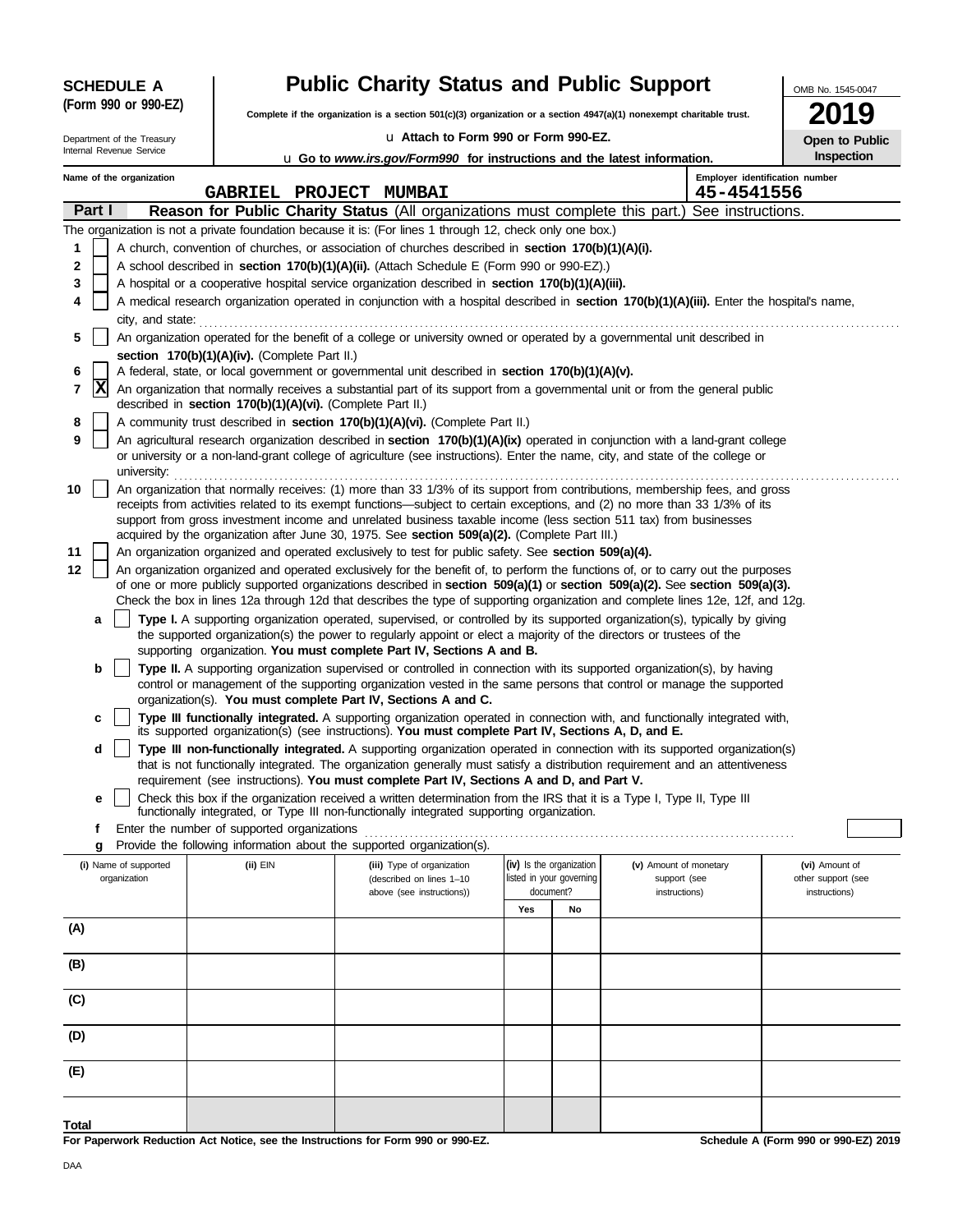|              | Schedule A (Form 990 or 990-EZ) 2019                                                                                                                                                                  | GABRIEL PROJECT MUMBAI |          |            |            | 45-4541556 | Page 2                             |
|--------------|-------------------------------------------------------------------------------------------------------------------------------------------------------------------------------------------------------|------------------------|----------|------------|------------|------------|------------------------------------|
|              | Support Schedule for Organizations Described in Sections 170(b)(1)(A)(iv) and 170(b)(1)(A)(vi)<br>Part II                                                                                             |                        |          |            |            |            |                                    |
|              | (Complete only if you checked the box on line 5, 7, or 8 of Part I or if the organization failed to qualify under                                                                                     |                        |          |            |            |            |                                    |
|              | Part III. If the organization fails to qualify under the tests listed below, please complete Part III.)                                                                                               |                        |          |            |            |            |                                    |
|              | Section A. Public Support                                                                                                                                                                             |                        |          |            |            |            |                                    |
|              | Calendar year (or fiscal year beginning in) $\mathbf u$                                                                                                                                               | (a) 2015               | (b) 2016 | (c) 2017   | $(d)$ 2018 | (e) $2019$ | (f) Total                          |
| 1            | Gifts, grants, contributions, and                                                                                                                                                                     |                        |          |            |            |            |                                    |
|              | membership fees received. (Do not                                                                                                                                                                     |                        |          |            |            |            |                                    |
|              | include any "unusual grants.")                                                                                                                                                                        | 191,651                | 222,416  | 273,661    | 256,856    | 304,903    | 1,249,487                          |
| $\mathbf{2}$ | Tax revenues levied for the                                                                                                                                                                           |                        |          |            |            |            |                                    |
|              | organization's benefit and either paid                                                                                                                                                                |                        |          |            |            |            |                                    |
|              | to or expended on its behalf                                                                                                                                                                          |                        |          |            |            |            |                                    |
| 3            | The value of services or facilities                                                                                                                                                                   |                        |          |            |            |            |                                    |
|              | furnished by a governmental unit to the                                                                                                                                                               |                        |          |            |            |            |                                    |
|              | organization without charge                                                                                                                                                                           |                        |          |            |            |            |                                    |
| 4            | Total. Add lines 1 through 3                                                                                                                                                                          | 191,651                | 222,416  | 273,661    | 256,856    | 304,903    | 1,249,487                          |
| 5            | The portion of total contributions by                                                                                                                                                                 |                        |          |            |            |            |                                    |
|              | each person (other than a<br>governmental unit or publicly                                                                                                                                            |                        |          |            |            |            |                                    |
|              | supported organization) included on                                                                                                                                                                   |                        |          |            |            |            |                                    |
|              | line 1 that exceeds 2% of the amount                                                                                                                                                                  |                        |          |            |            |            |                                    |
|              | shown on line 11, column (f)                                                                                                                                                                          |                        |          |            |            |            | 118,649                            |
| 6            | Public support. Subtract line 5 from line 4.                                                                                                                                                          |                        |          |            |            |            | 1,130,838                          |
|              | <b>Section B. Total Support</b>                                                                                                                                                                       |                        |          |            |            |            |                                    |
|              | Calendar year (or fiscal year beginning in) $\mathbf u$                                                                                                                                               | (a) 2015               | (b) 2016 | $(c)$ 2017 | $(d)$ 2018 | (e) $2019$ | (f) Total                          |
| 7            | Amounts from line 4                                                                                                                                                                                   | 191,651                | 222,416  | 273,661    | 256,856    | 304,903    | 1,249,487                          |
| 8            | Gross income from interest, dividends,<br>payments received on securities loans,                                                                                                                      |                        |          |            |            |            |                                    |
|              | rents, royalties, and income from                                                                                                                                                                     |                        |          |            |            |            |                                    |
|              | similar sources                                                                                                                                                                                       |                        |          |            |            |            |                                    |
| 9            | Net income from unrelated business                                                                                                                                                                    |                        |          |            |            |            |                                    |
|              | activities, whether or not the business                                                                                                                                                               |                        |          |            |            |            |                                    |
|              | is regularly carried on                                                                                                                                                                               |                        |          |            |            |            |                                    |
| 10           | Other income. Do not include gain or                                                                                                                                                                  |                        |          |            |            |            |                                    |
|              | loss from the sale of capital assets                                                                                                                                                                  |                        |          |            |            |            |                                    |
| 11           | (Explain in Part VI.)<br>Total support. Add lines 7 through 10                                                                                                                                        |                        |          |            |            |            |                                    |
| 12           |                                                                                                                                                                                                       |                        |          |            |            | 12         | 1,249,487                          |
| 13           | Gross receipts from related activities, etc. (see instructions)<br>First five years. If the Form 990 is for the organization's first, second, third, fourth, or fifth tax year as a section 501(c)(3) |                        |          |            |            |            |                                    |
|              |                                                                                                                                                                                                       |                        |          |            |            |            |                                    |
|              | Section C. Computation of Public Support Percentage                                                                                                                                                   |                        |          |            |            |            |                                    |
| 14           |                                                                                                                                                                                                       |                        |          |            |            | 14         | 90.50%                             |
| 15           |                                                                                                                                                                                                       |                        |          |            |            | 15         | 88.31%                             |
| 16a          | 33 1/3% support test-2019. If the organization did not check the box on line 13, and line 14 is 33 1/3% or more, check this                                                                           |                        |          |            |            |            |                                    |
|              |                                                                                                                                                                                                       |                        |          |            |            |            | $\blacktriangleright \overline{X}$ |
| b            | 33 1/3% support test-2018. If the organization did not check a box on line 13 or 16a, and line 15 is 33 1/3% or more, check                                                                           |                        |          |            |            |            |                                    |
|              |                                                                                                                                                                                                       |                        |          |            |            |            |                                    |
| 17a          | 10%-facts-and-circumstances test-2019. If the organization did not check a box on line 13, 16a, or 16b, and line 14 is                                                                                |                        |          |            |            |            |                                    |
|              | 10% or more, and if the organization meets the "facts-and-circumstances" test, check this box and stop here. Explain in                                                                               |                        |          |            |            |            |                                    |
|              | Part VI how the organization meets the "facts-and-circumstances" test. The organization qualifies as a publicly supported                                                                             |                        |          |            |            |            |                                    |
|              | organization                                                                                                                                                                                          |                        |          |            |            |            |                                    |
| b            | 10%-facts-and-circumstances test-2018. If the organization did not check a box on line 13, 16a, 16b, or 17a, and line                                                                                 |                        |          |            |            |            |                                    |
|              | 15 is 10% or more, and if the organization meets the "facts-and-circumstances" test, check this box and stop here.                                                                                    |                        |          |            |            |            |                                    |
|              | Explain in Part VI how the organization meets the "facts-and-circumstances" test. The organization qualifies as a publicly                                                                            |                        |          |            |            |            |                                    |
|              | supported organization                                                                                                                                                                                |                        |          |            |            |            |                                    |
| 18           | Private foundation. If the organization did not check a box on line 13, 16a, 16b, 17a, or 17b, check this box and see                                                                                 |                        |          |            |            |            |                                    |
|              | instructions                                                                                                                                                                                          |                        |          |            |            |            |                                    |
|              |                                                                                                                                                                                                       |                        |          |            |            |            |                                    |

**Schedule A (Form 990 or 990-EZ) 2019**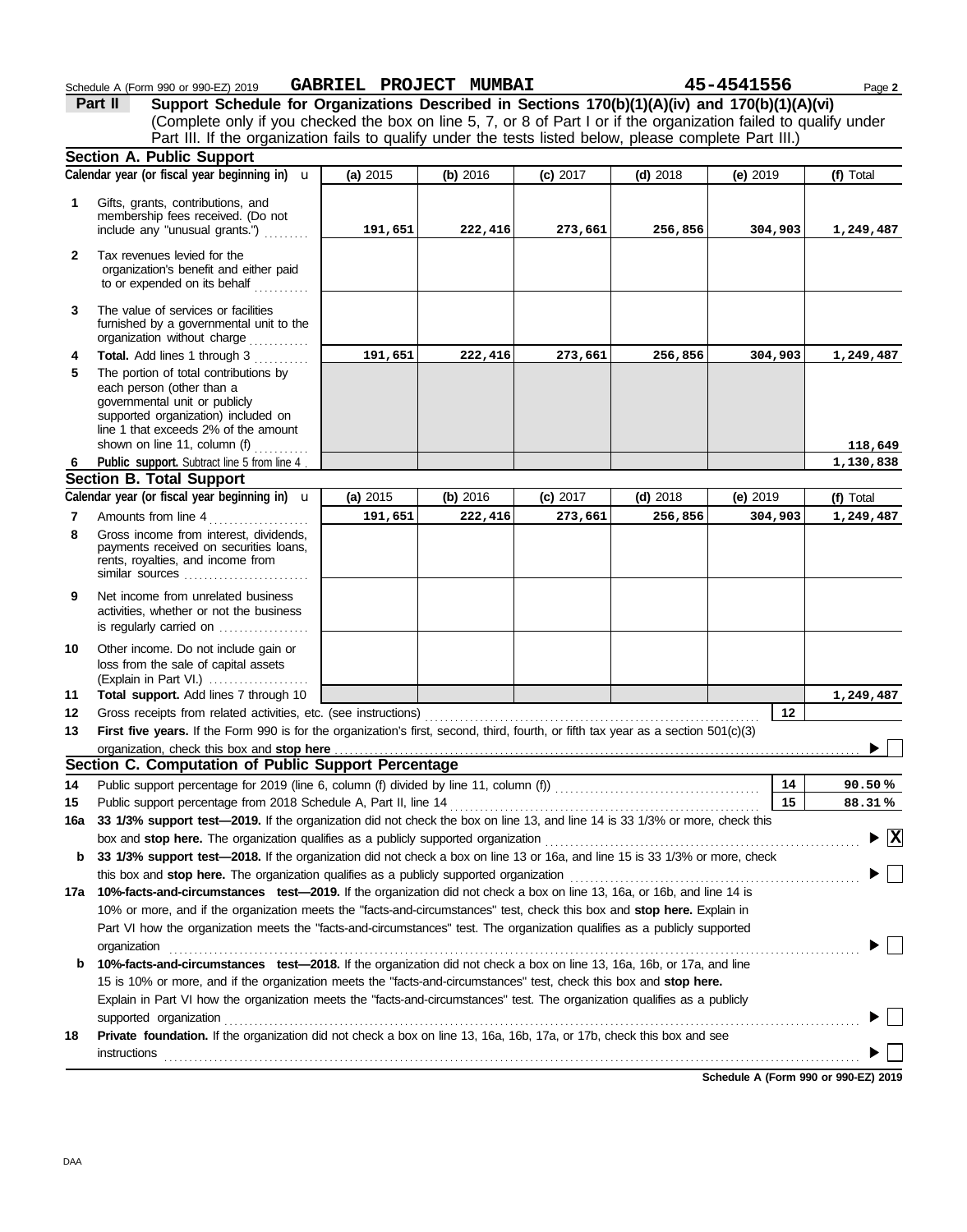#### **Section B. Total Support** unrelated trade or business under section 513 **Part III Support Schedule for Organizations Described in Section 509(a)(2)** (Complete only if you checked the box on line 10 of Part I or if the organization failed to qualify under Part II. **1 2 3 6 8** Gifts, grants, contributions, and membership fees received. (Do not include any "unusual grants.") . . . . **Public support.** (Subtract line 7c from Gross receipts from admissions, merchandise sold or services performed, or facilities furnished in any activity that is related to the Gross receipts from activities that are not an **Total.** Add lines 1 through 5 ............ **Section A. Public Support** organization's tax-exempt purpose ........ **4** Tax revenues levied for the organization's benefit and either paid to or expended on its behalf . . . . . . . . . . . . organization without charge ............. furnished by a governmental unit to the **5** The value of services or facilities **7a** Amounts included on lines 1, 2, and 3 received from disqualified persons **b** Amounts included on lines 2 and 3 received from other than disqualified persons that exceed the greater of \$5,000 or 1% of the amount on line 13 for the year . . **c** Add lines 7a and 7b . . . . . . . . . . . . . . . . . . . . Amounts from line 6 . . . . . . . . . . . . . . . . . . . . **9** royalties, and income from similar sources . . payments received on securities loans, rents, **10a** Gross income from interest, dividends, **(a)** 2015 **(b)** 2016 **(c)** 2017 **(d)** 2018 **(e)** 2019 **(f)** Total  $line 6.)$ Calendar year (or fiscal year beginning in) **u** Calendar year (or fiscal year beginning in) **u** If the organization fails to qualify under the tests listed below, please complete Part II.) **(a)** 2015 **(b)** 2016 **(c)** 2017 **(d)** 2018 **(e)** 2019

|   | <b>a</b> Gross income from interest, dividends,                              |
|---|------------------------------------------------------------------------------|
|   | payments received on securities loans, rents,                                |
|   | royalties, and income from similar sources                                   |
| b | Unrelated business taxable income (less<br>sestion E44 tough from businesses |

| Unrelated business taxable income (less |
|-----------------------------------------|
| section 511 taxes) from businesses      |
| acquired after June 30, 1975            |
|                                         |

| C. | Add lines 10a and 10b                                                                                                             |
|----|-----------------------------------------------------------------------------------------------------------------------------------|
| 11 | Net income from unrelated business<br>activities not included in line 10b, whether<br>or not the business is regularly carried on |

| 12 | Other income. Do not include gain or<br>loss from the sale of capital assets<br>(Explain in Part VI.) |  |  |
|----|-------------------------------------------------------------------------------------------------------|--|--|
| 13 | <b>Total support.</b> (Add lines 9, 10c, 11,                                                          |  |  |
|    | and $12.1$                                                                                            |  |  |

|    | anu $L$ .                                                                                                                          |  |  |  |               |
|----|------------------------------------------------------------------------------------------------------------------------------------|--|--|--|---------------|
| 14 | First five years. If the Form 990 is for the organization's first, second, third, fourth, or fifth tax year as a section 501(c)(3) |  |  |  |               |
|    | organization, check this box and stop here                                                                                         |  |  |  |               |
|    | Section C. Computation of Public Support Percentage                                                                                |  |  |  |               |
|    | 15 Public support percentage for 2019 (line 8, column (f), divided by line 13, column (f))                                         |  |  |  | $\frac{0}{0}$ |

| 1J - | $\Gamma$ ablic support percentage for $2013$ (lifte 0, column (i), divided by lifte 15, column (i))                                        | . . | <b>70</b> |
|------|--------------------------------------------------------------------------------------------------------------------------------------------|-----|-----------|
|      |                                                                                                                                            | 16  | %         |
|      | Section D. Computation of Investment Income Percentage                                                                                     |     |           |
| 17   | Investment income percentage for 2019 (line 10c, column (f), divided by line 13, column (f))                                               |     | %         |
| 18   | Investment income percentage from 2018 Schedule A, Part III, line 17                                                                       | 18  | $\%$      |
|      | 19a 33 1/3% support tests—2019. If the organization did not check the box on line 14, and line 15 is more than 33 1/3%, and line           |     |           |
|      | 17 is not more than 33 1/3%, check this box and stop here. The organization qualifies as a publicly supported organization                 |     |           |
|      | <b>b</b> 33 1/3% support tests—2018. If the organization did not check a box on line 14 or line 19a, and line 16 is more than 33 1/3%, and |     |           |
|      | line 18 is not more than 33 1/3%, check this box and stop here. The organization qualifies as a publicly supported organization            |     |           |

▶

### Schedule A (Form 990 or 990-EZ) 2019 Page **3 GABRIEL PROJECT MUMBAI 45-4541556**

**(f)** Total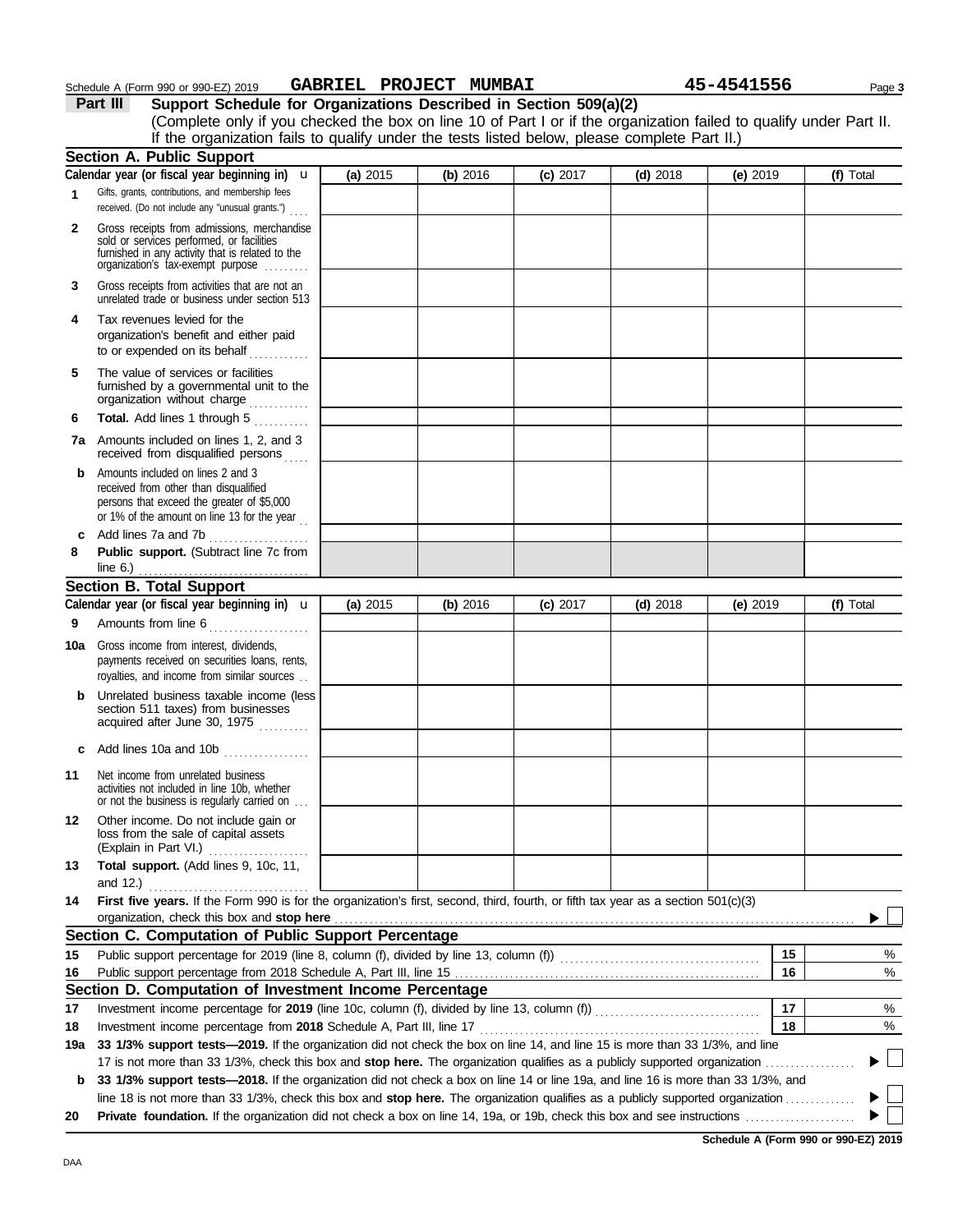|     | Part IV<br><b>Supporting Organizations</b>                                                                                                                                                                               |              |     |    |
|-----|--------------------------------------------------------------------------------------------------------------------------------------------------------------------------------------------------------------------------|--------------|-----|----|
|     | (Complete only if you checked a box in line 12 on Part I. If you checked 12a of Part I, complete Sections A                                                                                                              |              |     |    |
|     | and B. If you checked 12b of Part I, complete Sections A and C. If you checked 12c of Part I, complete                                                                                                                   |              |     |    |
|     | Sections A, D, and E. If you checked 12d of Part I, complete Sections A and D, and complete Part V.)                                                                                                                     |              |     |    |
|     | Section A. All Supporting Organizations                                                                                                                                                                                  |              |     |    |
|     |                                                                                                                                                                                                                          |              | Yes | No |
| 1   | Are all of the organization's supported organizations listed by name in the organization's governing                                                                                                                     |              |     |    |
|     | documents? If "No," describe in Part VI how the supported organizations are designated. If designated by                                                                                                                 |              |     |    |
|     | class or purpose, describe the designation. If historic and continuing relationship, explain.                                                                                                                            | 1            |     |    |
| 2   | Did the organization have any supported organization that does not have an IRS determination of status                                                                                                                   |              |     |    |
|     | under section 509(a)(1) or (2)? If "Yes," explain in Part VI how the organization determined that the supported                                                                                                          |              |     |    |
|     | organization was described in section 509(a)(1) or (2).                                                                                                                                                                  | $\mathbf{2}$ |     |    |
| За  | Did the organization have a supported organization described in section 501(c)(4), (5), or (6)? If "Yes," answer                                                                                                         |              |     |    |
|     | $(b)$ and $(c)$ below.                                                                                                                                                                                                   | 3a           |     |    |
| b   | Did the organization confirm that each supported organization qualified under section $501(c)(4)$ , $(5)$ , or $(6)$ and                                                                                                 |              |     |    |
|     | satisfied the public support tests under section $509(a)(2)$ ? If "Yes," describe in Part VI when and how the                                                                                                            |              |     |    |
|     | organization made the determination.                                                                                                                                                                                     | 3b           |     |    |
| c   | Did the organization ensure that all support to such organizations was used exclusively for section $170(c)(2)(B)$                                                                                                       |              |     |    |
|     | purposes? If "Yes," explain in Part VI what controls the organization put in place to ensure such use.                                                                                                                   | 3c           |     |    |
| 4a  | Was any supported organization not organized in the United States ("foreign supported organization")? If                                                                                                                 |              |     |    |
|     | "Yes," and if you checked 12a or 12b in Part I, answer (b) and (c) below.                                                                                                                                                | 4a           |     |    |
| b   | Did the organization have ultimate control and discretion in deciding whether to make grants to the foreign                                                                                                              |              |     |    |
|     | supported organization? If "Yes," describe in Part VI how the organization had such control and discretion                                                                                                               |              |     |    |
|     | despite being controlled or supervised by or in connection with its supported organizations.                                                                                                                             | 4b           |     |    |
| c   | Did the organization support any foreign supported organization that does not have an IRS determination                                                                                                                  |              |     |    |
|     | under sections $501(c)(3)$ and $509(a)(1)$ or (2)? If "Yes," explain in Part VI what controls the organization used                                                                                                      |              |     |    |
|     | to ensure that all support to the foreign supported organization was used exclusively for section $170(c)(2)(B)$                                                                                                         |              |     |    |
|     | purposes.                                                                                                                                                                                                                | 4c           |     |    |
| 5a  | Did the organization add, substitute, or remove any supported organizations during the tax year? If "Yes,"<br>answer (b) and (c) below (if applicable). Also, provide detail in Part VI, including (i) the names and EIN |              |     |    |
|     | numbers of the supported organizations added, substituted, or removed; (ii) the reasons for each such action;                                                                                                            |              |     |    |
|     | (iii) the authority under the organization's organizing document authorizing such action; and (iv) how the action                                                                                                        |              |     |    |
|     | was accomplished (such as by amendment to the organizing document).                                                                                                                                                      | 5a           |     |    |
| b   | Type I or Type II only. Was any added or substituted supported organization part of a class already                                                                                                                      |              |     |    |
|     | designated in the organization's organizing document?                                                                                                                                                                    | 5b           |     |    |
| c   | Substitutions only. Was the substitution the result of an event beyond the organization's control?                                                                                                                       | 5c           |     |    |
| 6   | Did the organization provide support (whether in the form of grants or the provision of services or facilities) to                                                                                                       |              |     |    |
|     | anyone other than (i) its supported organizations, (ii) individuals that are part of the charitable class benefited                                                                                                      |              |     |    |
|     | by one or more of its supported organizations, or (iii) other supporting organizations that also support or                                                                                                              |              |     |    |
|     | benefit one or more of the filing organization's supported organizations? If "Yes," provide detail in Part VI.                                                                                                           | 6            |     |    |
| 7   | Did the organization provide a grant, loan, compensation, or other similar payment to a substantial contributor                                                                                                          |              |     |    |
|     | (as defined in section $4958(c)(3)(C)$ ), a family member of a substantial contributor, or a 35% controlled entity                                                                                                       |              |     |    |
|     | with regard to a substantial contributor? If "Yes," complete Part I of Schedule L (Form 990 or 990-EZ).                                                                                                                  | 7            |     |    |
| 8   | Did the organization make a loan to a disqualified person (as defined in section 4958) not described in line 7?                                                                                                          |              |     |    |
|     | If "Yes," complete Part I of Schedule L (Form 990 or 990-EZ).                                                                                                                                                            | 8            |     |    |
| 9а  | Was the organization controlled directly or indirectly at any time during the tax year by one or more                                                                                                                    |              |     |    |
|     | disqualified persons as defined in section 4946 (other than foundation managers and organizations described                                                                                                              |              |     |    |
|     | in section $509(a)(1)$ or $(2)$ ? If "Yes," provide detail in Part VI.                                                                                                                                                   | 9а           |     |    |
| b   | Did one or more disqualified persons (as defined in line 9a) hold a controlling interest in any entity in which                                                                                                          |              |     |    |
|     | the supporting organization had an interest? If "Yes," provide detail in Part VI.                                                                                                                                        | 9b           |     |    |
| c   | Did a disqualified person (as defined in line 9a) have an ownership interest in, or derive any personal benefit                                                                                                          |              |     |    |
|     | from, assets in which the supporting organization also had an interest? If "Yes," provide detail in Part VI.                                                                                                             | 9c           |     |    |
| 10a | Was the organization subject to the excess business holdings rules of section 4943 because of section                                                                                                                    |              |     |    |
|     | 4943(f) (regarding certain Type II supporting organizations, and all Type III non-functionally integrated                                                                                                                |              |     |    |
|     | supporting organizations)? If "Yes," answer 10b below.                                                                                                                                                                   | 10a          |     |    |
| b   | Did the organization have any excess business holdings in the tax year? (Use Schedule C, Form 4720, to                                                                                                                   |              |     |    |
|     | determine whether the organization had excess business holdings.)                                                                                                                                                        | 10b          |     |    |

**Schedule A (Form 990 or 990-EZ) 2019**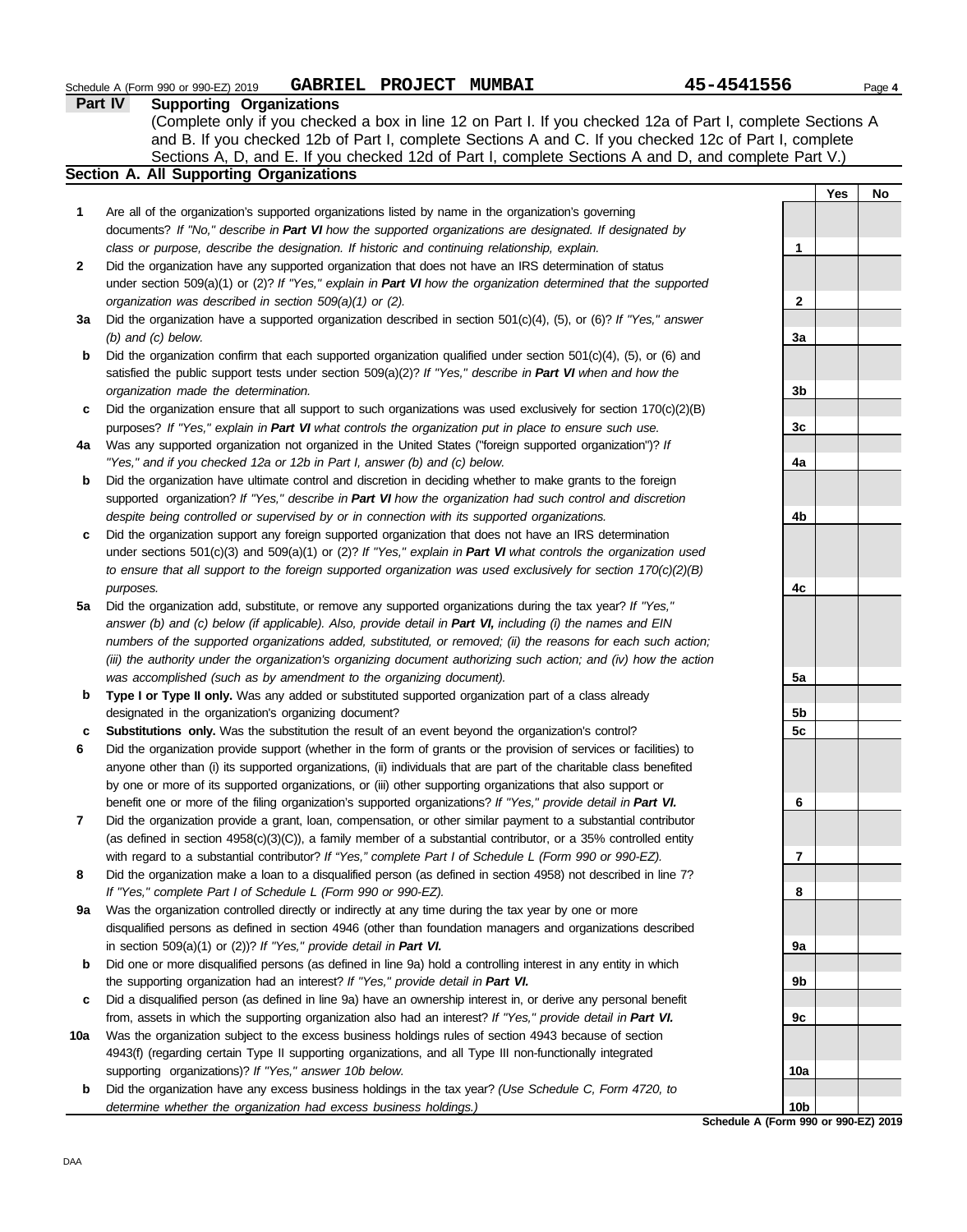**Part IV Supporting Organizations** *(continued)* Schedule A (Form 990 or 990-EZ) 2019 **GABRIEL PROJECT MUMBAI** 45-4541556 Page 5 **Yes No 2 1** *organizations and what conditions or restrictions, if any, applied to such powers during the tax year. describe how the powers to appoint and/or remove directors or trustees were allocated among the supported controlled the organization's activities. If the organization had more than one supported organization,* tax year? *If "No," describe in Part VI how the supported organization(s) effectively operated, supervised, or* regularly appoint or elect at least a majority of the organization's directors or trustees at all times during the **Section B. Type I Supporting Organizations 11** Has the organization accepted a gift or contribution from any of the following persons? **c** A 35% controlled entity of a person described in (a) or (b) above? *If "Yes" to a, b, or c, provide detail in Part VI.* **b** A family member of a person described in (a) above? **a** A person who directly or indirectly controls, either alone or together with persons described in (b) and (c) below, the governing body of a supported organization? **11a 11b 11c** Did the directors, trustees, or membership of one or more supported organizations have the power to Did the organization operate for the benefit of any supported organization other than the supported organization(s) that operated, supervised, or controlled the supporting organization? *If "Yes," explain in Part VI how providing such benefit carried out the purposes of the supported organization(s) that operated, supervised, or controlled the supporting organization.* **Section C. Type II Supporting Organizations** Were a majority of the organization's directors or trustees during the tax year also a majority of the directors or trustees of each of the organization's supported organization(s)? *If "No," describe in Part VI how control* **1** *or management of the supporting organization was vested in the same persons that controlled or managed the supported organization(s).* **Section D. All Type III Supporting Organizations** Did the organization provide to each of its supported organizations, by the last day of the fifth month of the organization's tax year, (i) a written notice describing the type and amount of support provided during the prior tax **1** year, (ii) a copy of the Form 990 that was most recently filed as of the date of notification, and (iii) copies of the organization's governing documents in effect on the date of notification, to the extent not previously provided? **2** Were any of the organization's officers, directors, or trustees either (i) appointed or elected by the supported *the organization maintained a close and continuous working relationship with the supported organization(s).* organization(s) or (ii) serving on the governing body of a supported organization? *If "No," explain in Part VI how supported organizations played in this regard.* income or assets at all times during the tax year? *If "Yes," describe in Part VI the role the organization's* **3** significant voice in the organization's investment policies and in directing the use of the organization's By reason of the relationship described in (2), did the organization's supported organizations have a **Section E. Type III Functionally-Integrated Supporting Organizations 2** Activities Test. *Answer (a) and (b) below.* **1** *Check the box next to the method that the organization used to satisfy the Integral Part Test during the year (see instructions).* The organization satisfied the Activities Test. *Complete line 2 below.* The organization is the parent of each of its supported organizations. *Complete line 3 below.* The organization supported a governmental entity. *Describe in Part VI how you supported a government entity (see instructions).* **a** Did substantially all of the organization's activities during the tax year directly further the exempt purposes of **c b a** the supported organization(s) to which the organization was responsive? *If "Yes," then in Part VI identify those supported organizations and explain how these activities directly furthered their exempt purposes,*  **Yes No 1 2 1 Yes No Yes No 1 2 3 Yes No GABRIEL PROJECT MUMBAI 45-4541556**

- **b** Did the activities described in (a) constitute activities that, but for the organization's involvement, one or more how the organization was responsive to those supported organizations, and how the organization determined *that these activities constituted substantially all of its activities.*
- of the organization's supported organization(s) would have been engaged in? *If "Yes," explain in Part VI the reasons for the organization's position that its supported organization(s) would have engaged in these activities but for the organization's involvement.*
- **3** Parent of Supported Organizations. *Answer (a) and (b) below.*
- **a** Did the organization have the power to regularly appoint or elect a majority of the officers, directors, or trustees of each of the supported organizations? *Provide details in Part VI.*
- **b** Did the organization exercise a substantial degree of direction over the policies, programs, and activities of each of its supported organizations? *If "Yes," describe in Part VI the role played by the organization in this regard.*

**2a 2b 3a 3b**

DAA **Schedule A (Form 990 or 990-EZ) 2019**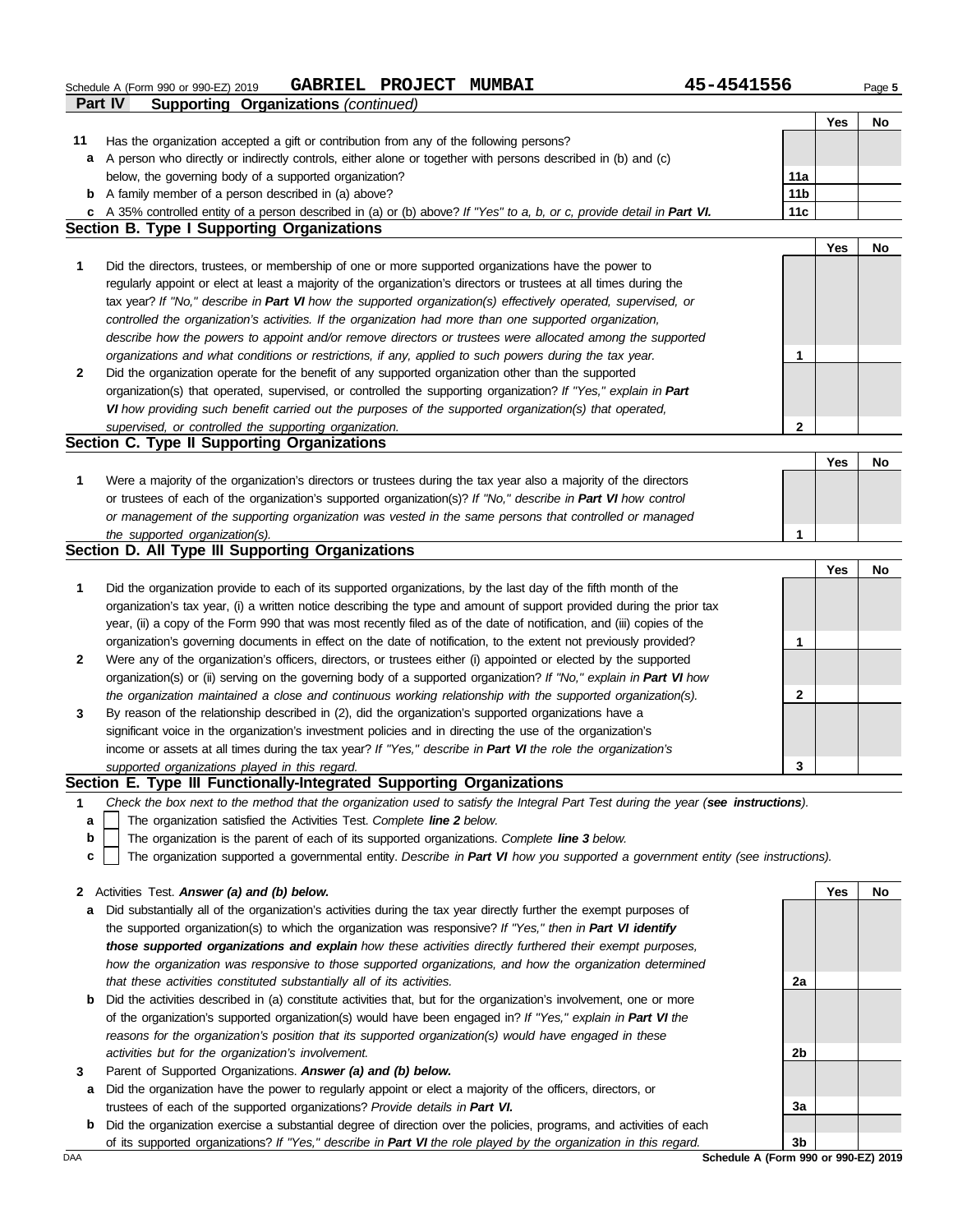#### Schedule A (Form 990 or 990-EZ) 2019 Page **6 GABRIEL PROJECT MUMBAI 45-4541556**

**Part V Type III Non-Functionally Integrated 509(a)(3) Supporting Organizations 1** Check here if the organization satisfied the Integral Part Test as a qualifying trust on Nov. 20, 1970 (explain in Part VI). **See instructions.** All other Type III non-functionally integrated supporting organizations must complete Sections A through E.

| Section A - Adjusted Net Income                                                                                                                     |                         | (A) Prior Year | (B) Current Year<br>(optional) |
|-----------------------------------------------------------------------------------------------------------------------------------------------------|-------------------------|----------------|--------------------------------|
| Net short-term capital gain<br>1.                                                                                                                   | $\mathbf{1}$            |                |                                |
| $\mathbf{2}$<br>Recoveries of prior-year distributions                                                                                              | $\mathbf{2}$            |                |                                |
| 3<br>Other gross income (see instructions)                                                                                                          | 3                       |                |                                |
| 4<br>Add lines 1 through 3.                                                                                                                         | $\overline{\mathbf{4}}$ |                |                                |
| 5<br>Depreciation and depletion                                                                                                                     | 5                       |                |                                |
| Portion of operating expenses paid or incurred for production or<br>6                                                                               |                         |                |                                |
| collection of gross income or for management, conservation, or                                                                                      |                         |                |                                |
| maintenance of property held for production of income (see instructions)                                                                            | 6                       |                |                                |
| $\overline{7}$<br>Other expenses (see instructions)                                                                                                 | $\overline{7}$          |                |                                |
| 8<br><b>Adjusted Net Income</b> (subtract lines 5, 6, and 7 from line 4)                                                                            | 8                       |                |                                |
| <b>Section B - Minimum Asset Amount</b>                                                                                                             |                         | (A) Prior Year | (B) Current Year<br>(optional) |
| Aggregate fair market value of all non-exempt-use assets (see<br>1.                                                                                 |                         |                |                                |
| instructions for short tax year or assets held for part of year):                                                                                   |                         |                |                                |
| Average monthly value of securities<br>a                                                                                                            | 1a                      |                |                                |
| <b>b</b> Average monthly cash balances                                                                                                              | 1 <sub>b</sub>          |                |                                |
| <b>c</b> Fair market value of other non-exempt-use assets                                                                                           | 1 <sub>c</sub>          |                |                                |
| <b>Total</b> (add lines 1a, 1b, and 1c)<br>d                                                                                                        | 1d                      |                |                                |
| <b>Discount</b> claimed for blockage or other<br>е                                                                                                  |                         |                |                                |
| factors (explain in detail in Part VI):                                                                                                             |                         |                |                                |
| $\mathbf{2}$<br>Acquisition indebtedness applicable to non-exempt-use assets                                                                        | $\mathbf{2}$            |                |                                |
| Subtract line 2 from line 1d.<br>3                                                                                                                  | 3                       |                |                                |
| Cash deemed held for exempt use. Enter 1-1/2% of line 3 (for greater amount,<br>4                                                                   |                         |                |                                |
| see instructions).                                                                                                                                  | 4                       |                |                                |
| 5<br>Net value of non-exempt-use assets (subtract line 4 from line 3)                                                                               | 5                       |                |                                |
| Multiply line 5 by .035.<br>6                                                                                                                       | 6                       |                |                                |
| 7<br>Recoveries of prior-year distributions                                                                                                         | $\overline{7}$          |                |                                |
| Minimum Asset Amount (add line 7 to line 6)<br>8                                                                                                    | 8                       |                |                                |
| Section C - Distributable Amount                                                                                                                    |                         |                | <b>Current Year</b>            |
| Adjusted net income for prior year (from Section A, line 8, Column A)<br>1.                                                                         | 1                       |                |                                |
| $\mathbf{2}$<br>Enter 85% of line 1.                                                                                                                | $\mathbf{2}$            |                |                                |
| 3<br>Minimum asset amount for prior year (from Section B, line 8, Column A)                                                                         | 3                       |                |                                |
| Enter greater of line 2 or line 3.<br>4                                                                                                             | 4                       |                |                                |
| Income tax imposed in prior year<br>5                                                                                                               | 5                       |                |                                |
| <b>Distributable Amount.</b> Subtract line 5 from line 4, unless subject to<br>6                                                                    |                         |                |                                |
| emergency temporary reduction (see instructions)                                                                                                    | 6                       |                |                                |
| $\overline{7}$<br>Check here if the current year is the organization's first as a non-functionally integrated Type III supporting organization (see |                         |                |                                |
| instructions).                                                                                                                                      |                         |                |                                |

**Schedule A (Form 990 or 990-EZ) 2019**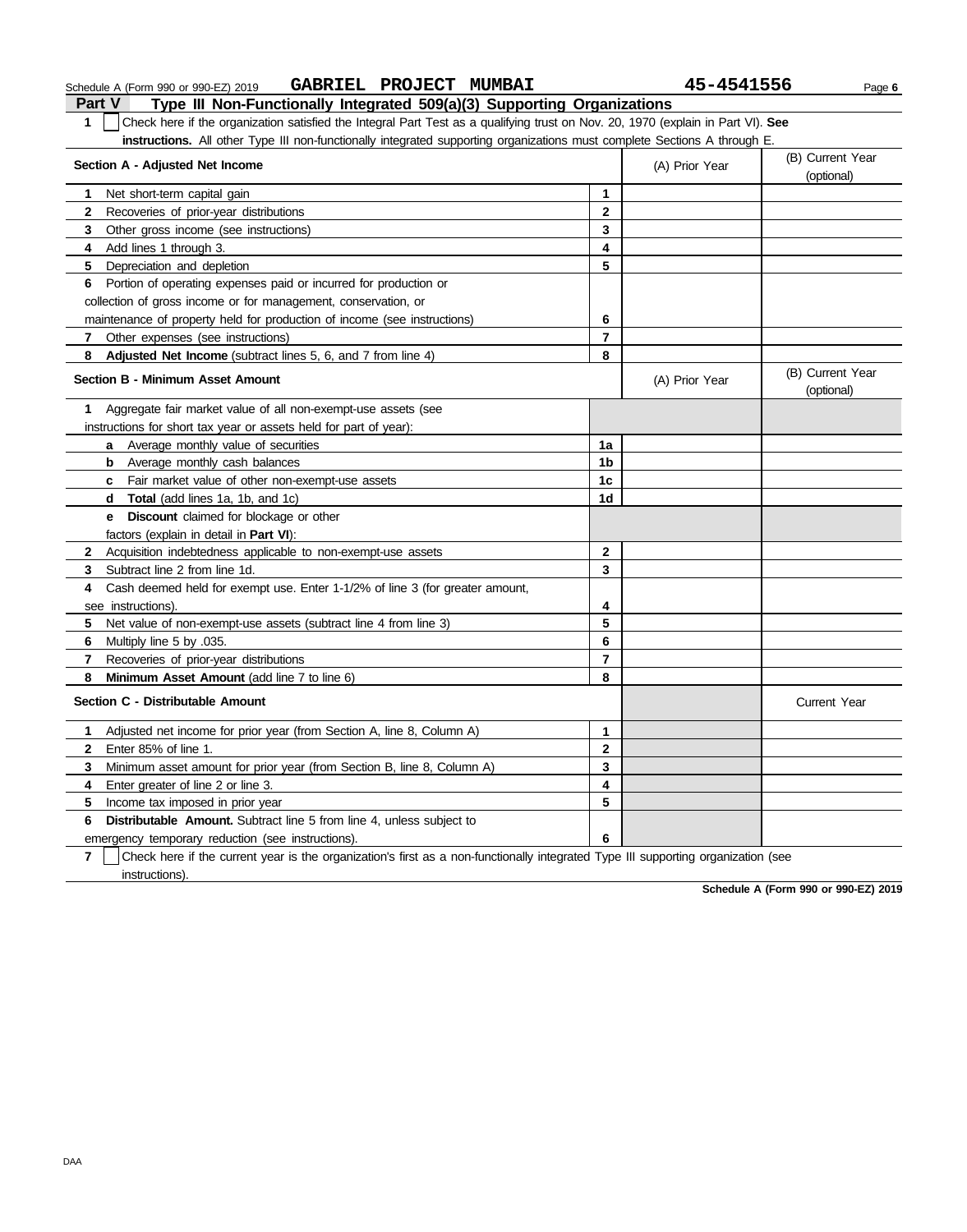Schedule A (Form 990 or 990-EZ) 2019 **GABRIEL PROJECT MUMBAI 4 5-4 54 L 5 56** Page 7 **GABRIEL PROJECT MUMBAI 45-4541556**

#### **Part V Type III Non-Functionally Integrated 509(a)(3) Supporting Organizations** *(continued)*

|              | <b>Section D - Distributions</b>                                                                                            |                                    |                                              | <b>Current Year</b>                              |
|--------------|-----------------------------------------------------------------------------------------------------------------------------|------------------------------------|----------------------------------------------|--------------------------------------------------|
| 1.           | Amounts paid to supported organizations to accomplish exempt purposes                                                       |                                    |                                              |                                                  |
| 2            | Amounts paid to perform activity that directly furthers exempt purposes of supported                                        |                                    |                                              |                                                  |
|              | organizations, in excess of income from activity                                                                            |                                    |                                              |                                                  |
| 3            | Administrative expenses paid to accomplish exempt purposes of supported organizations                                       |                                    |                                              |                                                  |
| 4            | Amounts paid to acquire exempt-use assets                                                                                   |                                    |                                              |                                                  |
| 5            | Qualified set-aside amounts (prior IRS approval required)                                                                   |                                    |                                              |                                                  |
| 6            | Other distributions (describe in Part VI). See instructions.                                                                |                                    |                                              |                                                  |
| 7            | Total annual distributions. Add lines 1 through 6.                                                                          |                                    |                                              |                                                  |
| 8            | Distributions to attentive supported organizations to which the organization is responsive                                  |                                    |                                              |                                                  |
|              | (provide details in Part VI). See instructions.                                                                             |                                    |                                              |                                                  |
| 9            | Distributable amount for 2019 from Section C, line 6                                                                        |                                    |                                              |                                                  |
| 10           | Line 8 amount divided by line 9 amount                                                                                      |                                    |                                              |                                                  |
|              | <b>Section E - Distribution Allocations (see instructions)</b>                                                              | (i)<br><b>Excess Distributions</b> | (i)<br><b>Underdistributions</b><br>Pre-2019 | (iii)<br><b>Distributable</b><br>Amount for 2019 |
| 1            | Distributable amount for 2019 from Section C, line 6                                                                        |                                    |                                              |                                                  |
| $\mathbf{2}$ | Underdistributions, if any, for years prior to 2019<br>(reasonable cause required-explain in Part VI). See<br>instructions. |                                    |                                              |                                                  |
| 3            | Excess distributions carryover, if any, to 2019                                                                             |                                    |                                              |                                                  |
|              |                                                                                                                             |                                    |                                              |                                                  |
|              |                                                                                                                             |                                    |                                              |                                                  |
|              |                                                                                                                             |                                    |                                              |                                                  |
|              |                                                                                                                             |                                    |                                              |                                                  |
|              |                                                                                                                             |                                    |                                              |                                                  |
|              | f Total of lines 3a through e                                                                                               |                                    |                                              |                                                  |
|              | g Applied to underdistributions of prior years                                                                              |                                    |                                              |                                                  |
|              | h Applied to 2019 distributable amount                                                                                      |                                    |                                              |                                                  |
|              | <i>i</i> Carryover from 2014 not applied (see instructions)                                                                 |                                    |                                              |                                                  |
|              | Remainder. Subtract lines 3g, 3h, and 3i from 3f.                                                                           |                                    |                                              |                                                  |
| 4            | Distributions for 2019 from                                                                                                 |                                    |                                              |                                                  |
|              | Section D, line 7:<br>\$                                                                                                    |                                    |                                              |                                                  |
|              | a Applied to underdistributions of prior years                                                                              |                                    |                                              |                                                  |
|              | <b>b</b> Applied to 2019 distributable amount                                                                               |                                    |                                              |                                                  |
|              | c Remainder. Subtract lines 4a and 4b from 4.                                                                               |                                    |                                              |                                                  |
|              | Remaining underdistributions for years prior to 2019, if                                                                    |                                    |                                              |                                                  |
|              | any. Subtract lines 3g and 4a from line 2. For result                                                                       |                                    |                                              |                                                  |
|              | greater than zero, explain in Part VI. See instructions.                                                                    |                                    |                                              |                                                  |
| 6            | Remaining underdistributions for 2019. Subtract lines 3h                                                                    |                                    |                                              |                                                  |
|              | and 4b from line 1. For result greater than zero, explain in                                                                |                                    |                                              |                                                  |
|              | Part VI. See instructions.                                                                                                  |                                    |                                              |                                                  |
| 7            | Excess distributions carryover to 2020. Add lines 3j<br>and 4c.                                                             |                                    |                                              |                                                  |
| 8            | Breakdown of line 7:                                                                                                        |                                    |                                              |                                                  |
|              |                                                                                                                             |                                    |                                              |                                                  |
|              | <b>b</b> Excess from 2016                                                                                                   |                                    |                                              |                                                  |
|              |                                                                                                                             |                                    |                                              |                                                  |
|              |                                                                                                                             |                                    |                                              |                                                  |
|              |                                                                                                                             |                                    |                                              |                                                  |
|              |                                                                                                                             |                                    |                                              |                                                  |

**Schedule A (Form 990 or 990-EZ) 2019**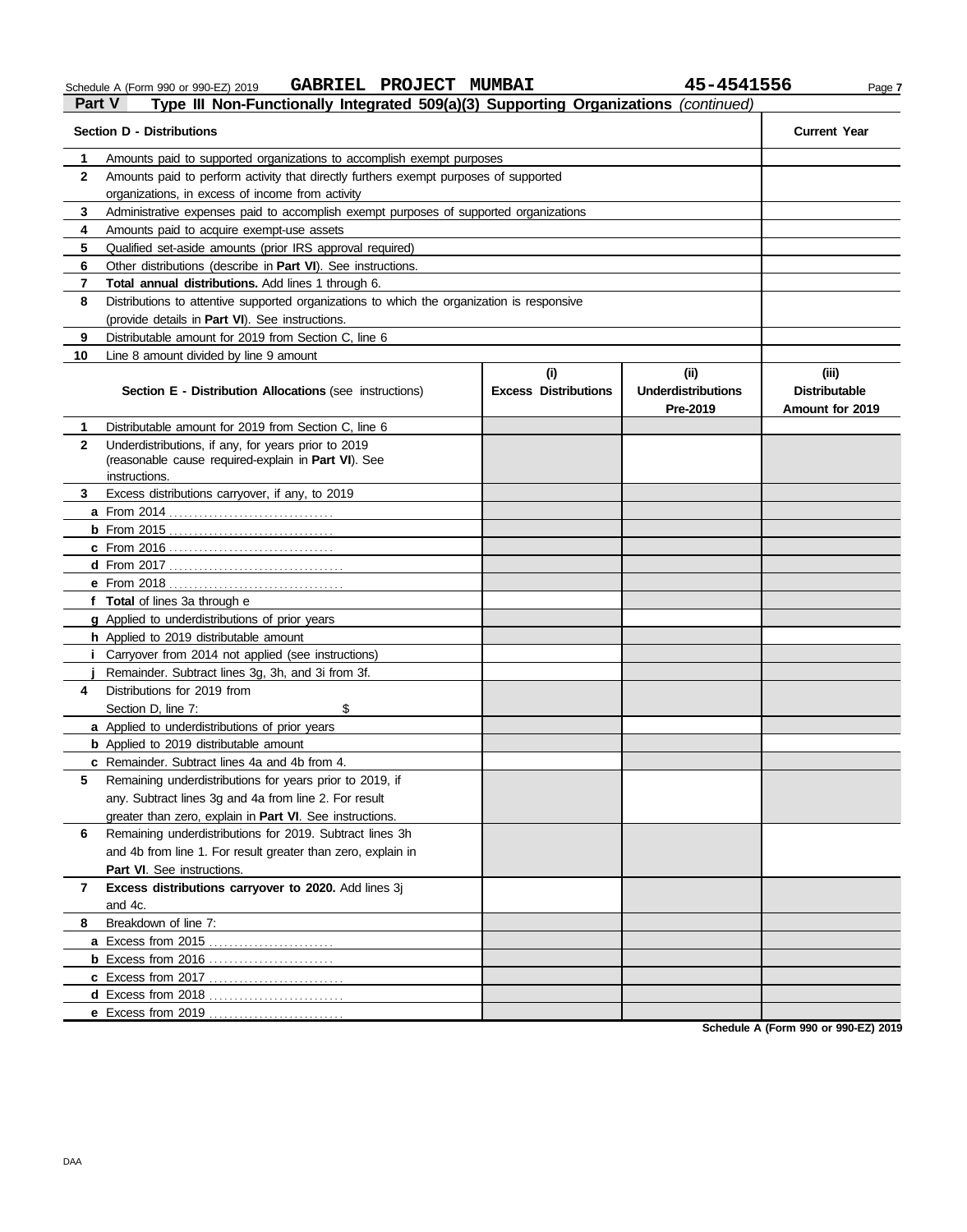| Schedule A (Form 990 or 990-EZ) 2019 |                                                                                                                                                                                                                                         |  | GABRIEL PROJECT MUMBAI |  |  |  | 45-4541556 |  | Page 8                                                                                                                                                                                                                                         |
|--------------------------------------|-----------------------------------------------------------------------------------------------------------------------------------------------------------------------------------------------------------------------------------------|--|------------------------|--|--|--|------------|--|------------------------------------------------------------------------------------------------------------------------------------------------------------------------------------------------------------------------------------------------|
| Part VI                              | Supplemental Information. Provide the explanations required by Part II, line 10; Part II, line 17a or 17b; Part<br>III, line 12; Part IV, Section A, lines 1, 2, 3b, 3c, 4b, 4c, 5a, 6, 9a, 9b, 9c, 11a, 11b, and 11c; Part IV, Section |  |                        |  |  |  |            |  |                                                                                                                                                                                                                                                |
|                                      | lines 2, 5, and 6. Also complete this part for any additional information. (See instructions.)                                                                                                                                          |  |                        |  |  |  |            |  | B, lines 1 and 2; Part IV, Section C, line 1; Part IV, Section D, lines 2 and 3; Part IV, Section E, lines 1c, 2a, 2b,<br>3a, and 3b; Part V, line 1; Part V, Section B, line 1e; Part V, Section D, lines 5, 6, and 8; and Part V, Section E, |
|                                      |                                                                                                                                                                                                                                         |  |                        |  |  |  |            |  |                                                                                                                                                                                                                                                |
|                                      |                                                                                                                                                                                                                                         |  |                        |  |  |  |            |  |                                                                                                                                                                                                                                                |
|                                      |                                                                                                                                                                                                                                         |  |                        |  |  |  |            |  |                                                                                                                                                                                                                                                |
|                                      |                                                                                                                                                                                                                                         |  |                        |  |  |  |            |  |                                                                                                                                                                                                                                                |
|                                      |                                                                                                                                                                                                                                         |  |                        |  |  |  |            |  |                                                                                                                                                                                                                                                |
|                                      |                                                                                                                                                                                                                                         |  |                        |  |  |  |            |  |                                                                                                                                                                                                                                                |
|                                      |                                                                                                                                                                                                                                         |  |                        |  |  |  |            |  |                                                                                                                                                                                                                                                |
|                                      |                                                                                                                                                                                                                                         |  |                        |  |  |  |            |  |                                                                                                                                                                                                                                                |
|                                      |                                                                                                                                                                                                                                         |  |                        |  |  |  |            |  |                                                                                                                                                                                                                                                |
|                                      |                                                                                                                                                                                                                                         |  |                        |  |  |  |            |  |                                                                                                                                                                                                                                                |
|                                      |                                                                                                                                                                                                                                         |  |                        |  |  |  |            |  |                                                                                                                                                                                                                                                |
|                                      |                                                                                                                                                                                                                                         |  |                        |  |  |  |            |  |                                                                                                                                                                                                                                                |
|                                      |                                                                                                                                                                                                                                         |  |                        |  |  |  |            |  |                                                                                                                                                                                                                                                |
|                                      |                                                                                                                                                                                                                                         |  |                        |  |  |  |            |  |                                                                                                                                                                                                                                                |
|                                      |                                                                                                                                                                                                                                         |  |                        |  |  |  |            |  |                                                                                                                                                                                                                                                |
|                                      |                                                                                                                                                                                                                                         |  |                        |  |  |  |            |  |                                                                                                                                                                                                                                                |
|                                      |                                                                                                                                                                                                                                         |  |                        |  |  |  |            |  |                                                                                                                                                                                                                                                |
|                                      |                                                                                                                                                                                                                                         |  |                        |  |  |  |            |  |                                                                                                                                                                                                                                                |
|                                      |                                                                                                                                                                                                                                         |  |                        |  |  |  |            |  |                                                                                                                                                                                                                                                |
|                                      |                                                                                                                                                                                                                                         |  |                        |  |  |  |            |  |                                                                                                                                                                                                                                                |
|                                      |                                                                                                                                                                                                                                         |  |                        |  |  |  |            |  |                                                                                                                                                                                                                                                |
|                                      |                                                                                                                                                                                                                                         |  |                        |  |  |  |            |  |                                                                                                                                                                                                                                                |
|                                      |                                                                                                                                                                                                                                         |  |                        |  |  |  |            |  |                                                                                                                                                                                                                                                |
|                                      |                                                                                                                                                                                                                                         |  |                        |  |  |  |            |  |                                                                                                                                                                                                                                                |
|                                      |                                                                                                                                                                                                                                         |  |                        |  |  |  |            |  |                                                                                                                                                                                                                                                |
|                                      |                                                                                                                                                                                                                                         |  |                        |  |  |  |            |  |                                                                                                                                                                                                                                                |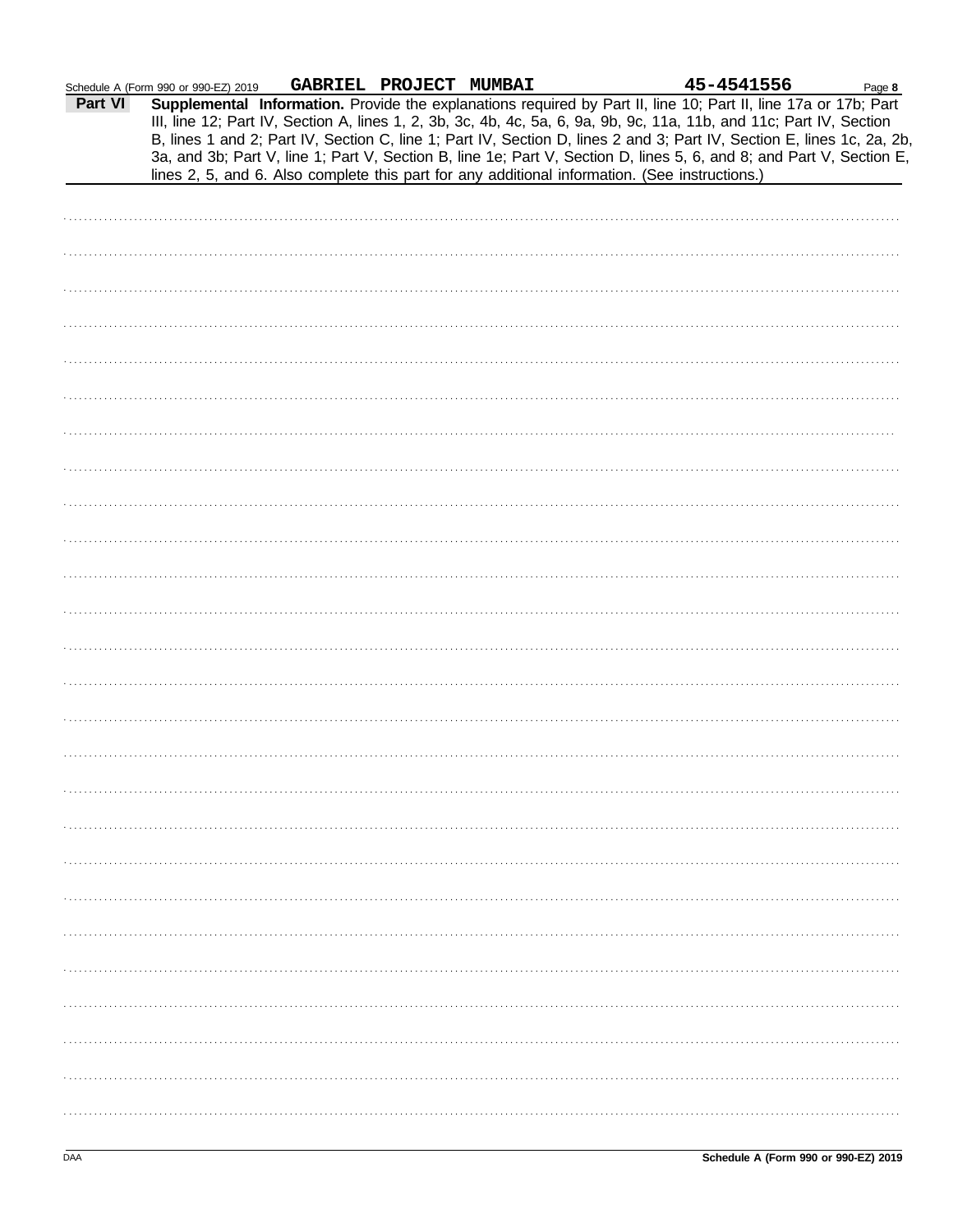# **(Form 990, 990-EZ,**

Department of the Treasury Internal Revenue Service

## **Schedule of Contributors Schedule B**

**or 990-PF)** u **Attach to Form 990, Form 990-EZ, or Form 990-PF.** u **Go to** *www.irs.gov/Form990* **for the latest information.** **2019**

| Name of the organization       |                                    |                                                                                                                                                                                                                                                                                                                                                                                                                                                                                                                         | Employer identification number |
|--------------------------------|------------------------------------|-------------------------------------------------------------------------------------------------------------------------------------------------------------------------------------------------------------------------------------------------------------------------------------------------------------------------------------------------------------------------------------------------------------------------------------------------------------------------------------------------------------------------|--------------------------------|
| <b>GABRIEL</b>                 | <b>PROJECT</b>                     | <b>MUMBAI</b>                                                                                                                                                                                                                                                                                                                                                                                                                                                                                                           | 45-4541556                     |
| Organization type (check one): |                                    |                                                                                                                                                                                                                                                                                                                                                                                                                                                                                                                         |                                |
| Filers of:                     |                                    | Section:                                                                                                                                                                                                                                                                                                                                                                                                                                                                                                                |                                |
| Form 990 or 990-EZ             |                                    | $ \mathbf{X} $ 501(c)(<br>) (enter number) organization<br>3                                                                                                                                                                                                                                                                                                                                                                                                                                                            |                                |
|                                |                                    | 4947(a)(1) nonexempt charitable trust not treated as a private foundation                                                                                                                                                                                                                                                                                                                                                                                                                                               |                                |
|                                |                                    | 527 political organization                                                                                                                                                                                                                                                                                                                                                                                                                                                                                              |                                |
| Form 990-PF                    |                                    | 501(c)(3) exempt private foundation                                                                                                                                                                                                                                                                                                                                                                                                                                                                                     |                                |
|                                |                                    | 4947(a)(1) nonexempt charitable trust treated as a private foundation                                                                                                                                                                                                                                                                                                                                                                                                                                                   |                                |
|                                |                                    | 501(c)(3) taxable private foundation                                                                                                                                                                                                                                                                                                                                                                                                                                                                                    |                                |
|                                |                                    |                                                                                                                                                                                                                                                                                                                                                                                                                                                                                                                         |                                |
| instructions.                  |                                    | Check if your organization is covered by the General Rule or a Special Rule.<br>Note: Only a section 501(c)(7), (8), or (10) organization can check boxes for both the General Rule and a Special Rule. See                                                                                                                                                                                                                                                                                                             |                                |
| <b>General Rule</b>            |                                    |                                                                                                                                                                                                                                                                                                                                                                                                                                                                                                                         |                                |
|                                | contributor's total contributions. | For an organization filing Form 990, 990-EZ, or 990-PF that received, during the year, contributions totaling \$5,000<br>or more (in money or property) from any one contributor. Complete Parts I and II. See instructions for determining a                                                                                                                                                                                                                                                                           |                                |
| <b>Special Rules</b>           |                                    |                                                                                                                                                                                                                                                                                                                                                                                                                                                                                                                         |                                |
| X                              |                                    | For an organization described in section $501(c)(3)$ filing Form 990 or 990-EZ that met the 33 <sup>1</sup> /3% support test of the<br>regulations under sections 509(a)(1) and 170(b)(1)(A)(vi), that checked Schedule A (Form 990 or 990-EZ), Part II, line<br>13, 16a, or 16b, and that received from any one contributor, during the year, total contributions of the greater of (1)<br>\$5,000; or (2) 2% of the amount on (i) Form 990, Part VIII, line 1h; or (ii) Form 990-EZ, line 1. Complete Parts I and II. |                                |
|                                |                                    | For an organization described in section 501(c)(7), (8), or (10) filing Form 990 or 990-EZ that received from any one<br>contributor, during the year, total contributions of more than \$1,000 exclusively for religious, charitable, scientific,                                                                                                                                                                                                                                                                      |                                |

literary, or educational purposes, or for the prevention of cruelty to children or animals. Complete Parts I (entering "N/A" in column (b) instead of the contributor name and address), II, and III.

For an organization described in section 501(c)(7), (8), or (10) filing Form 990 or 990-EZ that received from any one contributor, during the year, contributions *exclusively* for religious, charitable, etc., purposes, but no such contributions totaled more than \$1,000. If this box is checked, enter here the total contributions that were received during the year for an *exclusively* religious, charitable, etc., purpose. Don't complete any of the parts unless the **General Rule** applies to this organization because it received *nonexclusively* religious, charitable, etc., contributions totaling \$5,000 or more during the year . . . . . . . . . . . . . . . . . . . . . . . . . . . . . . . . . . . . . . . . . . . . . . . . . . . . . . . . . . . . . . . . . . . . . . . . . . . . . . . .  $\triangleright$  \$

990-EZ, or 990-PF), but it **must** answer "No" on Part IV, line 2, of its Form 990; or check the box on line H of its Form 990-EZ or on its Form 990-PF, Part I, line 2, to certify that it doesn't meet the filing requirements of Schedule B (Form 990, 990-EZ, or 990-PF). **Caution:** An organization that isn't covered by the General Rule and/or the Special Rules doesn't file Schedule B (Form 990,

**For Paperwork Reduction Act Notice, see the instructions for Form 990, 990-EZ, or 990-PF.**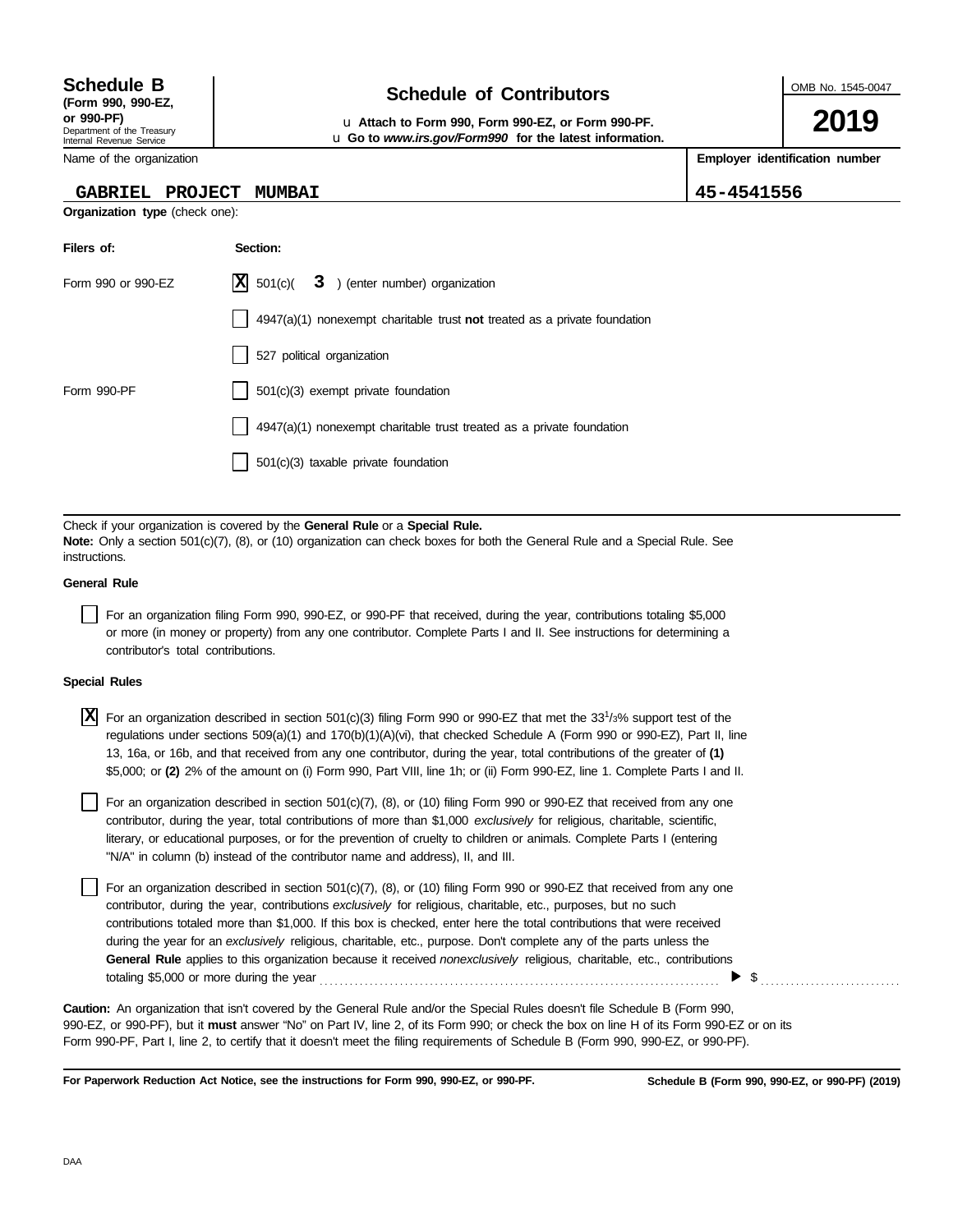|                        | Schedule B (Form 990, 990-EZ, or 990-PF) (2019)                                                            |                                   | $\mathbf{2}$<br>PAGE 1 OF<br>Page 2                                                          |
|------------------------|------------------------------------------------------------------------------------------------------------|-----------------------------------|----------------------------------------------------------------------------------------------|
|                        | Name of organization<br>GABRIEL PROJECT MUMBAI                                                             |                                   | Employer identification number<br>45-4541556                                                 |
| Part I                 | <b>Contributors</b> (see instructions). Use duplicate copies of Part I if additional space is needed.      |                                   |                                                                                              |
| (a)<br>No.             | (b)<br>Name, address, and ZIP + 4                                                                          | (c)<br><b>Total contributions</b> | (d)<br>Type of contribution                                                                  |
| $1 \hspace{-1.0mm}1$ . | SUNDARA FUND<br>54 WEST<br>74TH STREET #308<br>NY 10023<br>NEW YORK CITY                                   | 10,000<br>\$                      | X<br>Person<br>Payroll<br><b>Noncash</b><br>(Complete Part II for<br>noncash contributions.) |
| (a)<br>No.             | (b)<br>Name, address, and ZIP + 4                                                                          | (c)<br><b>Total contributions</b> | (d)<br>Type of contribution                                                                  |
| 2                      | <b>GOOD PEOPLE FUND</b><br>384 WYOMING AVENUE<br>NJ 07041<br><b>MILBURN</b>                                | 10,000<br>\$                      | X<br>Person<br>Payroll<br><b>Noncash</b><br>(Complete Part II for<br>noncash contributions.) |
| (a)<br>No.             | (b)<br>Name, address, and ZIP + 4                                                                          | (c)<br><b>Total contributions</b> | (d)<br>Type of contribution                                                                  |
| 3 <sub>1</sub>         | <b>CINTRA POLLACK</b><br>P.O. BOX 5025<br>NJ 07621<br><b>BERGENFIELD</b>                                   | 18,000<br>\$                      | X<br>Person<br>Payroll<br><b>Noncash</b><br>(Complete Part II for<br>noncash contributions.) |
| (a)<br>No.             | (b)<br>Name, address, and ZIP + 4                                                                          | (c)<br><b>Total contributions</b> | (d)<br>Type of contribution                                                                  |
| $\frac{4}{1}$          | AND CAROL<br><b>MINKUS</b><br>BOB<br><b>KEYSTONE</b><br>9109<br><b>AVENUE</b><br>IL 60076<br><b>SKOKIE</b> | 10,000                            | X<br>Person<br><b>Payroll</b><br>Noncash<br>(Complete Part II for<br>noncash contributions.) |
| (a)<br>No.             | (b)<br>Name, address, and ZIP + 4                                                                          | (c)<br><b>Total contributions</b> | (d)<br>Type of contribution                                                                  |
| 5 <sub>1</sub>         | <b>JACOB SZTOKMAN</b><br>P.O. BOX 5025<br><b>BERGENFIELD</b><br>NJ 07621                                   | 22,424<br>$\$\quad$               | X<br>Person<br>Payroll<br><b>Noncash</b><br>(Complete Part II for<br>noncash contributions.) |
| (a)<br>No.             | (b)<br>Name, address, and ZIP + 4                                                                          | (c)<br><b>Total contributions</b> | (d)<br>Type of contribution                                                                  |
| $6 \frac{6}{3}$        | MARTHA B. LEIGH CHARITABLE FUND<br>355 LEXINGTON AVE<br>NEW YORK CITY<br>NY 10017                          | 30,000<br>$\frac{1}{2}$           | X<br>Person<br>Payroll<br><b>Noncash</b><br>(Complete Part II for<br>noncash contributions.) |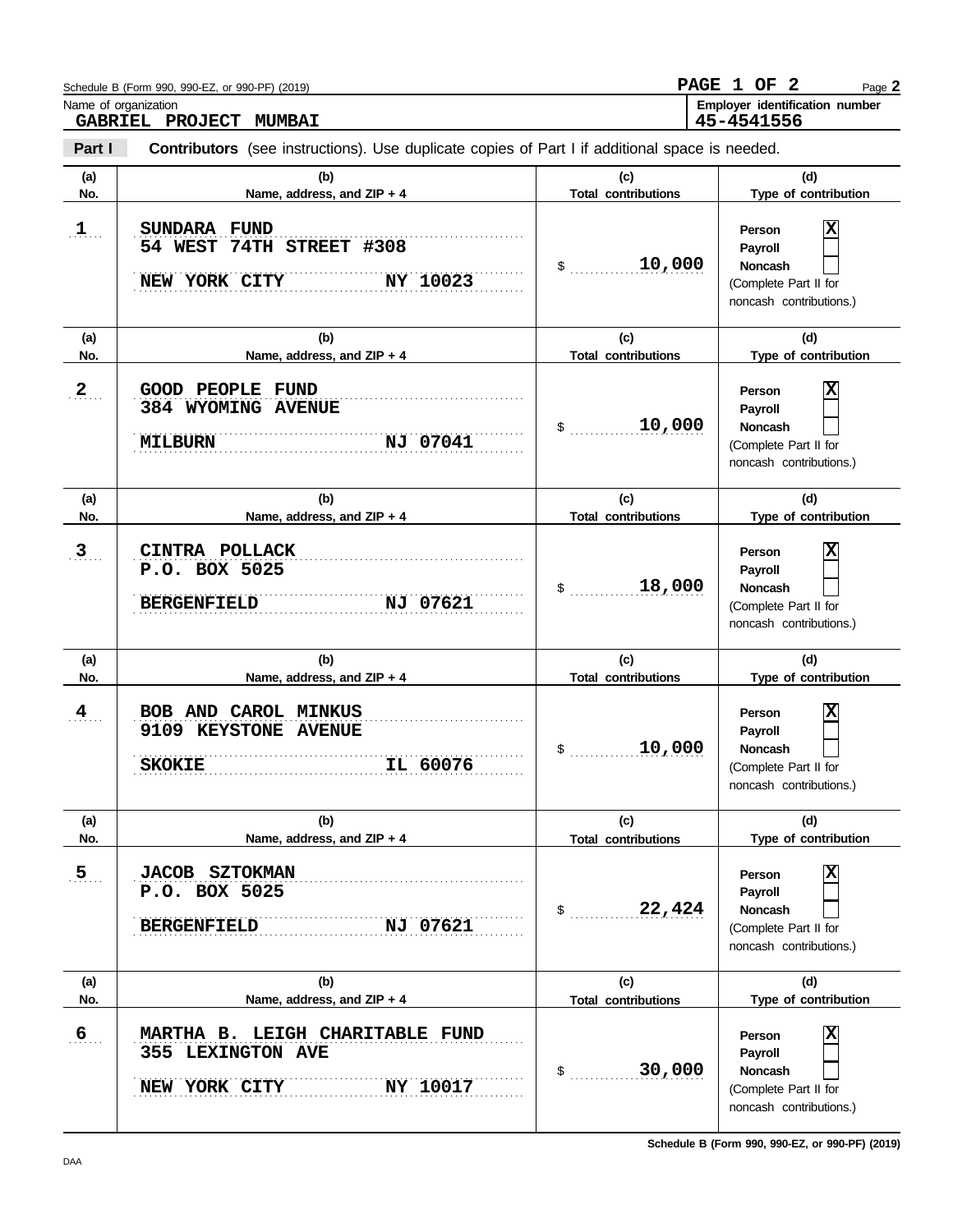| Name of organization | Schedule B (Form 990, 990-EZ, or 990-PF) (2019)<br>GABRIEL PROJECT MUMBAI                             |                                   | PAGE 2 OF 2<br>Page 2<br>Employer identification number<br>45-4541556                        |
|----------------------|-------------------------------------------------------------------------------------------------------|-----------------------------------|----------------------------------------------------------------------------------------------|
| Part I               | <b>Contributors</b> (see instructions). Use duplicate copies of Part I if additional space is needed. |                                   |                                                                                              |
| (a)<br>No.           | (b)<br>Name, address, and ZIP + 4                                                                     | (c)<br><b>Total contributions</b> | (d)<br>Type of contribution                                                                  |
| 7 <sub>1</sub>       | LESLIE RICHMOND<br>10 DEWBOURNE AVENUE<br>M5P1Z2<br>TORONTO                                           | 7,424<br>\$                       | X<br>Person<br>Payroll<br><b>Noncash</b><br>(Complete Part II for<br>noncash contributions.) |
| (a)<br>No.           | (b)<br>Name, address, and ZIP + 4                                                                     | (c)<br><b>Total contributions</b> | (d)<br>Type of contribution                                                                  |
| $\overline{8}$ .     | <b>HELEN ABELES</b><br>1 HUME RD<br><b>CAULFIELD NORTH</b><br><b>VIC 3161</b>                         | 10,000<br>\$                      | X<br>Person<br>Payroll<br><b>Noncash</b><br>(Complete Part II for<br>noncash contributions.) |
| (a)<br>No.           | (b)<br>Name, address, and ZIP + 4                                                                     | (c)<br><b>Total contributions</b> | (d)<br>Type of contribution                                                                  |
|                      |                                                                                                       | \$                                | Person<br>Payroll<br><b>Noncash</b><br>(Complete Part II for<br>noncash contributions.)      |
| (a)<br>No.           | (b)<br>Name, address, and ZIP + 4                                                                     | (c)<br><b>Total contributions</b> | (d)<br>Type of contribution                                                                  |
|                      |                                                                                                       | \$                                | Person<br>Payroll<br>Noncash<br>(Complete Part II for<br>noncash contributions.)             |
| (a)<br>No.           | (b)<br>Name, address, and ZIP + 4                                                                     | (c)<br><b>Total contributions</b> | (d)<br>Type of contribution                                                                  |
| .                    |                                                                                                       | \$                                | Person<br>Payroll<br>Noncash<br>(Complete Part II for<br>noncash contributions.)             |
| (a)<br>No.           | (b)<br>Name, address, and ZIP + 4                                                                     | (c)<br><b>Total contributions</b> | (d)<br>Type of contribution                                                                  |
| .                    |                                                                                                       | \$                                | Person<br>Payroll<br>Noncash<br>(Complete Part II for<br>noncash contributions.)             |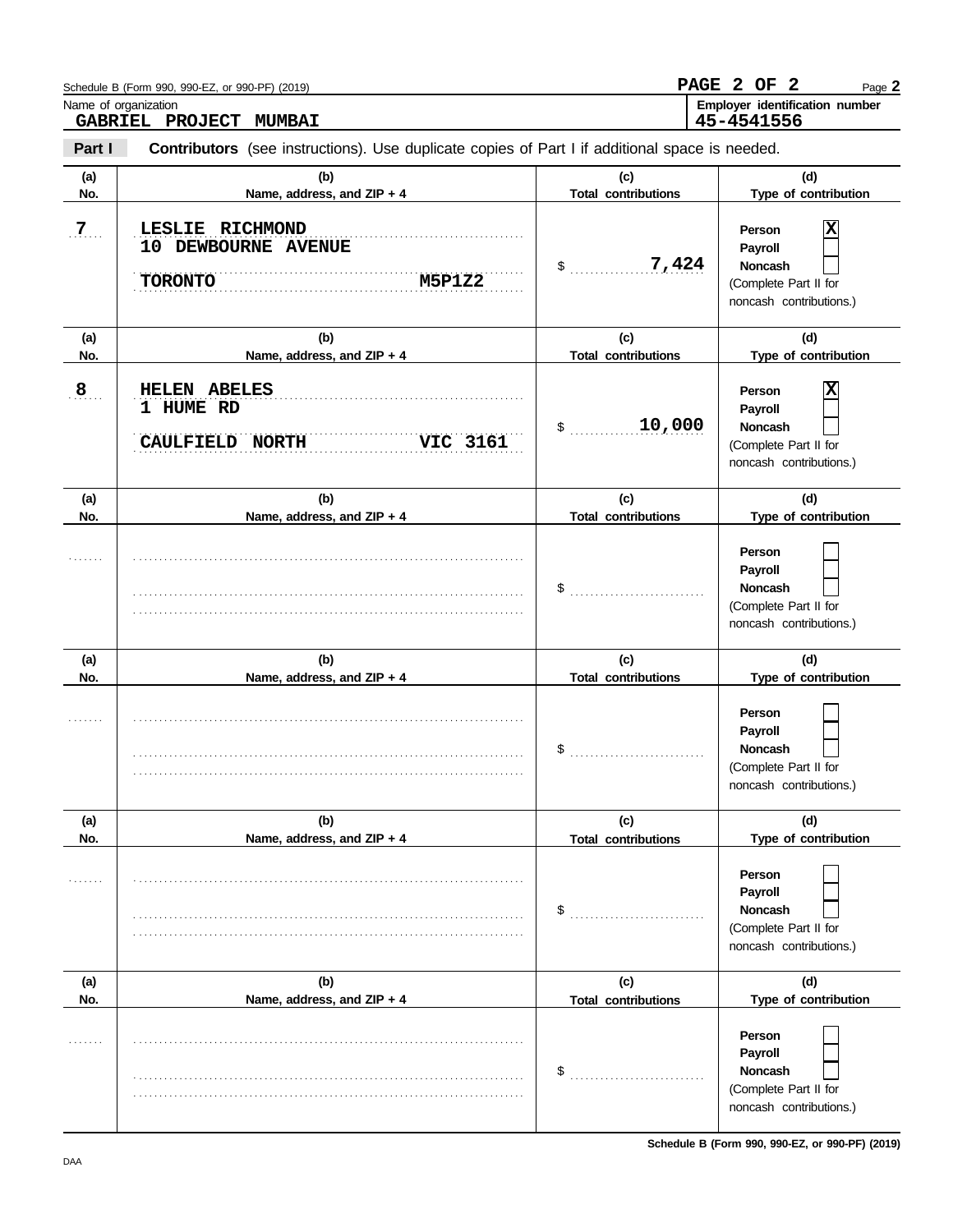| <b>SCHEDULE D</b> |  |
|-------------------|--|
| (Form 990)        |  |

Department of the Treasury Internal Revenue Service

## **SCHEDULE D Supplemental Financial Statements**

u **Attach to Form 990. Part IV, line 6, 7, 8, 9, 10, 11a, 11b, 11c, 11d, 11e, 11f, 12a, or 12b.** u **Complete if the organization answered "Yes" on Form 990,** u **Go to** *www.irs.gov/Form990* **for instructions and the latest information.**

| OMB No. 1545-0047     |
|-----------------------|
| 2019                  |
|                       |
| <b>Open to Public</b> |
| <b>Inspection</b>     |

| Employer identification number |  |
|--------------------------------|--|
|                                |  |

|              | GABRIEL PROJECT MUMBAI                                                                                                                                                 |                | 45-4541556                      |
|--------------|------------------------------------------------------------------------------------------------------------------------------------------------------------------------|----------------|---------------------------------|
|              | Organizations Maintaining Donor Advised Funds or Other Similar Funds or Accounts.<br>Part I                                                                            |                |                                 |
|              | Complete if the organization answered "Yes" on Form 990, Part IV, line 6.                                                                                              |                |                                 |
|              | (a) Donor advised funds                                                                                                                                                |                | (b) Funds and other accounts    |
| 1            |                                                                                                                                                                        |                |                                 |
| 2            | Aggregate value of contributions to (during year)<br><u> 1990 - Johann Barbara, martin a</u>                                                                           |                |                                 |
| 3            |                                                                                                                                                                        |                |                                 |
| 4            | Aggregate value at end of year                                                                                                                                         |                |                                 |
| 5            | Did the organization inform all donors and donor advisors in writing that the assets held in donor advised                                                             |                |                                 |
|              |                                                                                                                                                                        |                | Yes<br><b>No</b>                |
| 6            | Did the organization inform all grantees, donors, and donor advisors in writing that grant funds can be used                                                           |                |                                 |
|              | only for charitable purposes and not for the benefit of the donor or donor advisor, or for any other purpose                                                           |                |                                 |
|              |                                                                                                                                                                        |                | <b>Yes</b><br><b>No</b>         |
|              | Part II<br><b>Conservation Easements.</b>                                                                                                                              |                |                                 |
|              | Complete if the organization answered "Yes" on Form 990, Part IV, line 7.                                                                                              |                |                                 |
| 1            | Purpose(s) of conservation easements held by the organization (check all that apply).                                                                                  |                |                                 |
|              | Preservation of land for public use (for example, recreation or education)<br>Preservation of a historically important land area                                       |                |                                 |
|              | Protection of natural habitat<br>Preservation of a certified historic structure                                                                                        |                |                                 |
|              | Preservation of open space                                                                                                                                             |                |                                 |
| 2            | Complete lines 2a through 2d if the organization held a qualified conservation contribution in the form of a conservation<br>easement on the last day of the tax year. |                | Held at the End of the Tax Year |
|              | Total number of conservation easements                                                                                                                                 | 2a             |                                 |
| a<br>b       |                                                                                                                                                                        | 2 <sub>b</sub> |                                 |
| с            |                                                                                                                                                                        | 2c             |                                 |
| d            | Number of conservation easements included in (c) acquired after 7/25/06, and not on a                                                                                  |                |                                 |
|              | historic structure listed in the National Register                                                                                                                     | 2d             |                                 |
| 3            | Number of conservation easements modified, transferred, released, extinguished, or terminated by the organization during the                                           |                |                                 |
|              | tax year <b>u</b>                                                                                                                                                      |                |                                 |
|              | Number of states where property subject to conservation easement is located $\mathbf u$                                                                                |                |                                 |
| 5            | Does the organization have a written policy regarding the periodic monitoring, inspection, handling of                                                                 |                |                                 |
|              | violations, and enforcement of the conservation easements it holds?                                                                                                    |                | Yes<br>No                       |
| 6            | Staff and volunteer hours devoted to monitoring, inspecting, handling of violations, and enforcing conservation easements during the year                              |                |                                 |
|              | <u>u</u>                                                                                                                                                               |                |                                 |
| 7            | Amount of expenses incurred in monitoring, inspecting, handling of violations, and enforcing conservation easements during the year                                    |                |                                 |
|              | ս \$                                                                                                                                                                   |                |                                 |
| 8            | Does each conservation easement reported on line 2(d) above satisfy the requirements of section 170(h)(4)(B)(i)                                                        |                |                                 |
|              |                                                                                                                                                                        |                | <b>Yes</b><br>No                |
|              | In Part XIII, describe how the organization reports conservation easements in its revenue and expense statement and                                                    |                |                                 |
|              | balance sheet, and include, if applicable, the text of the footnote to the organization's financial statements that describes the                                      |                |                                 |
|              | organization's accounting for conservation easements.                                                                                                                  |                |                                 |
|              | Organizations Maintaining Collections of Art, Historical Treasures, or Other Similar Assets.<br>Part III                                                               |                |                                 |
|              | Complete if the organization answered "Yes" on Form 990, Part IV, line 8.                                                                                              |                |                                 |
|              | 1a If the organization elected, as permitted under FASB ASC 958, not to report in its revenue statement and balance sheet works                                        |                |                                 |
|              | of art, historical treasures, or other similar assets held for public exhibition, education, or research in furtherance of public                                      |                |                                 |
|              | service, provide in Part XIII the text of the footnote to its financial statements that describes these items.                                                         |                |                                 |
|              | <b>b</b> If the organization elected, as permitted under FASB ASC 958, to report in its revenue statement and balance sheet works of                                   |                |                                 |
|              | art, historical treasures, or other similar assets held for public exhibition, education, or research in furtherance of public service,                                |                |                                 |
|              | provide the following amounts relating to these items:                                                                                                                 |                |                                 |
|              |                                                                                                                                                                        |                |                                 |
|              | (ii) Assets included in Form 990, Part X                                                                                                                               |                | $\mathbf{u}$ \$                 |
| $\mathbf{2}$ | If the organization received or held works of art, historical treasures, or other similar assets for financial gain, provide the                                       |                |                                 |
|              | following amounts required to be reported under FASB ASC 958 relating to these items:                                                                                  |                |                                 |
| a            |                                                                                                                                                                        |                |                                 |
|              |                                                                                                                                                                        |                |                                 |
|              | For Paperwork Reduction Act Notice, see the Instructions for Form 990.                                                                                                 |                | Schedule D (Form 990) 2019      |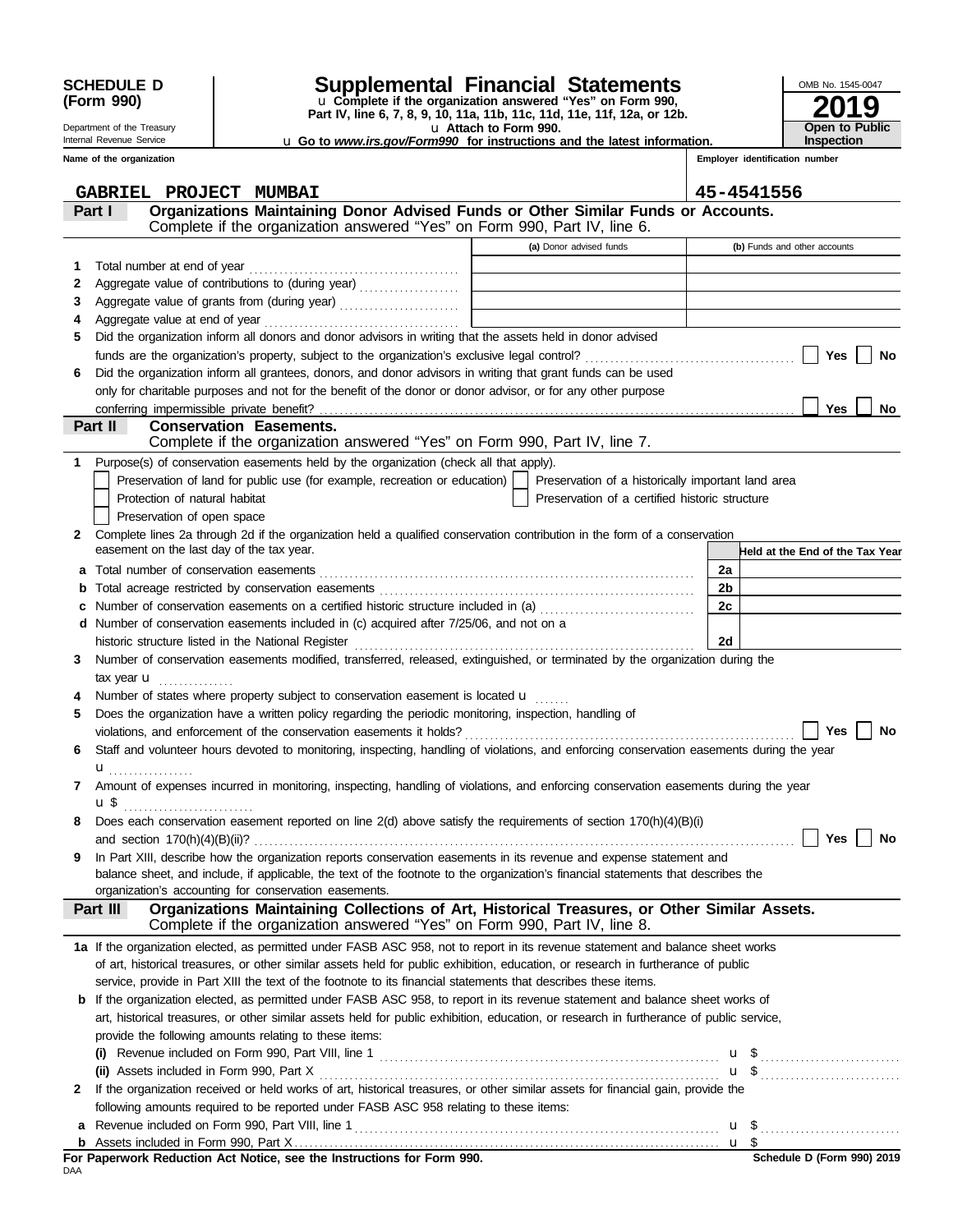| Organizations Maintaining Collections of Art, Historical Treasures, or Other Similar Assets (continued)<br>Part III<br>Using the organization's acquisition, accession, and other records, check any of the following that make significant use of its<br>3<br>collection items (check all that apply):<br>Public exhibition<br>Loan or exchange program<br>d<br>a<br>Scholarly research<br>b<br>e<br>Preservation for future generations<br>c<br>Provide a description of the organization's collections and explain how they further the organization's exempt purpose in Part<br>XIII.<br>During the year, did the organization solicit or receive donations of art, historical treasures, or other similar<br>5.<br>Yes<br>Part IV<br><b>Escrow and Custodial Arrangements.</b><br>Complete if the organization answered "Yes" on Form 990, Part IV, line 9, or reported an amount on Form<br>990, Part X, line 21.<br>1a Is the organization an agent, trustee, custodian or other intermediary for contributions or other assets not<br><b>Yes</b><br>b If "Yes," explain the arrangement in Part XIII and complete the following table:<br>Amount<br>c Beginning balance expressions and the contract of the contract of the contract of the contract of the contract of the contract of the contract of the contract of the contract of the contract of the contract of the contra<br>1c<br>1d<br>1e<br>Distributions during the year <i>[11]</i> [2013] [2013] [2013] [2014] [2014] [2014] [2014] [2014] [2014] [2014] [2014] [2014] [2014] [2014] [2014] [2014] [2014] [2014] [2014] [2014] [2014] [2014] [2014] [2014] [2014] [2014] [20<br>1f<br>f<br>Yes<br>2a Did the organization include an amount on Form 990, Part X, line 21, for escrow or custodial account liability?<br><b>No</b><br><b>Endowment Funds.</b><br><b>Part V</b><br>Complete if the organization answered "Yes" on Form 990, Part IV, line 10.<br>(d) Three years back<br>(e) Four years back<br>(a) Current year<br>(c) Two years back<br>(b) Prior year<br>1a Beginning of year balance<br><b>b</b> Contributions <b>contributions</b><br>c Net investment earnings, gains, and<br>d Grants or scholarships | Schedule D (Form 990) 2019 <b>GABRIEL PROJECT MUMBAI</b> |  | 45-4541556 |  | Page 2 |
|---------------------------------------------------------------------------------------------------------------------------------------------------------------------------------------------------------------------------------------------------------------------------------------------------------------------------------------------------------------------------------------------------------------------------------------------------------------------------------------------------------------------------------------------------------------------------------------------------------------------------------------------------------------------------------------------------------------------------------------------------------------------------------------------------------------------------------------------------------------------------------------------------------------------------------------------------------------------------------------------------------------------------------------------------------------------------------------------------------------------------------------------------------------------------------------------------------------------------------------------------------------------------------------------------------------------------------------------------------------------------------------------------------------------------------------------------------------------------------------------------------------------------------------------------------------------------------------------------------------------------------------------------------------------------------------------------------------------------------------------------------------------------------------------------------------------------------------------------------------------------------------------------------------------------------------------------------------------------------------------------------------------------------------------------------------------------------------------------------------------------------------------------------------------------------------------------|----------------------------------------------------------|--|------------|--|--------|
|                                                                                                                                                                                                                                                                                                                                                                                                                                                                                                                                                                                                                                                                                                                                                                                                                                                                                                                                                                                                                                                                                                                                                                                                                                                                                                                                                                                                                                                                                                                                                                                                                                                                                                                                                                                                                                                                                                                                                                                                                                                                                                                                                                                                   |                                                          |  |            |  |        |
|                                                                                                                                                                                                                                                                                                                                                                                                                                                                                                                                                                                                                                                                                                                                                                                                                                                                                                                                                                                                                                                                                                                                                                                                                                                                                                                                                                                                                                                                                                                                                                                                                                                                                                                                                                                                                                                                                                                                                                                                                                                                                                                                                                                                   |                                                          |  |            |  |        |
|                                                                                                                                                                                                                                                                                                                                                                                                                                                                                                                                                                                                                                                                                                                                                                                                                                                                                                                                                                                                                                                                                                                                                                                                                                                                                                                                                                                                                                                                                                                                                                                                                                                                                                                                                                                                                                                                                                                                                                                                                                                                                                                                                                                                   |                                                          |  |            |  |        |
|                                                                                                                                                                                                                                                                                                                                                                                                                                                                                                                                                                                                                                                                                                                                                                                                                                                                                                                                                                                                                                                                                                                                                                                                                                                                                                                                                                                                                                                                                                                                                                                                                                                                                                                                                                                                                                                                                                                                                                                                                                                                                                                                                                                                   |                                                          |  |            |  |        |
|                                                                                                                                                                                                                                                                                                                                                                                                                                                                                                                                                                                                                                                                                                                                                                                                                                                                                                                                                                                                                                                                                                                                                                                                                                                                                                                                                                                                                                                                                                                                                                                                                                                                                                                                                                                                                                                                                                                                                                                                                                                                                                                                                                                                   |                                                          |  |            |  |        |
|                                                                                                                                                                                                                                                                                                                                                                                                                                                                                                                                                                                                                                                                                                                                                                                                                                                                                                                                                                                                                                                                                                                                                                                                                                                                                                                                                                                                                                                                                                                                                                                                                                                                                                                                                                                                                                                                                                                                                                                                                                                                                                                                                                                                   |                                                          |  |            |  |        |
|                                                                                                                                                                                                                                                                                                                                                                                                                                                                                                                                                                                                                                                                                                                                                                                                                                                                                                                                                                                                                                                                                                                                                                                                                                                                                                                                                                                                                                                                                                                                                                                                                                                                                                                                                                                                                                                                                                                                                                                                                                                                                                                                                                                                   |                                                          |  |            |  |        |
|                                                                                                                                                                                                                                                                                                                                                                                                                                                                                                                                                                                                                                                                                                                                                                                                                                                                                                                                                                                                                                                                                                                                                                                                                                                                                                                                                                                                                                                                                                                                                                                                                                                                                                                                                                                                                                                                                                                                                                                                                                                                                                                                                                                                   |                                                          |  |            |  |        |
|                                                                                                                                                                                                                                                                                                                                                                                                                                                                                                                                                                                                                                                                                                                                                                                                                                                                                                                                                                                                                                                                                                                                                                                                                                                                                                                                                                                                                                                                                                                                                                                                                                                                                                                                                                                                                                                                                                                                                                                                                                                                                                                                                                                                   |                                                          |  |            |  | No     |
|                                                                                                                                                                                                                                                                                                                                                                                                                                                                                                                                                                                                                                                                                                                                                                                                                                                                                                                                                                                                                                                                                                                                                                                                                                                                                                                                                                                                                                                                                                                                                                                                                                                                                                                                                                                                                                                                                                                                                                                                                                                                                                                                                                                                   |                                                          |  |            |  |        |
|                                                                                                                                                                                                                                                                                                                                                                                                                                                                                                                                                                                                                                                                                                                                                                                                                                                                                                                                                                                                                                                                                                                                                                                                                                                                                                                                                                                                                                                                                                                                                                                                                                                                                                                                                                                                                                                                                                                                                                                                                                                                                                                                                                                                   |                                                          |  |            |  |        |
|                                                                                                                                                                                                                                                                                                                                                                                                                                                                                                                                                                                                                                                                                                                                                                                                                                                                                                                                                                                                                                                                                                                                                                                                                                                                                                                                                                                                                                                                                                                                                                                                                                                                                                                                                                                                                                                                                                                                                                                                                                                                                                                                                                                                   |                                                          |  |            |  |        |
|                                                                                                                                                                                                                                                                                                                                                                                                                                                                                                                                                                                                                                                                                                                                                                                                                                                                                                                                                                                                                                                                                                                                                                                                                                                                                                                                                                                                                                                                                                                                                                                                                                                                                                                                                                                                                                                                                                                                                                                                                                                                                                                                                                                                   |                                                          |  |            |  | No     |
|                                                                                                                                                                                                                                                                                                                                                                                                                                                                                                                                                                                                                                                                                                                                                                                                                                                                                                                                                                                                                                                                                                                                                                                                                                                                                                                                                                                                                                                                                                                                                                                                                                                                                                                                                                                                                                                                                                                                                                                                                                                                                                                                                                                                   |                                                          |  |            |  |        |
|                                                                                                                                                                                                                                                                                                                                                                                                                                                                                                                                                                                                                                                                                                                                                                                                                                                                                                                                                                                                                                                                                                                                                                                                                                                                                                                                                                                                                                                                                                                                                                                                                                                                                                                                                                                                                                                                                                                                                                                                                                                                                                                                                                                                   |                                                          |  |            |  |        |
|                                                                                                                                                                                                                                                                                                                                                                                                                                                                                                                                                                                                                                                                                                                                                                                                                                                                                                                                                                                                                                                                                                                                                                                                                                                                                                                                                                                                                                                                                                                                                                                                                                                                                                                                                                                                                                                                                                                                                                                                                                                                                                                                                                                                   |                                                          |  |            |  |        |
|                                                                                                                                                                                                                                                                                                                                                                                                                                                                                                                                                                                                                                                                                                                                                                                                                                                                                                                                                                                                                                                                                                                                                                                                                                                                                                                                                                                                                                                                                                                                                                                                                                                                                                                                                                                                                                                                                                                                                                                                                                                                                                                                                                                                   |                                                          |  |            |  |        |
|                                                                                                                                                                                                                                                                                                                                                                                                                                                                                                                                                                                                                                                                                                                                                                                                                                                                                                                                                                                                                                                                                                                                                                                                                                                                                                                                                                                                                                                                                                                                                                                                                                                                                                                                                                                                                                                                                                                                                                                                                                                                                                                                                                                                   |                                                          |  |            |  |        |
|                                                                                                                                                                                                                                                                                                                                                                                                                                                                                                                                                                                                                                                                                                                                                                                                                                                                                                                                                                                                                                                                                                                                                                                                                                                                                                                                                                                                                                                                                                                                                                                                                                                                                                                                                                                                                                                                                                                                                                                                                                                                                                                                                                                                   |                                                          |  |            |  |        |
|                                                                                                                                                                                                                                                                                                                                                                                                                                                                                                                                                                                                                                                                                                                                                                                                                                                                                                                                                                                                                                                                                                                                                                                                                                                                                                                                                                                                                                                                                                                                                                                                                                                                                                                                                                                                                                                                                                                                                                                                                                                                                                                                                                                                   |                                                          |  |            |  |        |
|                                                                                                                                                                                                                                                                                                                                                                                                                                                                                                                                                                                                                                                                                                                                                                                                                                                                                                                                                                                                                                                                                                                                                                                                                                                                                                                                                                                                                                                                                                                                                                                                                                                                                                                                                                                                                                                                                                                                                                                                                                                                                                                                                                                                   |                                                          |  |            |  |        |
|                                                                                                                                                                                                                                                                                                                                                                                                                                                                                                                                                                                                                                                                                                                                                                                                                                                                                                                                                                                                                                                                                                                                                                                                                                                                                                                                                                                                                                                                                                                                                                                                                                                                                                                                                                                                                                                                                                                                                                                                                                                                                                                                                                                                   |                                                          |  |            |  |        |
|                                                                                                                                                                                                                                                                                                                                                                                                                                                                                                                                                                                                                                                                                                                                                                                                                                                                                                                                                                                                                                                                                                                                                                                                                                                                                                                                                                                                                                                                                                                                                                                                                                                                                                                                                                                                                                                                                                                                                                                                                                                                                                                                                                                                   |                                                          |  |            |  |        |
|                                                                                                                                                                                                                                                                                                                                                                                                                                                                                                                                                                                                                                                                                                                                                                                                                                                                                                                                                                                                                                                                                                                                                                                                                                                                                                                                                                                                                                                                                                                                                                                                                                                                                                                                                                                                                                                                                                                                                                                                                                                                                                                                                                                                   |                                                          |  |            |  |        |
|                                                                                                                                                                                                                                                                                                                                                                                                                                                                                                                                                                                                                                                                                                                                                                                                                                                                                                                                                                                                                                                                                                                                                                                                                                                                                                                                                                                                                                                                                                                                                                                                                                                                                                                                                                                                                                                                                                                                                                                                                                                                                                                                                                                                   |                                                          |  |            |  |        |
|                                                                                                                                                                                                                                                                                                                                                                                                                                                                                                                                                                                                                                                                                                                                                                                                                                                                                                                                                                                                                                                                                                                                                                                                                                                                                                                                                                                                                                                                                                                                                                                                                                                                                                                                                                                                                                                                                                                                                                                                                                                                                                                                                                                                   |                                                          |  |            |  |        |
|                                                                                                                                                                                                                                                                                                                                                                                                                                                                                                                                                                                                                                                                                                                                                                                                                                                                                                                                                                                                                                                                                                                                                                                                                                                                                                                                                                                                                                                                                                                                                                                                                                                                                                                                                                                                                                                                                                                                                                                                                                                                                                                                                                                                   |                                                          |  |            |  |        |
|                                                                                                                                                                                                                                                                                                                                                                                                                                                                                                                                                                                                                                                                                                                                                                                                                                                                                                                                                                                                                                                                                                                                                                                                                                                                                                                                                                                                                                                                                                                                                                                                                                                                                                                                                                                                                                                                                                                                                                                                                                                                                                                                                                                                   |                                                          |  |            |  |        |
| e Other expenditures for facilities and                                                                                                                                                                                                                                                                                                                                                                                                                                                                                                                                                                                                                                                                                                                                                                                                                                                                                                                                                                                                                                                                                                                                                                                                                                                                                                                                                                                                                                                                                                                                                                                                                                                                                                                                                                                                                                                                                                                                                                                                                                                                                                                                                           |                                                          |  |            |  |        |
|                                                                                                                                                                                                                                                                                                                                                                                                                                                                                                                                                                                                                                                                                                                                                                                                                                                                                                                                                                                                                                                                                                                                                                                                                                                                                                                                                                                                                                                                                                                                                                                                                                                                                                                                                                                                                                                                                                                                                                                                                                                                                                                                                                                                   |                                                          |  |            |  |        |
| f Administrative expenses                                                                                                                                                                                                                                                                                                                                                                                                                                                                                                                                                                                                                                                                                                                                                                                                                                                                                                                                                                                                                                                                                                                                                                                                                                                                                                                                                                                                                                                                                                                                                                                                                                                                                                                                                                                                                                                                                                                                                                                                                                                                                                                                                                         |                                                          |  |            |  |        |
|                                                                                                                                                                                                                                                                                                                                                                                                                                                                                                                                                                                                                                                                                                                                                                                                                                                                                                                                                                                                                                                                                                                                                                                                                                                                                                                                                                                                                                                                                                                                                                                                                                                                                                                                                                                                                                                                                                                                                                                                                                                                                                                                                                                                   |                                                          |  |            |  |        |
| Provide the estimated percentage of the current year end balance (line 1g, column (a)) held as:<br>2                                                                                                                                                                                                                                                                                                                                                                                                                                                                                                                                                                                                                                                                                                                                                                                                                                                                                                                                                                                                                                                                                                                                                                                                                                                                                                                                                                                                                                                                                                                                                                                                                                                                                                                                                                                                                                                                                                                                                                                                                                                                                              |                                                          |  |            |  |        |
| a Board designated or quasi-endowment <b>u</b> %                                                                                                                                                                                                                                                                                                                                                                                                                                                                                                                                                                                                                                                                                                                                                                                                                                                                                                                                                                                                                                                                                                                                                                                                                                                                                                                                                                                                                                                                                                                                                                                                                                                                                                                                                                                                                                                                                                                                                                                                                                                                                                                                                  |                                                          |  |            |  |        |
| <b>b</b> Permanent endowment $\mathbf{u}$ %                                                                                                                                                                                                                                                                                                                                                                                                                                                                                                                                                                                                                                                                                                                                                                                                                                                                                                                                                                                                                                                                                                                                                                                                                                                                                                                                                                                                                                                                                                                                                                                                                                                                                                                                                                                                                                                                                                                                                                                                                                                                                                                                                       |                                                          |  |            |  |        |
| c Term endowment <b>u</b> %<br>The percentages on lines 2a, 2b, and 2c should equal 100%.                                                                                                                                                                                                                                                                                                                                                                                                                                                                                                                                                                                                                                                                                                                                                                                                                                                                                                                                                                                                                                                                                                                                                                                                                                                                                                                                                                                                                                                                                                                                                                                                                                                                                                                                                                                                                                                                                                                                                                                                                                                                                                         |                                                          |  |            |  |        |
| 3a Are there endowment funds not in the possession of the organization that are held and administered for the                                                                                                                                                                                                                                                                                                                                                                                                                                                                                                                                                                                                                                                                                                                                                                                                                                                                                                                                                                                                                                                                                                                                                                                                                                                                                                                                                                                                                                                                                                                                                                                                                                                                                                                                                                                                                                                                                                                                                                                                                                                                                     |                                                          |  |            |  |        |
| Yes<br>organization by:                                                                                                                                                                                                                                                                                                                                                                                                                                                                                                                                                                                                                                                                                                                                                                                                                                                                                                                                                                                                                                                                                                                                                                                                                                                                                                                                                                                                                                                                                                                                                                                                                                                                                                                                                                                                                                                                                                                                                                                                                                                                                                                                                                           |                                                          |  |            |  | No     |
| 3a(i)                                                                                                                                                                                                                                                                                                                                                                                                                                                                                                                                                                                                                                                                                                                                                                                                                                                                                                                                                                                                                                                                                                                                                                                                                                                                                                                                                                                                                                                                                                                                                                                                                                                                                                                                                                                                                                                                                                                                                                                                                                                                                                                                                                                             |                                                          |  |            |  |        |
| 3a(ii)                                                                                                                                                                                                                                                                                                                                                                                                                                                                                                                                                                                                                                                                                                                                                                                                                                                                                                                                                                                                                                                                                                                                                                                                                                                                                                                                                                                                                                                                                                                                                                                                                                                                                                                                                                                                                                                                                                                                                                                                                                                                                                                                                                                            |                                                          |  |            |  |        |
| 3b                                                                                                                                                                                                                                                                                                                                                                                                                                                                                                                                                                                                                                                                                                                                                                                                                                                                                                                                                                                                                                                                                                                                                                                                                                                                                                                                                                                                                                                                                                                                                                                                                                                                                                                                                                                                                                                                                                                                                                                                                                                                                                                                                                                                |                                                          |  |            |  |        |
| Describe in Part XIII the intended uses of the organization's endowment funds.                                                                                                                                                                                                                                                                                                                                                                                                                                                                                                                                                                                                                                                                                                                                                                                                                                                                                                                                                                                                                                                                                                                                                                                                                                                                                                                                                                                                                                                                                                                                                                                                                                                                                                                                                                                                                                                                                                                                                                                                                                                                                                                    |                                                          |  |            |  |        |
| Land, Buildings, and Equipment.<br><b>Part VI</b>                                                                                                                                                                                                                                                                                                                                                                                                                                                                                                                                                                                                                                                                                                                                                                                                                                                                                                                                                                                                                                                                                                                                                                                                                                                                                                                                                                                                                                                                                                                                                                                                                                                                                                                                                                                                                                                                                                                                                                                                                                                                                                                                                 |                                                          |  |            |  |        |
| Complete if the organization answered "Yes" on Form 990, Part IV, line 11a. See Form 990, Part X, line 10.                                                                                                                                                                                                                                                                                                                                                                                                                                                                                                                                                                                                                                                                                                                                                                                                                                                                                                                                                                                                                                                                                                                                                                                                                                                                                                                                                                                                                                                                                                                                                                                                                                                                                                                                                                                                                                                                                                                                                                                                                                                                                        |                                                          |  |            |  |        |
| Description of property<br>(a) Cost or other basis<br>(b) Cost or other basis<br>(c) Accumulated<br>(d) Book value                                                                                                                                                                                                                                                                                                                                                                                                                                                                                                                                                                                                                                                                                                                                                                                                                                                                                                                                                                                                                                                                                                                                                                                                                                                                                                                                                                                                                                                                                                                                                                                                                                                                                                                                                                                                                                                                                                                                                                                                                                                                                |                                                          |  |            |  |        |
| (investment)<br>depreciation<br>(other)                                                                                                                                                                                                                                                                                                                                                                                                                                                                                                                                                                                                                                                                                                                                                                                                                                                                                                                                                                                                                                                                                                                                                                                                                                                                                                                                                                                                                                                                                                                                                                                                                                                                                                                                                                                                                                                                                                                                                                                                                                                                                                                                                           |                                                          |  |            |  |        |
|                                                                                                                                                                                                                                                                                                                                                                                                                                                                                                                                                                                                                                                                                                                                                                                                                                                                                                                                                                                                                                                                                                                                                                                                                                                                                                                                                                                                                                                                                                                                                                                                                                                                                                                                                                                                                                                                                                                                                                                                                                                                                                                                                                                                   |                                                          |  |            |  |        |
|                                                                                                                                                                                                                                                                                                                                                                                                                                                                                                                                                                                                                                                                                                                                                                                                                                                                                                                                                                                                                                                                                                                                                                                                                                                                                                                                                                                                                                                                                                                                                                                                                                                                                                                                                                                                                                                                                                                                                                                                                                                                                                                                                                                                   |                                                          |  |            |  |        |
| c Leasehold improvements                                                                                                                                                                                                                                                                                                                                                                                                                                                                                                                                                                                                                                                                                                                                                                                                                                                                                                                                                                                                                                                                                                                                                                                                                                                                                                                                                                                                                                                                                                                                                                                                                                                                                                                                                                                                                                                                                                                                                                                                                                                                                                                                                                          |                                                          |  |            |  |        |
| d Equipment                                                                                                                                                                                                                                                                                                                                                                                                                                                                                                                                                                                                                                                                                                                                                                                                                                                                                                                                                                                                                                                                                                                                                                                                                                                                                                                                                                                                                                                                                                                                                                                                                                                                                                                                                                                                                                                                                                                                                                                                                                                                                                                                                                                       |                                                          |  |            |  |        |
| u                                                                                                                                                                                                                                                                                                                                                                                                                                                                                                                                                                                                                                                                                                                                                                                                                                                                                                                                                                                                                                                                                                                                                                                                                                                                                                                                                                                                                                                                                                                                                                                                                                                                                                                                                                                                                                                                                                                                                                                                                                                                                                                                                                                                 |                                                          |  |            |  |        |

**Schedule D (Form 990) 2019**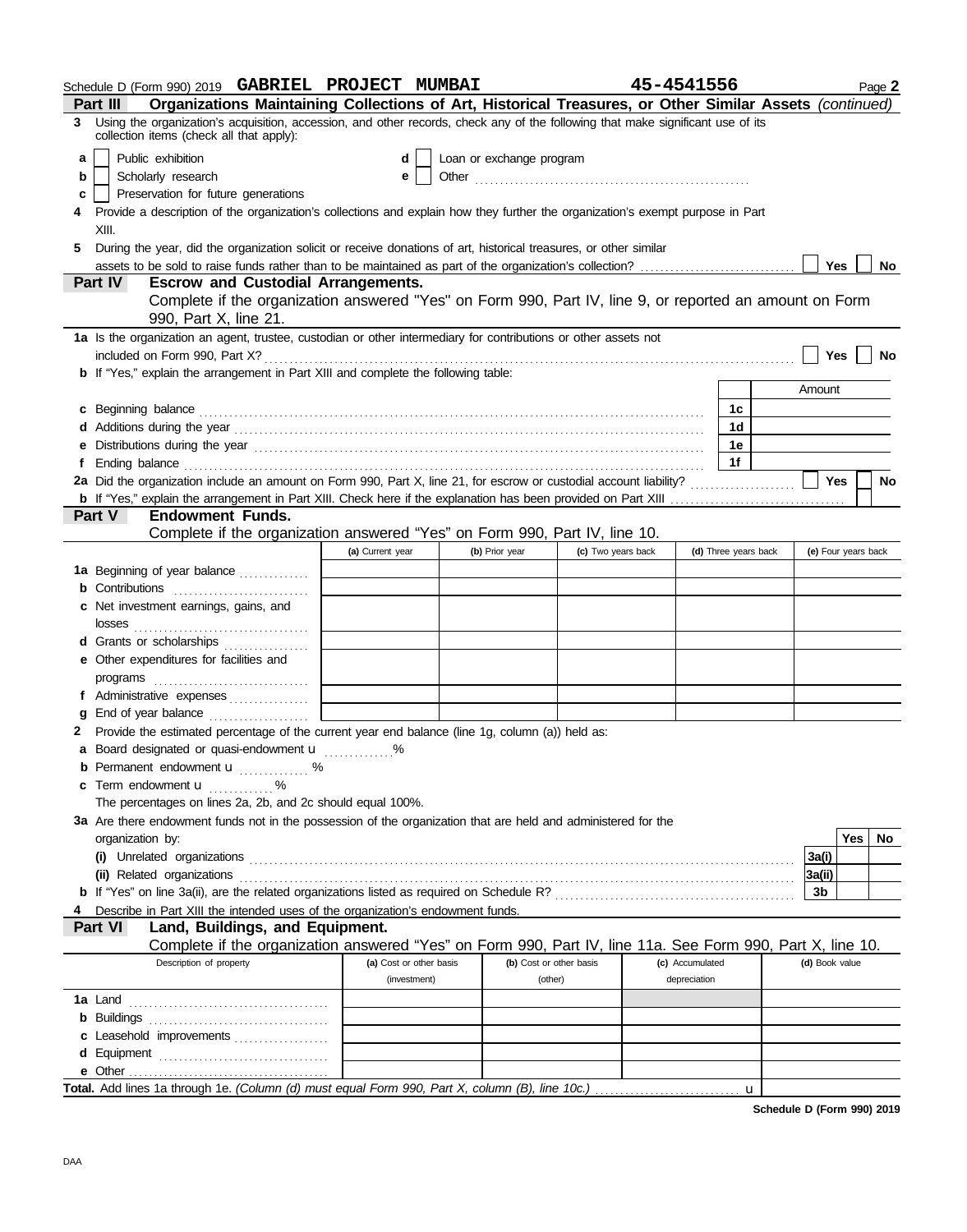| Schedule D (Form 990) 2019 <b>GABRIEL PROJECT</b> |  | <b>MUMBAI</b> | -4541556/ | Page 3 |
|---------------------------------------------------|--|---------------|-----------|--------|
|                                                   |  |               |           |        |

**Part VII Investments – Other Securities.**

not Goodmoot<br>nanization answered "Yes" on Form 990, Part IV, line 11b. See Form 990, Part X, line 12.

| Complete in the organization answered west on Form 990, Part by, line with See Form 990, Part A, line TZ.  |                |                                                              |
|------------------------------------------------------------------------------------------------------------|----------------|--------------------------------------------------------------|
| (a) Description of security or category<br>(including name of security)                                    | (b) Book value | (c) Method of valuation:<br>Cost or end-of-year market value |
| (1) Financial derivatives                                                                                  |                |                                                              |
|                                                                                                            |                |                                                              |
| (3) Other                                                                                                  |                |                                                              |
|                                                                                                            |                |                                                              |
| (A)                                                                                                        |                |                                                              |
| (B)                                                                                                        |                |                                                              |
| (C)                                                                                                        |                |                                                              |
| (D)                                                                                                        |                |                                                              |
| (E)                                                                                                        |                |                                                              |
| (F)                                                                                                        |                |                                                              |
| (G)                                                                                                        |                |                                                              |
| (H)<br>Total. (Column (b) must equal Form 990, Part X, col. (B) line 12.)                                  |                |                                                              |
| <b>u</b><br>Investments - Program Related.<br><b>Part VIII</b>                                             |                |                                                              |
| Complete if the organization answered "Yes" on Form 990, Part IV, line 11c. See Form 990, Part X, line 13. |                |                                                              |
| (a) Description of investment                                                                              | (b) Book value | (c) Method of valuation:                                     |
|                                                                                                            |                | Cost or end-of-year market value                             |
|                                                                                                            |                |                                                              |
| (1)                                                                                                        |                |                                                              |
| (2)<br>(3)                                                                                                 |                |                                                              |
| (4)                                                                                                        |                |                                                              |
| (5)                                                                                                        |                |                                                              |
| (6)                                                                                                        |                |                                                              |
| (7)                                                                                                        |                |                                                              |
| (8)                                                                                                        |                |                                                              |
| (9)                                                                                                        |                |                                                              |
| <b>Total.</b> (Column (b) must equal Form 990, Part X, col. (B) line 13.) $\ldots$ <b>u</b>                |                |                                                              |
| Part IX<br>Other Assets.                                                                                   |                |                                                              |
| Complete if the organization answered "Yes" on Form 990, Part IV, line 11d. See Form 990, Part X, line 15. |                |                                                              |
| (a) Description                                                                                            |                | (b) Book value                                               |
| (1)                                                                                                        |                |                                                              |
| (2)                                                                                                        |                |                                                              |
| (3)                                                                                                        |                |                                                              |
| (4)                                                                                                        |                |                                                              |
|                                                                                                            |                |                                                              |
| (5)<br>(6)                                                                                                 |                |                                                              |
| (7)                                                                                                        |                |                                                              |
| (8)                                                                                                        |                |                                                              |
| (9)                                                                                                        |                |                                                              |
| Total. (Column (b) must equal Form 990, Part X, col. (B) line 15.)                                         |                | u                                                            |
| Part X<br>Other Liabilities.                                                                               |                |                                                              |
| Complete if the organization answered "Yes" on Form 990, Part IV, line 11e or 11f. See Form 990, Part X,   |                |                                                              |
| line 25.                                                                                                   |                |                                                              |
| (a) Description of liability<br>1.                                                                         |                | (b) Book value                                               |
| Federal income taxes<br>(1)                                                                                |                |                                                              |
| DUE TO JEFFREY LOEWENTHAL<br>(2)                                                                           |                | 10,000                                                       |
| (3)                                                                                                        |                |                                                              |
| (4)                                                                                                        |                |                                                              |
| (5)                                                                                                        |                |                                                              |
|                                                                                                            |                |                                                              |
|                                                                                                            |                |                                                              |
| (6)                                                                                                        |                |                                                              |
| (7)                                                                                                        |                |                                                              |
| (8)                                                                                                        |                |                                                              |
| (9)<br>Total. (Column (b) must equal Form 990, Part X, col. (B) line 25.)                                  |                | 10,000<br>u                                                  |

organization's liability for uncertain tax positions under FASB ASC 740. Check here if the text of the footnote has been provided in Part XIII .........

 $\Box$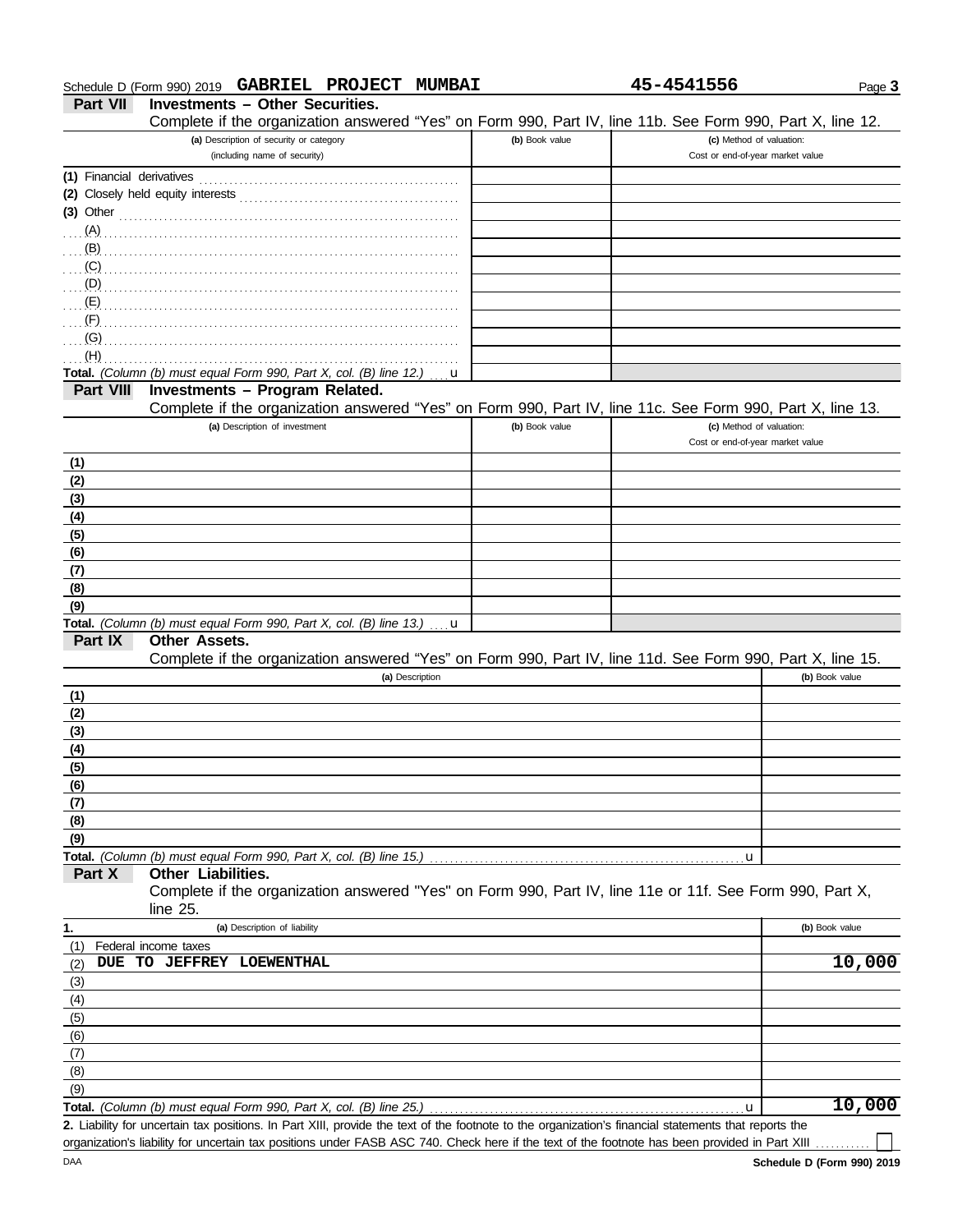|              | Schedule D (Form 990) 2019 GABRIEL PROJECT MUMBAI                                                                                                  | 45-4541556     |              | Page 4 |
|--------------|----------------------------------------------------------------------------------------------------------------------------------------------------|----------------|--------------|--------|
|              | Reconciliation of Revenue per Audited Financial Statements With Revenue per Return.<br><b>Part XI</b>                                              |                |              |        |
|              | Complete if the organization answered "Yes" on Form 990, Part IV, line 12a.                                                                        |                |              |        |
| 1            |                                                                                                                                                    |                | $\mathbf 1$  |        |
| $\mathbf{2}$ | Amounts included on line 1 but not on Form 990, Part VIII, line 12:                                                                                |                |              |        |
| a            |                                                                                                                                                    | 2a             |              |        |
| b            |                                                                                                                                                    | 2 <sub>b</sub> |              |        |
| c            |                                                                                                                                                    | 2c             |              |        |
| d            |                                                                                                                                                    | 2d             |              |        |
| е            |                                                                                                                                                    |                | 2e           |        |
| 3            |                                                                                                                                                    |                | 3            |        |
| 4            | Amounts included on Form 990, Part VIII, line 12, but not on line 1:                                                                               |                |              |        |
| a            | Investment expenses not included on Form 990, Part VIII, line 7b                                                                                   | 4a             |              |        |
| b            |                                                                                                                                                    | 4b             |              |        |
|              | Add lines 4a and 4b                                                                                                                                |                | 4c           |        |
| 5            |                                                                                                                                                    |                | 5            |        |
|              | Reconciliation of Expenses per Audited Financial Statements With Expenses per Return.<br>Part XII                                                  |                |              |        |
|              | Complete if the organization answered "Yes" on Form 990, Part IV, line 12a.                                                                        |                |              |        |
| 1            | Total expenses and losses per audited financial statements                                                                                         |                | $\mathbf{1}$ |        |
| 2            | Amounts included on line 1 but not on Form 990, Part IX, line 25:                                                                                  |                |              |        |
| a            |                                                                                                                                                    | 2a             |              |        |
| b            |                                                                                                                                                    | 2 <sub>b</sub> |              |        |
| c            | Other losses                                                                                                                                       | 2c             |              |        |
| d            |                                                                                                                                                    | 2d             |              |        |
| е            |                                                                                                                                                    |                | 2e           |        |
| 3            |                                                                                                                                                    |                | 3            |        |
| 4            | Amounts included on Form 990, Part IX, line 25, but not on line 1:                                                                                 |                |              |        |
| a            |                                                                                                                                                    | 4a             |              |        |
| b            |                                                                                                                                                    | 4b             |              |        |
|              |                                                                                                                                                    |                |              |        |
|              |                                                                                                                                                    |                |              |        |
|              | c Add lines 4a and 4b                                                                                                                              |                | 4с<br>5      |        |
|              |                                                                                                                                                    |                |              |        |
|              | Part XIII Supplemental Information.                                                                                                                |                |              |        |
|              | Provide the descriptions required for Part II, lines 3, 5, and 9; Part III, lines 1a and 4; Part IV, lines 1b and 2b; Part V, line 4; Part X, line |                |              |        |
|              | 2; Part XI, lines 2d and 4b; and Part XII, lines 2d and 4b. Also complete this part to provide any additional information.                         |                |              |        |
|              |                                                                                                                                                    |                |              |        |
|              |                                                                                                                                                    |                |              |        |
|              |                                                                                                                                                    |                |              |        |
|              |                                                                                                                                                    |                |              |        |
|              |                                                                                                                                                    |                |              |        |
|              |                                                                                                                                                    |                |              |        |
|              |                                                                                                                                                    |                |              |        |
|              |                                                                                                                                                    |                |              |        |
|              |                                                                                                                                                    |                |              |        |
|              |                                                                                                                                                    |                |              |        |
|              |                                                                                                                                                    |                |              |        |
|              |                                                                                                                                                    |                |              |        |
|              |                                                                                                                                                    |                |              |        |
|              |                                                                                                                                                    |                |              |        |
|              |                                                                                                                                                    |                |              |        |
|              |                                                                                                                                                    |                |              |        |
|              |                                                                                                                                                    |                |              |        |
|              |                                                                                                                                                    |                |              |        |
|              |                                                                                                                                                    |                |              |        |
|              |                                                                                                                                                    |                |              |        |
|              |                                                                                                                                                    |                |              |        |
|              |                                                                                                                                                    |                |              |        |
|              |                                                                                                                                                    |                |              |        |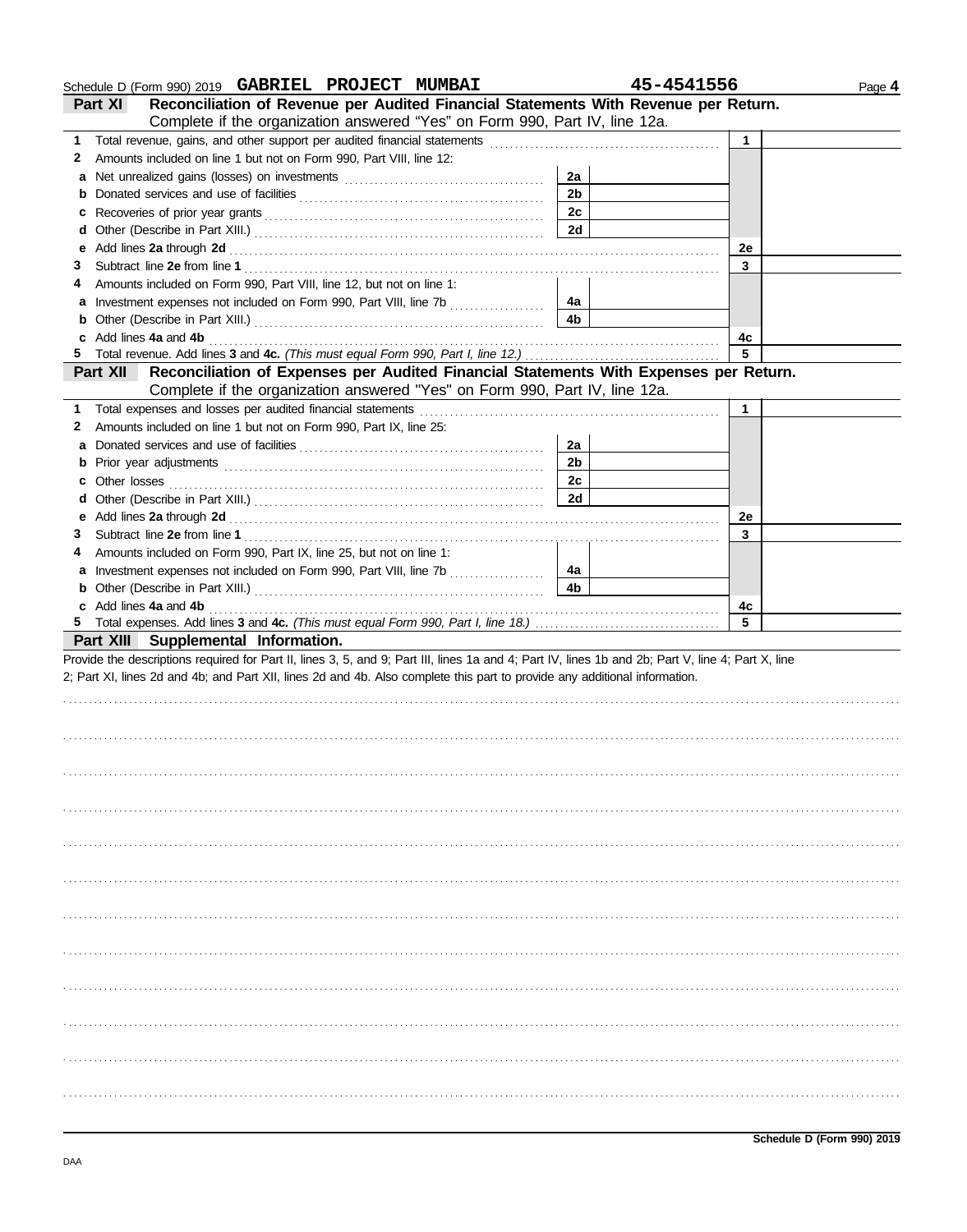|  |  |                                                                                                     |  | 45-4541556 | Page 5 |
|--|--|-----------------------------------------------------------------------------------------------------|--|------------|--------|
|  |  | Schedule D (Form 990) 2019 GABRIEL PROJECT MUMBAI<br>Part XIII Supplemental Information (continued) |  |            |        |
|  |  |                                                                                                     |  |            |        |
|  |  |                                                                                                     |  |            |        |
|  |  |                                                                                                     |  |            |        |
|  |  |                                                                                                     |  |            |        |
|  |  |                                                                                                     |  |            |        |
|  |  |                                                                                                     |  |            |        |
|  |  |                                                                                                     |  |            |        |
|  |  |                                                                                                     |  |            |        |
|  |  |                                                                                                     |  |            |        |
|  |  |                                                                                                     |  |            |        |
|  |  |                                                                                                     |  |            |        |
|  |  |                                                                                                     |  |            |        |
|  |  |                                                                                                     |  |            |        |
|  |  |                                                                                                     |  |            |        |
|  |  |                                                                                                     |  |            |        |
|  |  |                                                                                                     |  |            |        |
|  |  |                                                                                                     |  |            |        |
|  |  |                                                                                                     |  |            |        |
|  |  |                                                                                                     |  |            |        |
|  |  |                                                                                                     |  |            |        |
|  |  |                                                                                                     |  |            |        |
|  |  |                                                                                                     |  |            |        |
|  |  |                                                                                                     |  |            |        |
|  |  |                                                                                                     |  |            |        |
|  |  |                                                                                                     |  |            |        |
|  |  |                                                                                                     |  |            |        |
|  |  |                                                                                                     |  |            |        |
|  |  |                                                                                                     |  |            |        |
|  |  |                                                                                                     |  |            |        |
|  |  |                                                                                                     |  |            |        |
|  |  |                                                                                                     |  |            |        |
|  |  |                                                                                                     |  |            |        |
|  |  |                                                                                                     |  |            |        |
|  |  |                                                                                                     |  |            |        |
|  |  |                                                                                                     |  |            |        |
|  |  |                                                                                                     |  |            |        |
|  |  |                                                                                                     |  |            |        |
|  |  |                                                                                                     |  |            |        |
|  |  |                                                                                                     |  |            |        |
|  |  |                                                                                                     |  |            |        |
|  |  |                                                                                                     |  |            |        |
|  |  |                                                                                                     |  |            |        |
|  |  |                                                                                                     |  |            |        |
|  |  |                                                                                                     |  |            |        |
|  |  |                                                                                                     |  |            |        |
|  |  |                                                                                                     |  |            |        |
|  |  |                                                                                                     |  |            |        |
|  |  |                                                                                                     |  |            |        |
|  |  |                                                                                                     |  |            |        |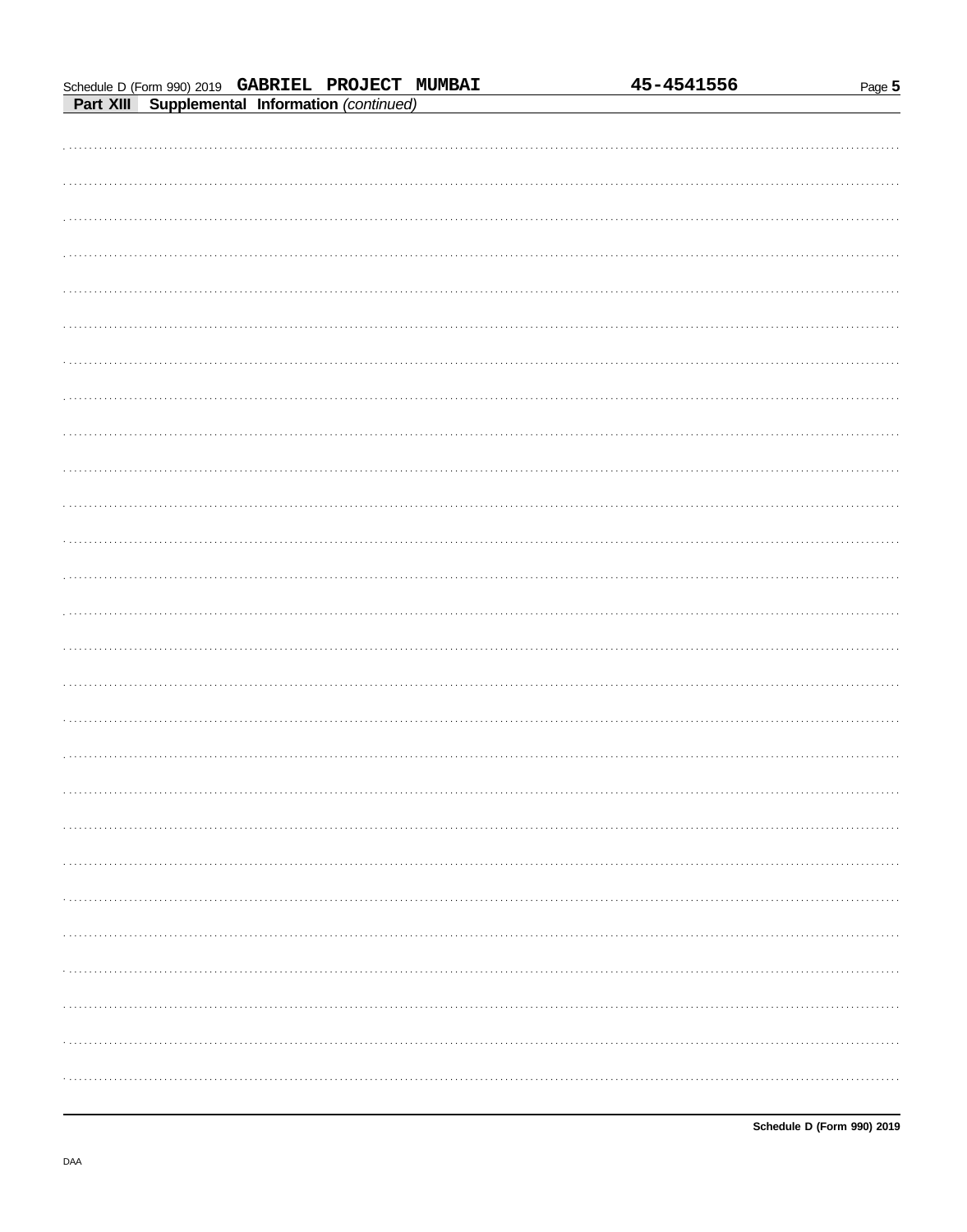| <b>SCHEDULE F</b>                                               |                                           |                                                                                           |    | <b>Statement of Activities Outside the United States</b>                                                                                                                                                               |                                                                                                                 |                                              | OMB No. 1545-0047                                                 |
|-----------------------------------------------------------------|-------------------------------------------|-------------------------------------------------------------------------------------------|----|------------------------------------------------------------------------------------------------------------------------------------------------------------------------------------------------------------------------|-----------------------------------------------------------------------------------------------------------------|----------------------------------------------|-------------------------------------------------------------------|
| (Form 990)                                                      |                                           |                                                                                           |    | u Complete if the organization answered "Yes" on Form 990, Part IV, line 14b, 15, or 16.                                                                                                                               |                                                                                                                 |                                              | I9                                                                |
| Department of the Treasury<br>Internal Revenue Service          |                                           |                                                                                           |    | u Attach to Form 990.<br>u Go to www.irs.gov/Form990 for instructions and the latest information.                                                                                                                      |                                                                                                                 |                                              | <b>Open to Public</b><br><b>Inspection</b>                        |
| Name of the organization                                        |                                           |                                                                                           |    |                                                                                                                                                                                                                        |                                                                                                                 | Employer identification number<br>45-4541556 |                                                                   |
| Part I                                                          |                                           | GABRIEL PROJECT MUMBAI                                                                    |    | General Information on Activities Outside the United States. Complete if the organization answered "Yes" on                                                                                                            |                                                                                                                 |                                              |                                                                   |
|                                                                 | Form 990, Part IV, line 14b.              |                                                                                           |    |                                                                                                                                                                                                                        |                                                                                                                 |                                              |                                                                   |
| award the grants or assistance?                                 |                                           |                                                                                           |    | 1 For grantmakers. Does the organization maintain records to substantiate the amount of its grants and<br>other assistance, the grantees' eligibility for the grants or assistance, and the selection criteria used to |                                                                                                                 |                                              | Yes $ X $ No                                                      |
| outside the United States.                                      |                                           |                                                                                           |    | 2 For grantmakers. Describe in Part V the organization's procedures for monitoring the use of its grants and other assistance                                                                                          |                                                                                                                 |                                              |                                                                   |
| 3                                                               |                                           |                                                                                           |    | Activities per Region. (The following Part I, line 3 table can be duplicated if additional space is needed.)                                                                                                           |                                                                                                                 |                                              |                                                                   |
| (a) Region                                                      | (b) Number<br>of offices in<br>the region | (c) Number of<br>employees,<br>agents, and<br>independent<br>contractors<br>in the region |    | (d) Activities conducted in the<br>region (by type) (such as,<br>fundraising, program services,<br>investments, grants to recipients<br>located in the region)                                                         | (e) If activity listed in (d) is<br>a program service,<br>describe specific type of<br>service(s) in the region |                                              | (f) Total<br>expenditures for<br>and investments<br>in the region |
| SOUTH ASIA<br>(1)                                               |                                           |                                                                                           |    | 5 NUTRITION                                                                                                                                                                                                            | <b>HEALTHY MEALS</b>                                                                                            |                                              | 76,191                                                            |
| SOUTH ASIA<br>(2)                                               |                                           |                                                                                           |    | 5 EDUCATION                                                                                                                                                                                                            | SCHOOLING                                                                                                       |                                              | 31,250                                                            |
| SOUTH ASIA<br>(3)                                               |                                           |                                                                                           |    | <b>5 MEDICAL</b>                                                                                                                                                                                                       | <b>HEALTH SERVICES</b>                                                                                          |                                              | 57,361                                                            |
| (4)                                                             |                                           |                                                                                           |    |                                                                                                                                                                                                                        |                                                                                                                 |                                              |                                                                   |
| (5)                                                             |                                           |                                                                                           |    |                                                                                                                                                                                                                        |                                                                                                                 |                                              |                                                                   |
| (6)                                                             |                                           |                                                                                           |    |                                                                                                                                                                                                                        |                                                                                                                 |                                              |                                                                   |
| (7)                                                             |                                           |                                                                                           |    |                                                                                                                                                                                                                        |                                                                                                                 |                                              |                                                                   |
| (8)                                                             |                                           |                                                                                           |    |                                                                                                                                                                                                                        |                                                                                                                 |                                              |                                                                   |
| (9)                                                             |                                           |                                                                                           |    |                                                                                                                                                                                                                        |                                                                                                                 |                                              |                                                                   |
| (10)                                                            |                                           |                                                                                           |    |                                                                                                                                                                                                                        |                                                                                                                 |                                              |                                                                   |
| (11)                                                            |                                           |                                                                                           |    |                                                                                                                                                                                                                        |                                                                                                                 |                                              |                                                                   |
| (12)                                                            |                                           |                                                                                           |    |                                                                                                                                                                                                                        |                                                                                                                 |                                              |                                                                   |
| (13)                                                            |                                           |                                                                                           |    |                                                                                                                                                                                                                        |                                                                                                                 |                                              |                                                                   |
| (14)                                                            |                                           |                                                                                           |    |                                                                                                                                                                                                                        |                                                                                                                 |                                              |                                                                   |
| (15)                                                            |                                           |                                                                                           |    |                                                                                                                                                                                                                        |                                                                                                                 |                                              |                                                                   |
| (16)                                                            |                                           |                                                                                           |    |                                                                                                                                                                                                                        |                                                                                                                 |                                              |                                                                   |
| (17)<br>3a Subtotal                                             |                                           |                                                                                           | 15 |                                                                                                                                                                                                                        |                                                                                                                 |                                              | 164,802                                                           |
| <b>b</b> Total from continuation<br>sheets to Part $I_{\ldots}$ |                                           |                                                                                           |    |                                                                                                                                                                                                                        |                                                                                                                 |                                              |                                                                   |
| c Totals (add<br>lines 3a and 3b)                               |                                           |                                                                                           | 15 |                                                                                                                                                                                                                        |                                                                                                                 |                                              | 164,802                                                           |
|                                                                 |                                           |                                                                                           |    |                                                                                                                                                                                                                        |                                                                                                                 |                                              |                                                                   |

**For Paperwork Reduction Act Notice, see the Instructions for Form 990. Schedule F (Form 990) 2019** DAA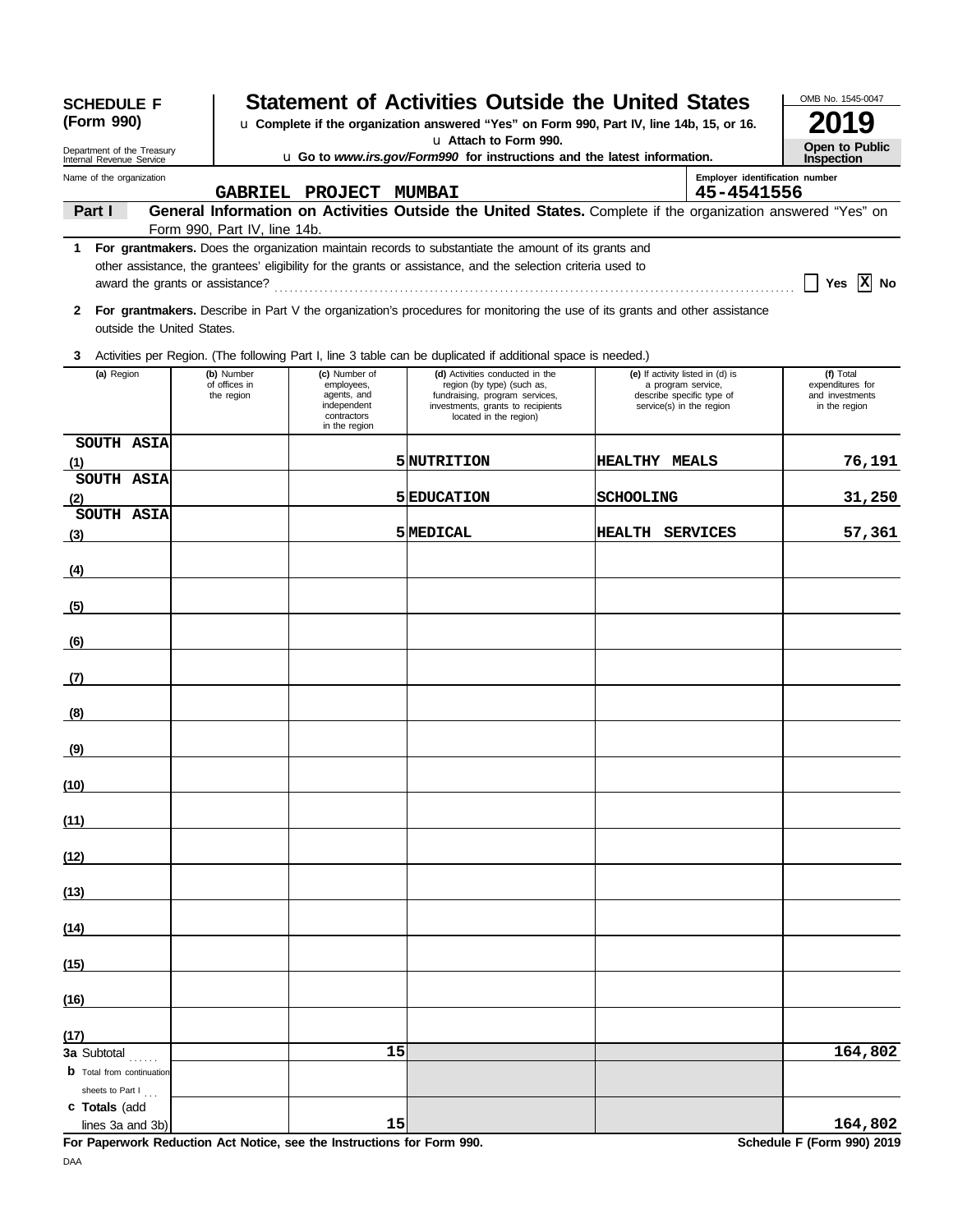### Schedule F (Form 990) 2019 Page **2 GABRIEL PROJECT MUMBAI 45-4541556**

**Part II Grants and Other Assistance to Organizations or Entities Outside the United States.** Complete if the organization answered "Yes" on Form 990, Part IV, line 15, for any recipient who received more than \$5,000. Part II can be duplicated if additional space is needed.

| -1           | (a) Name of<br>organization | $\sim$ , $\sim$ , $\sim$ , $\sim$ , $\sim$<br>(b) IRS code<br>section and EIN<br>(if applicable) | (c) Region | (d) Purpose of<br>grant                                                                                                                        | (e) Amount of<br>cash grant | (f) Manner of<br>cash<br>disbursement | ~~~~<br>(g) Amount of<br>noncash<br>assistance | (h) Description<br>of noncash assistance | (i) Method of<br>valuation<br>(book, FMV,<br>appraisal, other) |
|--------------|-----------------------------|--------------------------------------------------------------------------------------------------|------------|------------------------------------------------------------------------------------------------------------------------------------------------|-----------------------------|---------------------------------------|------------------------------------------------|------------------------------------------|----------------------------------------------------------------|
| (1)          |                             |                                                                                                  |            |                                                                                                                                                |                             |                                       |                                                |                                          |                                                                |
| (2)          |                             |                                                                                                  |            |                                                                                                                                                |                             |                                       |                                                |                                          |                                                                |
| (3)          |                             |                                                                                                  |            |                                                                                                                                                |                             |                                       |                                                |                                          |                                                                |
| (4)          |                             |                                                                                                  |            |                                                                                                                                                |                             |                                       |                                                |                                          |                                                                |
| (5)          |                             |                                                                                                  |            |                                                                                                                                                |                             |                                       |                                                |                                          |                                                                |
| (6)          |                             |                                                                                                  |            |                                                                                                                                                |                             |                                       |                                                |                                          |                                                                |
| (7)          |                             |                                                                                                  |            |                                                                                                                                                |                             |                                       |                                                |                                          |                                                                |
| (8)          |                             |                                                                                                  |            |                                                                                                                                                |                             |                                       |                                                |                                          |                                                                |
| (9)          |                             |                                                                                                  |            |                                                                                                                                                |                             |                                       |                                                |                                          |                                                                |
| (10)         |                             |                                                                                                  |            |                                                                                                                                                |                             |                                       |                                                |                                          |                                                                |
| (11)         |                             |                                                                                                  |            |                                                                                                                                                |                             |                                       |                                                |                                          |                                                                |
| (12)         |                             |                                                                                                  |            |                                                                                                                                                |                             |                                       |                                                |                                          |                                                                |
| (13)         |                             |                                                                                                  |            |                                                                                                                                                |                             |                                       |                                                |                                          |                                                                |
| (14)         |                             |                                                                                                  |            |                                                                                                                                                |                             |                                       |                                                |                                          |                                                                |
| (15)         |                             |                                                                                                  |            |                                                                                                                                                |                             |                                       |                                                |                                          |                                                                |
| (16)         |                             |                                                                                                  |            |                                                                                                                                                |                             |                                       |                                                |                                          |                                                                |
|              |                             |                                                                                                  |            | 2 Enter total number of recipient organizations listed above that are recognized as charities by the foreign country, recognized as tax-exempt |                             |                                       |                                                |                                          |                                                                |
| $\mathbf{3}$ |                             |                                                                                                  |            |                                                                                                                                                |                             |                                       |                                                |                                          | Schedule F (Form 990) 2019                                     |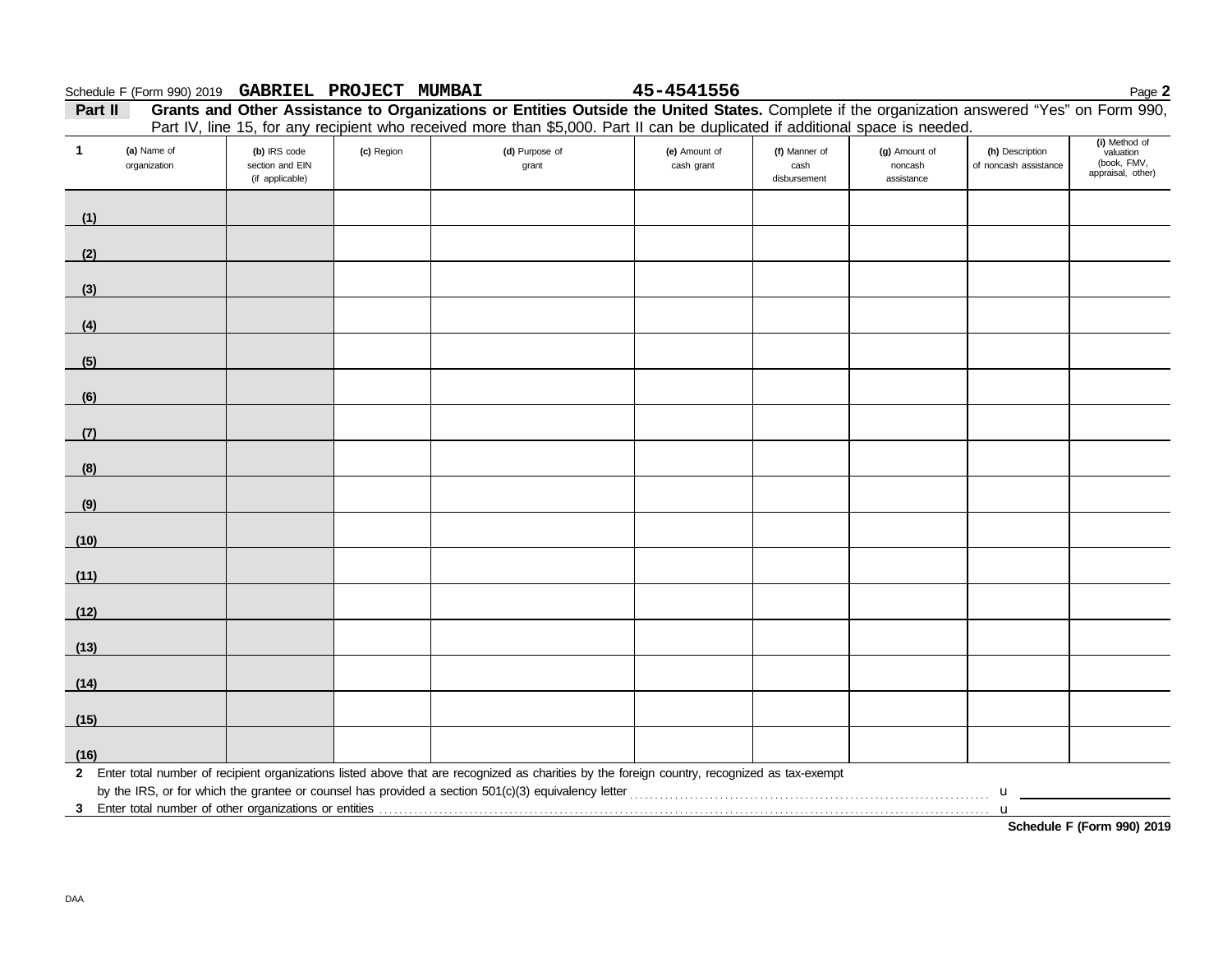#### Schedule F (Form 990) 2019 Page **3 GABRIEL PROJECT MUMBAI 45-4541556**

**Part III Grants and Other Assistance to Individuals Outside the United States.** Complete if the organization answered "Yes" on Form 990, Part IV, line 16. Part III can be duplicated if additional space is needed.

|      | Part in can be duplicated if additional space is needed.                                                             |            |                             |                             |                                       |                                        |                                          |                                                                |
|------|----------------------------------------------------------------------------------------------------------------------|------------|-----------------------------|-----------------------------|---------------------------------------|----------------------------------------|------------------------------------------|----------------------------------------------------------------|
|      | (a) Type of grant or assistance                                                                                      | (b) Region | (c) Number of<br>recipients | (d) Amount of<br>cash grant | (e) Manner of<br>cash<br>disbursement | (f) Amount of<br>noncash<br>assistance | (g) Description<br>of noncash assistance | (h) Method of<br>valuation<br>(book, FMV,<br>appraisal, other) |
|      | (1)                                                                                                                  |            |                             |                             |                                       |                                        |                                          |                                                                |
| (2)  | <u> 1980 - Andrea Station Barbara, amerikan per</u>                                                                  |            |                             |                             |                                       |                                        |                                          |                                                                |
| (3)  | <u> 1980 - Johann Barbara, martxa al</u>                                                                             |            |                             |                             |                                       |                                        |                                          |                                                                |
| (4)  | <u> 1980 - Johann Barbara, martxa a</u>                                                                              |            |                             |                             |                                       |                                        |                                          |                                                                |
| (5)  |                                                                                                                      |            |                             |                             |                                       |                                        |                                          |                                                                |
| (6)  |                                                                                                                      |            |                             |                             |                                       |                                        |                                          |                                                                |
| (7)  |                                                                                                                      |            |                             |                             |                                       |                                        |                                          |                                                                |
| (8)  |                                                                                                                      |            |                             |                             |                                       |                                        |                                          |                                                                |
| (9)  | <u> 1989 - Jan Barbarat, prima politik politik (</u>                                                                 |            |                             |                             |                                       |                                        |                                          |                                                                |
| (10) | <u> 1989 - Jan Barbara Barat, prima popular popular popular popular popular popular popular popular popular popu</u> |            |                             |                             |                                       |                                        |                                          |                                                                |
| (11) |                                                                                                                      |            |                             |                             |                                       |                                        |                                          |                                                                |
|      | (12)                                                                                                                 |            |                             |                             |                                       |                                        |                                          |                                                                |
| (13) |                                                                                                                      |            |                             |                             |                                       |                                        |                                          |                                                                |
| (14) |                                                                                                                      |            |                             |                             |                                       |                                        |                                          |                                                                |
| (15) |                                                                                                                      |            |                             |                             |                                       |                                        |                                          |                                                                |
| (16) |                                                                                                                      |            |                             |                             |                                       |                                        |                                          |                                                                |
| (17) |                                                                                                                      |            |                             |                             |                                       |                                        |                                          |                                                                |
| (18) |                                                                                                                      |            |                             |                             |                                       |                                        |                                          |                                                                |

**Schedule F (Form 990) 2019**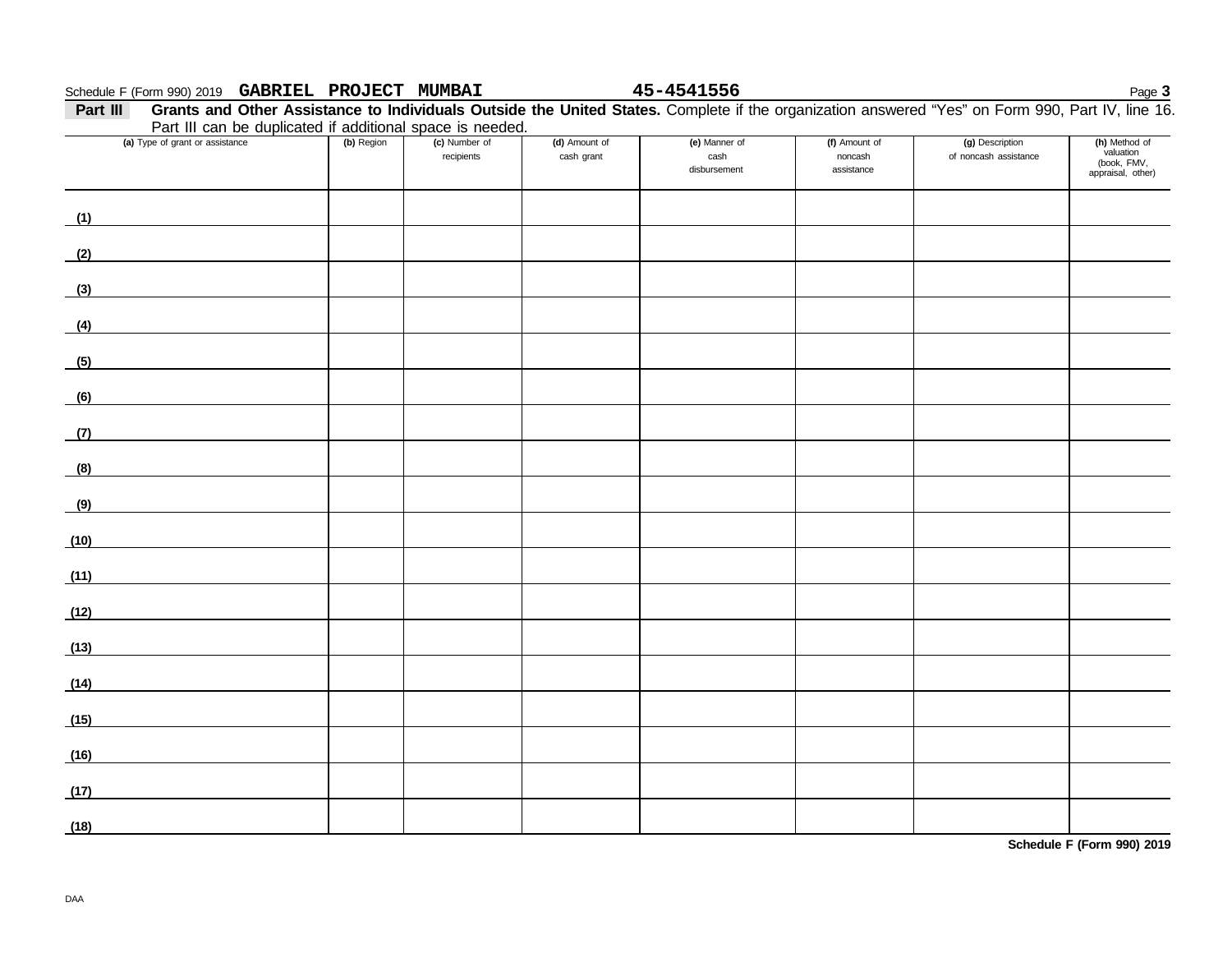Schedule F (Form 990) 2019 GABRIEL PROJECT MUMBAI **45-4541556 13-4541556** Page 4 **Part IV Foreign Forms**

|   | Was the organization a U.S. transferor of property to a foreign corporation during the tax year? If "Yes,"<br>the organization may be required to file Form 926, Return by a U.S. Transferor of Property to a Foreign<br>Corporation (see Instructions for Form 926) Material Corporation (See Instruction of See Instructions for Form 926)                                                                                                        | Yes | ΙX<br>No |
|---|-----------------------------------------------------------------------------------------------------------------------------------------------------------------------------------------------------------------------------------------------------------------------------------------------------------------------------------------------------------------------------------------------------------------------------------------------------|-----|----------|
| 2 | Did the organization have an interest in a foreign trust during the tax year? If "Yes," the organization may<br>be required to separately file Form 3520, Annual Return To Report Transactions With Foreign Trusts and<br>Receipt of Certain Foreign Gifts, and/or Form 3520-A, Annual Information Return of Foreign Trust With a                                                                                                                   | Yes | ΙX<br>No |
| 3 | Did the organization have an ownership interest in a foreign corporation during the tax year? If "Yes,"<br>the organization may be required to file Form 5471, Information Return of U.S. Persons With Respect to<br>Certain Foreign Corporations (see Instructions for Form 5471) [[20] Contain content content content content content content content content content content content content content content content content content content co | Yes | ΙX<br>No |
|   | Was the organization a direct or indirect shareholder of a passive foreign investment company or a<br>qualified electing fund during the tax year? If "Yes," the organization may be required to file Form 8621.<br>Information Return by a Shareholder of a Passive Foreign Investment Company or Qualified Electing                                                                                                                               | Yes | No       |
| 5 | Did the organization have an ownership interest in a foreign partnership during the tax year? If "Yes,"<br>the organization may be required to file Form 8865, Return of U.S. Persons With Respect to Certain<br>Foreign Partnerships (see Instructions for Form 8865) [[20] Content Content Content Content Content Content Content Content Content Content Content Content Content Content Content Content Content Content Content Content Co     | Yes | X <br>No |
| 6 | Did the organization have any operations in or related to any boycotting countries during the tax year? If<br>"Yes," the organization may be required to separately file Form 5713, International Boycott Report (see                                                                                                                                                                                                                               | Yes | No       |

**Schedule F (Form 990) 2019**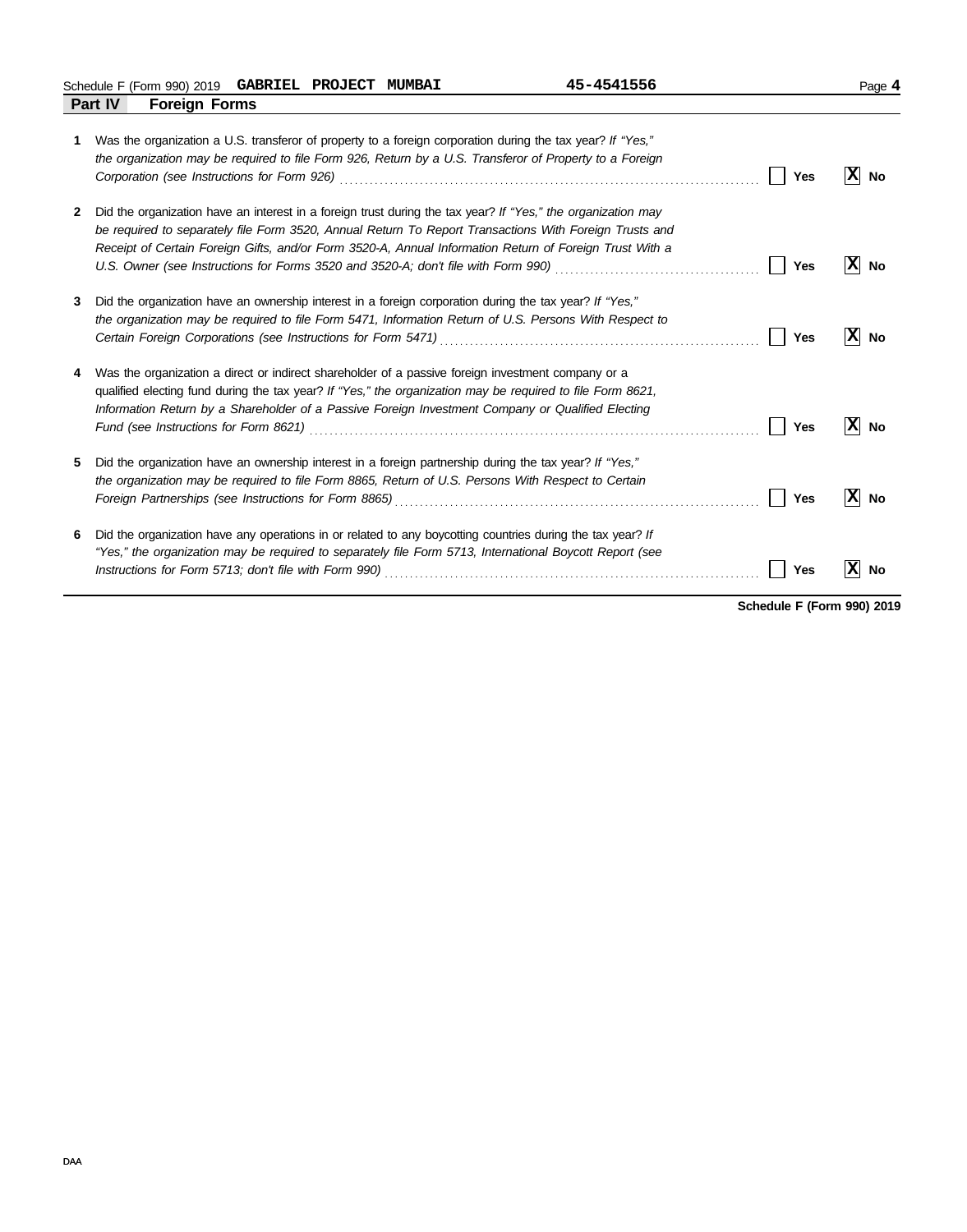| Part V        | Schedule F (Form 990) 2019 GABRIEL PROJECT MUMBAI<br>Supplemental Information<br>Provide the information required by Part I, line 2 (monitoring of funds); Part I, line 3, column (f) (accounting method;<br>amounts of investments vs. expenditures per region); Part II, line 1 (accounting method); Part III (accounting method); and<br>Part III, column (c) (estimated number of recipients), as applicable. Also complete this part to provide any additional<br>information. See instructions. |              | 45-4541556          |                    | Page 5         |
|---------------|-------------------------------------------------------------------------------------------------------------------------------------------------------------------------------------------------------------------------------------------------------------------------------------------------------------------------------------------------------------------------------------------------------------------------------------------------------------------------------------------------------|--------------|---------------------|--------------------|----------------|
|               | PART I, LINE 3 -<br><b>ACTIVITIES PER REGION</b>                                                                                                                                                                                                                                                                                                                                                                                                                                                      |              |                     |                    |                |
| <b>REGION</b> |                                                                                                                                                                                                                                                                                                                                                                                                                                                                                                       |              | <b>EXPENDITURES</b> | <b>INVESTMENTS</b> |                |
| SOUTH ASIA    |                                                                                                                                                                                                                                                                                                                                                                                                                                                                                                       | \$.          | $76,191$ \$         |                    | $\overline{0}$ |
| SOUTH ASIA    |                                                                                                                                                                                                                                                                                                                                                                                                                                                                                                       | ₿.           | $31,250$ \$         |                    | $\overline{0}$ |
| SOUTH ASIA    |                                                                                                                                                                                                                                                                                                                                                                                                                                                                                                       | $\mathsf{S}$ | $57,361$ \$         |                    | $\mathbf 0$    |
|               |                                                                                                                                                                                                                                                                                                                                                                                                                                                                                                       |              |                     |                    |                |
|               |                                                                                                                                                                                                                                                                                                                                                                                                                                                                                                       |              |                     |                    |                |
| .             |                                                                                                                                                                                                                                                                                                                                                                                                                                                                                                       |              |                     |                    |                |
|               |                                                                                                                                                                                                                                                                                                                                                                                                                                                                                                       |              |                     |                    |                |
|               |                                                                                                                                                                                                                                                                                                                                                                                                                                                                                                       |              |                     |                    |                |
|               |                                                                                                                                                                                                                                                                                                                                                                                                                                                                                                       |              |                     |                    |                |
|               |                                                                                                                                                                                                                                                                                                                                                                                                                                                                                                       |              |                     |                    |                |
|               |                                                                                                                                                                                                                                                                                                                                                                                                                                                                                                       |              |                     |                    |                |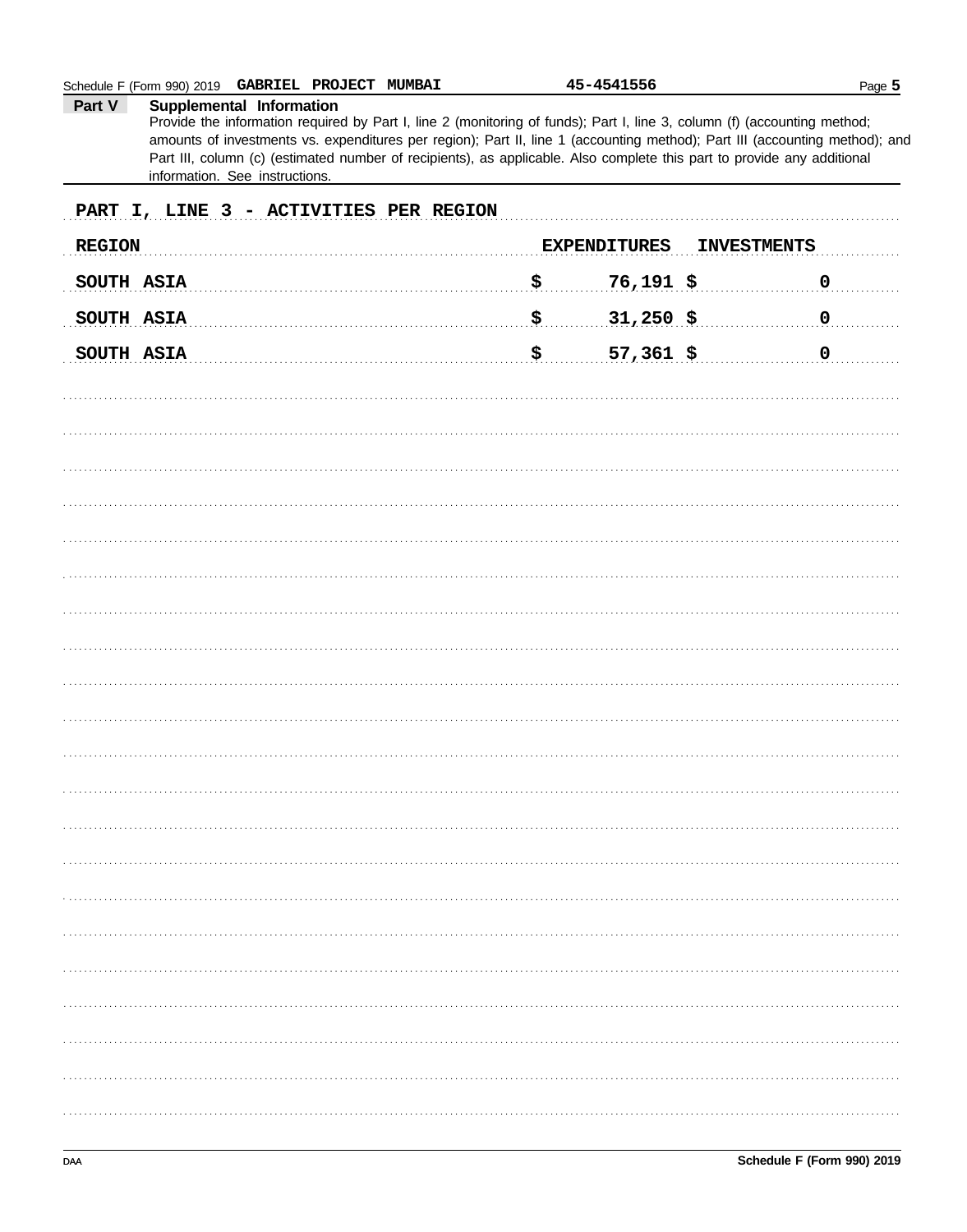**SCHEDULE O** (Form 990 or 990-EZ)

Department of the Treasury Internal Revenue Service Name of the organization Supplemental Information to Form 990 or 990-EZ

Complete to provide information for responses to specific questions on Form 990 or 990-EZ or to provide any additional information.

u Attach to Form 990 or 990-EZ. u Go to www.irs.gov/Form990 for the latest information.

2019 Open to Public **Inspection** 

OMB No. 1545-0047

**Employer identification number** 

45-4541556

FORM 990 - ORGANIZATION'S MISSION

GABRIEL PROJECT MUMBAI

GABRIEL PROJECT MUMBAI (GPM) IS AN INNOVATIVE AND COMPASSIONATE RESPONSE TO THE PROBLEMS OF POVERTY, HUNGER, ILLITERACY, MALNUTRITION AND CHILD LABOR. IN THE MUMBAI SLUMS, CHILDREN AS YOUNG AS FOUR YEARS OLD, FACED WITH ACUTE POVERTY, ARE OFTEN SENT TO WORK AS RAG PICKERS AND SEWAGE CLEANERS RATHER THAN ATTEND SCHOOL IN ORDER TO RECEIVE A FEW RUPEES TO PAY FOR FOOD. THE GPM SOLUTION IS POWERFUL AND SIMPLE: EAT AND LEARN. BY PROVIDING DAILY NUTRITIOUS MEALS TO CHILDREN ATTENDING CLASS, GPM ENSURES THAT CHILDREN ARE ABLE TO RECEIVE HUNGER RELIEF AND LITERACY. GPM THUS ADDRESSES BOTH THE IMMEDIATE AND LONG-TERM NEEDS OF VULNERABLE CHILDREN, ALLEVIATING HUNGER WHILE FACILITIATING THE PATH TOWARDS EDUCTION WHICH IS A KEY FACTOR IN CHANGING THEIR LIVES.

FORM 990, PART III, LINE 4D - ALL OTHER ACCOMPLISHMENTS

\* HYGIENE ENCOURAGEMENT AWARENESS LEARNING - EDUCATION AND ACCESS TO

HYGENIC MATERIALS ARE VITAL TO CHILDREN'S HEALTH IN THE SLUMS. MORE

SPECIFICALLY, EDUCATING THE VULNERABLE CHILDREN AS TO HEALTHY/HYGIENIC

HABITS AND ACCESS TO HYGIENIC MATERIALS LIKE TOOTH BRUSHES, TOOTH PASTE AND SOAP CREATE A CULTURE OF PERSONAL HYGIENE AND HEALTHY LIVING.

\*MALNUTRITION - FEEDING HUNGRY CHILDREN

\*JEWISH PEOPLEHOOD: JEWISH VOLUNTEERS FROM COUNTRIES AROUND THE WORLD ENCOUNTER JEWISH MUMBAI THROUGH COLLABORATIONS ON TIKKUN-OLAM PROJECTS AND DEVELOPMENT WORK IN SLUMS. THESE ENCOUNTERS FOSTER A DEEPER AWARENESS AND UNDERSTANDING OF JEWISH CONNECTIVITY AND THE PURPOSE OF JEWISH CULTURE-BUILDING AROUND SOCIAL CONSCIOUSNESS.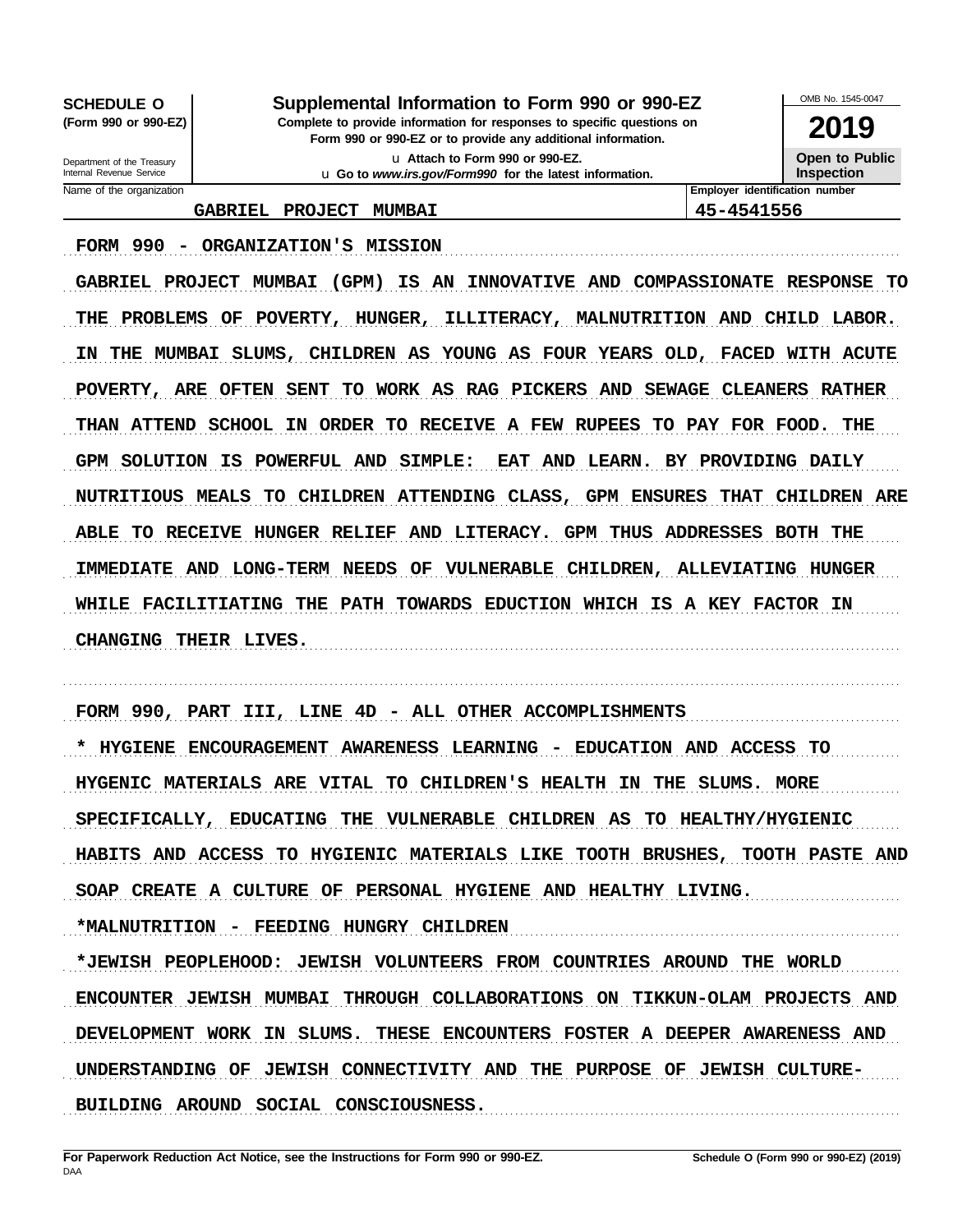| Schedule O (Form 990 or 990-EZ) (2019)<br>Name of the organization      |                                                                                                                                                                                                                                                                                                                                                                                                             |                                                                         |                                              | Employer identification number | Page 2                     |
|-------------------------------------------------------------------------|-------------------------------------------------------------------------------------------------------------------------------------------------------------------------------------------------------------------------------------------------------------------------------------------------------------------------------------------------------------------------------------------------------------|-------------------------------------------------------------------------|----------------------------------------------|--------------------------------|----------------------------|
| GABRIEL PROJECT MUMBAI                                                  |                                                                                                                                                                                                                                                                                                                                                                                                             |                                                                         |                                              | 45-4541556                     |                            |
| *CULTURAL ENRICHMENT:                                                   |                                                                                                                                                                                                                                                                                                                                                                                                             |                                                                         | INTERNATIONAL VOLUNTEERS SPENDING 2-3 MONTHS |                                | IN                         |
| MUMBAI ARE OFFERED A SERIES OF PROGRAM SESSIONS SUCH AS HINDI LANGUAGE, |                                                                                                                                                                                                                                                                                                                                                                                                             |                                                                         |                                              |                                |                            |
| INDIAN FOOD AND MUSIC, INDIAN HISTORY AND CULTURE, AND VISITS TO LOCAL  |                                                                                                                                                                                                                                                                                                                                                                                                             |                                                                         |                                              |                                |                            |
| SITES SUCH AS MUSEUMS AND TEMPLES. THESE PROGRAMS ENABLE                |                                                                                                                                                                                                                                                                                                                                                                                                             |                                                                         |                                              | THE                            | <b>VOLUNTEERS TO</b>       |
| BETTER APPRECIATE THEIR CULTURAL ENVIRONMENT THAT THEY ARE EMBEDDED IN. |                                                                                                                                                                                                                                                                                                                                                                                                             |                                                                         |                                              |                                |                            |
| FORM 990, PART VI, LINE 11B - ORGANIZATION'S PROCESS TO REVIEW FORM 990 |                                                                                                                                                                                                                                                                                                                                                                                                             |                                                                         |                                              |                                |                            |
| ALL BOARD MEMBERS REVIEW THE 990 BEFORE SUBMISSION TO THE IRS.          |                                                                                                                                                                                                                                                                                                                                                                                                             |                                                                         |                                              |                                |                            |
| FORM 990, PART VI, LINE 19 - GOVERNING DOCUMENTS DISCLOSURE EXPLANATION |                                                                                                                                                                                                                                                                                                                                                                                                             |                                                                         |                                              |                                |                            |
| DOCUMENTS AVAILABLE UPON REQUEST.                                       |                                                                                                                                                                                                                                                                                                                                                                                                             |                                                                         |                                              |                                |                            |
|                                                                         |                                                                                                                                                                                                                                                                                                                                                                                                             |                                                                         |                                              |                                |                            |
| FORM 990, PART IX, LINE 24E - OTHER EXPENSES                            |                                                                                                                                                                                                                                                                                                                                                                                                             |                                                                         |                                              |                                |                            |
| <b>DESCRIPTION</b>                                                      |                                                                                                                                                                                                                                                                                                                                                                                                             |                                                                         |                                              |                                |                            |
|                                                                         | TOT/PROG SERVICE                                                                                                                                                                                                                                                                                                                                                                                            | MGT & GENERAL                                                           |                                              |                                | <b>FUNDRAISING</b>         |
| VOLUNTEER OUTINGS                                                       |                                                                                                                                                                                                                                                                                                                                                                                                             |                                                                         |                                              |                                |                            |
|                                                                         | \$,134                                                                                                                                                                                                                                                                                                                                                                                                      | $\boldsymbol{\mathsf{S}}$ . The components of $\boldsymbol{\mathsf{S}}$ | 0                                            |                                | 0                          |
| FOOD FOR VOLUNTEERS                                                     |                                                                                                                                                                                                                                                                                                                                                                                                             |                                                                         |                                              |                                |                            |
|                                                                         | $\begin{array}{ccccccc}\n\boldsymbol{\zeta} & & & 4,875 & & & \boldsymbol{\zeta} & & & 0 & & & \boldsymbol{\zeta}\n\end{array}$                                                                                                                                                                                                                                                                             |                                                                         |                                              |                                | $\overline{\mathbf{0}}$    |
| <b>MALNUTRITION</b>                                                     |                                                                                                                                                                                                                                                                                                                                                                                                             |                                                                         |                                              |                                |                            |
|                                                                         | $\begin{array}{ccccccc}\n\boldsymbol{\zeta} & \boldsymbol{4.450} & \boldsymbol{\zeta} & \boldsymbol{0} & \boldsymbol{\zeta}\n\end{array}$                                                                                                                                                                                                                                                                   |                                                                         |                                              |                                | $\overline{\phantom{a}}$ 0 |
| TRIBAL TREADS                                                           |                                                                                                                                                                                                                                                                                                                                                                                                             |                                                                         |                                              |                                |                            |
|                                                                         | $\begin{array}{ccccccc}\n\boldsymbol{\mathsf{S}} & & & 3\,,540 & & & \boldsymbol{\mathsf{S}} & & & 0 & & & \boldsymbol{\mathsf{S}}\n\end{array}$                                                                                                                                                                                                                                                            |                                                                         |                                              |                                | $\sim$ 0                   |
| <b>BANK CREDIT</b>                                                      |                                                                                                                                                                                                                                                                                                                                                                                                             |                                                                         |                                              |                                |                            |
|                                                                         | $\begin{array}{ccccccc}\n\boldsymbol{\mathsf{S}} & & & 3\,,458 & & & \boldsymbol{\mathsf{S}} & & & 0 & & & \boldsymbol{\mathsf{S}}\n\end{array}$                                                                                                                                                                                                                                                            |                                                                         |                                              |                                | $\overline{\phantom{a}}$ 0 |
| <b>FUNDRAISING</b>                                                      |                                                                                                                                                                                                                                                                                                                                                                                                             |                                                                         |                                              |                                |                            |
|                                                                         | $\begin{array}{ccccccc}\n\boldsymbol{\mathsf{\dot{S}}} & \hspace{1.5cm} & \hspace{1.5cm} & \hspace{1.5cm} & \hspace{1.5cm} & \hspace{1.5cm} & \hspace{1.5cm} & \hspace{1.5cm} & \hspace{1.5cm} & \hspace{1.5cm} & \hspace{1.5cm} & \hspace{1.5cm} & \hspace{1.5cm} & \hspace{1.5cm} & \hspace{1.5cm} & \hspace{1.5cm} & \hspace{1.5cm} & \hspace{1.5cm} & \hspace{1.5cm} & \hspace{1.5cm} & \hspace{1.5cm}$ |                                                                         |                                              |                                |                            |
|                                                                         |                                                                                                                                                                                                                                                                                                                                                                                                             |                                                                         |                                              | PAGE 1 OF 3                    |                            |

Schedule O (Form 990 or 990-EZ) (2019)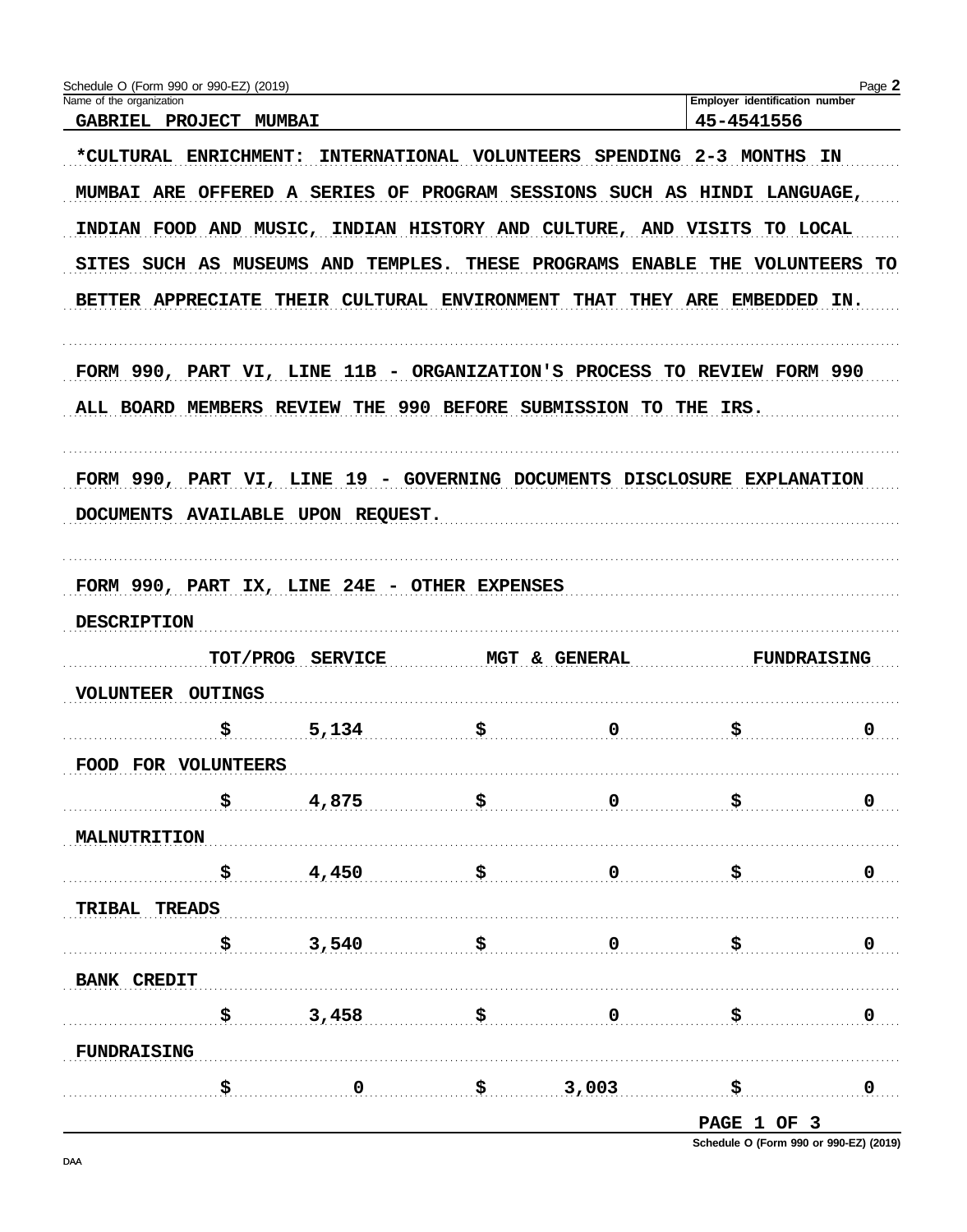| Schedule O (Form 990 or 990-EZ) (2019)<br>Name of the organization |                                                                                                                                     |                           |                                                                      | Employer identification number | Page 2                  |
|--------------------------------------------------------------------|-------------------------------------------------------------------------------------------------------------------------------------|---------------------------|----------------------------------------------------------------------|--------------------------------|-------------------------|
| GABRIEL PROJECT MUMBAI                                             |                                                                                                                                     |                           |                                                                      | 45-4541556                     |                         |
| SOCIAL MEDIA MARKETING                                             |                                                                                                                                     |                           |                                                                      |                                |                         |
| \$                                                                 | $\mathbf 0$                                                                                                                         | $\boldsymbol{\mathsf{S}}$ | $\mathbf 0$                                                          | \$.                            | 2,679                   |
|                                                                    |                                                                                                                                     |                           |                                                                      |                                |                         |
| <b>NAYA</b>                                                        |                                                                                                                                     |                           |                                                                      |                                |                         |
| \$                                                                 | 2,350                                                                                                                               | \$                        | $\mathbf 0$                                                          | \$                             | $\mathbf 0$             |
| MOKHADA FARMING INITIATIV                                          |                                                                                                                                     |                           |                                                                      |                                |                         |
| \$                                                                 | 1,750                                                                                                                               | \$                        | $\mathbf 0$                                                          | \$                             | $\mathbf 0$             |
| PRINTING FUNDRAISING MATE                                          |                                                                                                                                     |                           |                                                                      |                                |                         |
| \$                                                                 | $\boldsymbol{0}$                                                                                                                    | \$                        | $\mathbf 0$                                                          | \$                             | 1,641                   |
| <b>MASALA MAMAS</b>                                                |                                                                                                                                     |                           |                                                                      |                                |                         |
|                                                                    |                                                                                                                                     |                           |                                                                      |                                |                         |
| \$                                                                 | 1,605                                                                                                                               | \$                        | $\mathbf 0$                                                          | \$                             | $\mathbf 0$             |
| SAFE DRINKING WATER PROJE                                          |                                                                                                                                     |                           |                                                                      |                                |                         |
| \$                                                                 | 1,400                                                                                                                               | \$                        | $\mathbf 0$                                                          | \$                             | $\mathbf 0$             |
| <b>ONLINE PLATFORM</b>                                             |                                                                                                                                     |                           |                                                                      |                                |                         |
| \$                                                                 | 0                                                                                                                                   | \$                        | $\mathbf 0$                                                          | \$                             | 1,321                   |
| <b>BANK CHARGES</b>                                                |                                                                                                                                     |                           |                                                                      |                                |                         |
| \$                                                                 | $\mathbf 0$                                                                                                                         | \$                        | 1,202                                                                | \$                             | $\mathbf 0$             |
|                                                                    |                                                                                                                                     |                           |                                                                      |                                |                         |
| SUNDAR INDIA                                                       |                                                                                                                                     |                           |                                                                      |                                |                         |
| \$                                                                 | 928                                                                                                                                 |                           | $\begin{matrix} 5 \end{matrix}$ 0 $\begin{matrix} 6 \end{matrix}$ 5  |                                | $\mathbf 0$             |
| ONLINE MARKETING                                                   |                                                                                                                                     |                           |                                                                      |                                |                         |
| $\ddot{\bm{S}}$ , and $\bm{S}$                                     |                                                                                                                                     |                           | $\frac{1}{5}$ 870                                                    |                                |                         |
| HOUSE EQUIPMENT                                                    |                                                                                                                                     |                           |                                                                      |                                |                         |
| $\sim$ \$ 300 \$ 0 \$ 5                                            |                                                                                                                                     |                           |                                                                      |                                | $\overline{\mathbf{0}}$ |
| JACOB'S ACCOMODATIONS                                              |                                                                                                                                     |                           |                                                                      |                                |                         |
|                                                                    |                                                                                                                                     |                           |                                                                      |                                |                         |
|                                                                    | $\begin{array}{ccccccc} \texttt{\$} & & & \texttt{594} & & \texttt{\$} & & \texttt{0} & & \texttt{\$} & & \texttt{198} \end{array}$ |                           |                                                                      |                                |                         |
| <b>INSURANCE</b>                                                   |                                                                                                                                     |                           |                                                                      |                                |                         |
| 5                                                                  |                                                                                                                                     |                           | $\begin{array}{ccc} 0 & \texttt{\$} & 766 & \texttt{\$} \end{array}$ |                                | $\mathbf 0$             |
| <b>POSTAGE</b>                                                     |                                                                                                                                     |                           |                                                                      |                                |                         |
|                                                                    |                                                                                                                                     |                           |                                                                      | PAGE 2 OF 3                    |                         |

Schedule O (Form 990 or 990-EZ) (2019)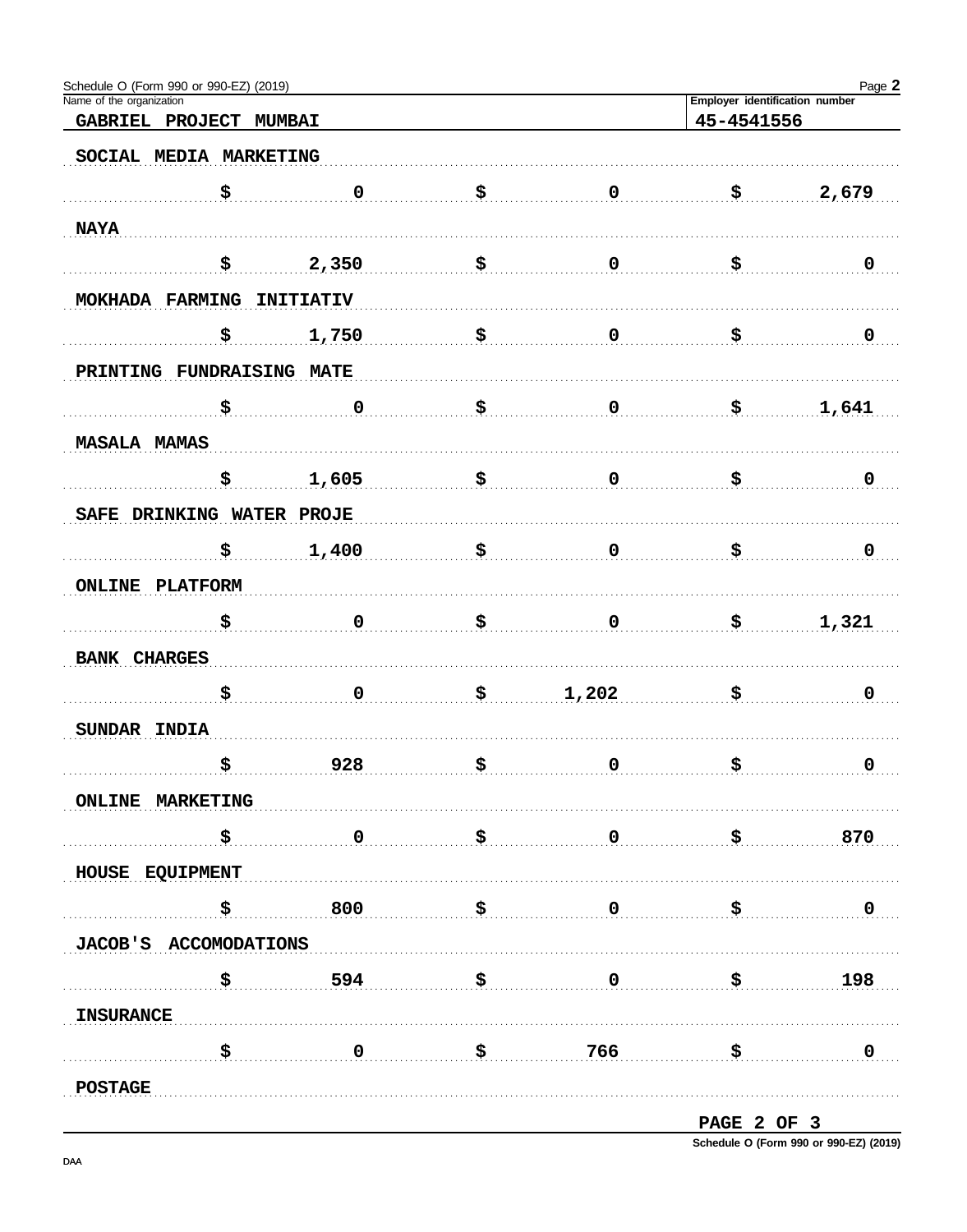| Schedule O (Form 990 or 990-EZ) (2019)<br>Name of the organization |                               |     |             |                                | Page 2         |
|--------------------------------------------------------------------|-------------------------------|-----|-------------|--------------------------------|----------------|
|                                                                    |                               |     |             | Employer identification number |                |
| GABRIEL PROJECT MUMBAI                                             |                               |     |             | 45-4541556                     |                |
|                                                                    | \$<br>618                     | \$. | $\mathbf 0$ | \$                             | $\overline{0}$ |
| HYGIENE PROJECTS                                                   |                               |     |             |                                |                |
|                                                                    | \$<br>550                     | \$  | $\mathbf 0$ | \$                             | $\overline{0}$ |
| <b>ASHTE GREEN 12</b>                                              |                               |     |             |                                |                |
|                                                                    | \$<br>500                     | \$  | $\mathbf 0$ | \$                             | $\overline{0}$ |
| <b>WEBSITE</b>                                                     |                               |     |             |                                |                |
|                                                                    | \$<br>$\overline{\mathbf{0}}$ | \$  | $\mathbf 0$ | \$                             | 395            |
| NAYA, SUNDARA, TRIBAL THR                                          |                               |     |             |                                |                |
|                                                                    | \$<br>350                     | \$  | $\pmb{0}$   | \$                             | $\mathbf 0$    |
| REPAIR & MAINTENANCE                                               |                               |     |             |                                |                |
|                                                                    | \$<br>$\pmb{0}$               | \$  | 181         | \$                             | $\mathbf 0$    |
| <b>MISCELLANEOUS</b>                                               |                               |     |             |                                |                |
|                                                                    | \$<br>$\pmb{0}$               | \$  | 51          | \$                             | $\mathbf 0$    |
| <b>TOTAL</b>                                                       |                               |     |             |                                |                |
|                                                                    | \$<br>32,902                  | \$  | 5,203       | \$                             | 7,104          |
|                                                                    |                               |     |             |                                |                |
|                                                                    |                               |     |             |                                |                |
|                                                                    |                               |     |             |                                |                |
|                                                                    |                               |     |             |                                |                |
|                                                                    |                               |     |             |                                |                |
|                                                                    |                               |     |             |                                |                |
|                                                                    |                               |     |             |                                |                |
|                                                                    |                               |     |             |                                |                |
|                                                                    |                               |     |             |                                |                |
|                                                                    |                               |     |             |                                |                |
|                                                                    |                               |     |             |                                |                |
|                                                                    |                               |     |             |                                |                |
|                                                                    |                               |     |             | PAGE 3 OF 3                    |                |

Schedule O (Form 990 or 990-EZ) (2019)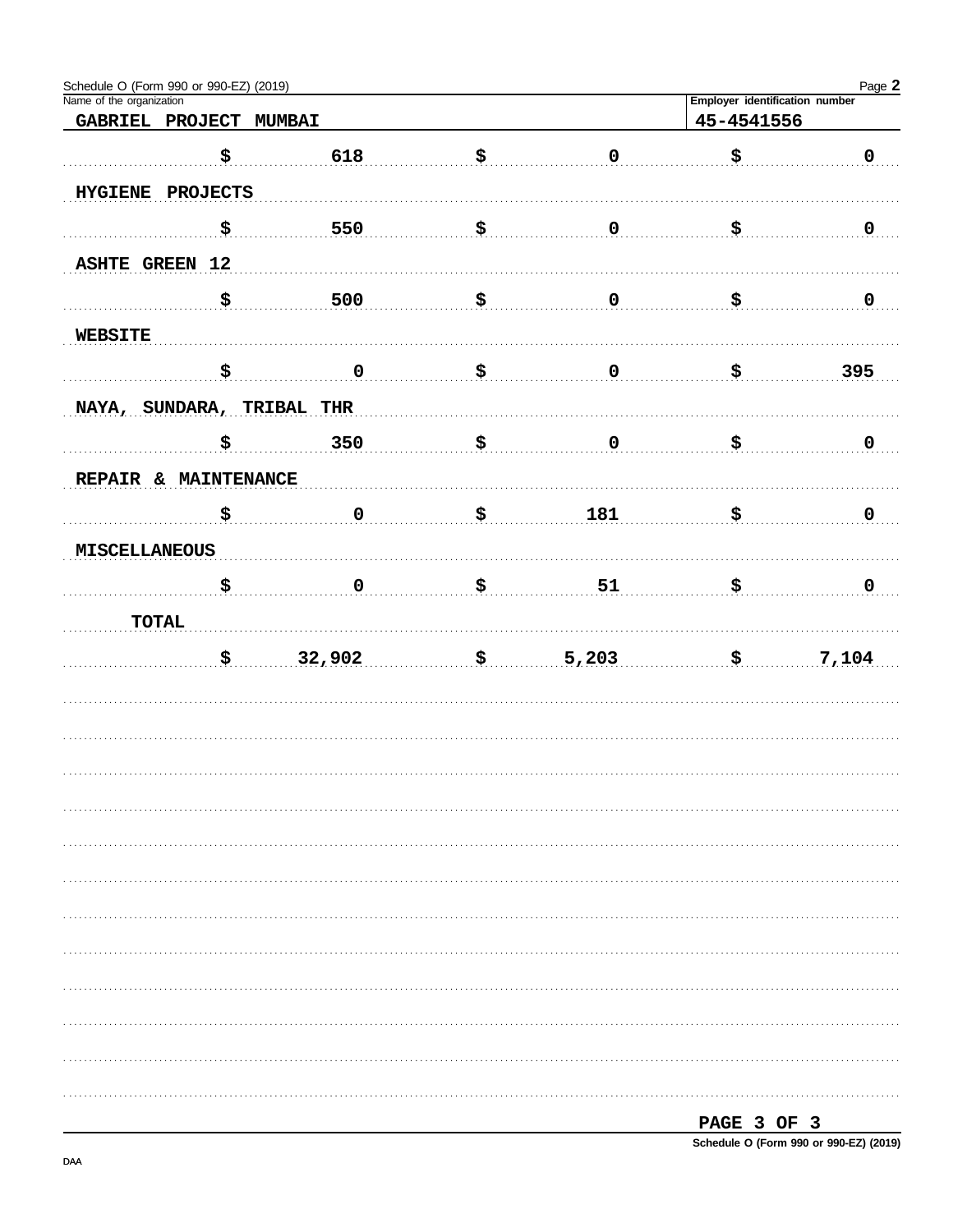Form **990**

# **Two Year Comparison Report**<br> **Partic Proper peginning**<br> **Partic Proper Partic Proper Proper Partic Proper Proper Proper Proper Proper Proper Proper Proper Proper Proper Proper Proper Proper Proper Proper Proper Proper Pro**

|                               | For calendar year 2019, or tax year beginning                                                        |     | , ending            |         |                                |
|-------------------------------|------------------------------------------------------------------------------------------------------|-----|---------------------|---------|--------------------------------|
| Name                          |                                                                                                      |     |                     |         | Taxpayer Identification Number |
|                               | GABRIEL PROJECT MUMBAI                                                                               |     |                     |         | 45-4541556                     |
|                               |                                                                                                      |     | 2018                | 2019    | <b>Differences</b>             |
|                               | 1. Contributions, gifts, grants                                                                      | 1.  | 256,856             | 304,903 | 48,047                         |
|                               | 2. Membership dues and assessments                                                                   | 2.  |                     |         |                                |
|                               | 3. Government contributions and grants                                                               | 3.  |                     |         |                                |
| Φ<br>$\overline{\phantom{a}}$ |                                                                                                      | 4.  |                     |         |                                |
| $\mathbf{C}$                  | 5. Investment income                                                                                 | 5.  |                     |         |                                |
| Φ<br>>                        | 6. Proceeds from tax exempt bonds                                                                    | 6.  |                     |         |                                |
| Φ<br>œ                        | 7. Net gain or (loss) from sale of assets other than inventory                                       | 7.  |                     |         |                                |
|                               | 8. Net income or (loss) from fundraising events                                                      | 8.  |                     |         |                                |
|                               | 9. Net income or (loss) from gaming                                                                  | 9.  |                     |         |                                |
|                               | 10. Net gain or (loss) on sales of inventory [1, 1, 1, 1, 1, 1, 1, 1, 1, 1, 1, 1                     | 10. |                     |         |                                |
|                               | <b>11.</b> Other revenue <i></i>                                                                     | 11. |                     |         |                                |
|                               | 12. Total revenue. Add lines 1 through 11                                                            | 12. | 256,856             | 304,903 | 48,047                         |
|                               | 13. Grants and similar amounts paid <i>contained and series</i> and strategies                       | 13. |                     |         |                                |
|                               |                                                                                                      | 14. |                     |         |                                |
| n<br>ω                        | 15. Compensation of officers, directors, trustees, etc.                                              | 15. | 5,000               | 9,150   | 4,150                          |
| n<br>⊆                        | 16. Salaries, other compensation, and employee benefits                                              | 16. | 16,345              | 52,252  | 35,907                         |
| Φ                             |                                                                                                      | 17. |                     |         |                                |
| ×                             |                                                                                                      | 18. | 5,493               | 2,748   | $-2,745$                       |
| ш                             | 19. Occupancy, rent, utilities, and maintenance <i>minimizorony</i>                                  | 19. |                     |         |                                |
|                               |                                                                                                      | 20. |                     |         |                                |
|                               | 21. Other expenses                                                                                   | 21. | 280,764             | 233,830 | $-46,934$                      |
|                               | 22. Total expenses. Add lines 13 through 21                                                          | 22. | 307,602             | 297,980 | $-9,622$                       |
|                               | 23. Excess or (Deficit). Subtract line 22 from line 12                                               | 23. | $-50,746$           | 6,923   | 57,669                         |
|                               | 24. Total exempt revenue                                                                             | 24. | 256,856             | 304,903 | 48,047                         |
|                               |                                                                                                      | 25. |                     |         |                                |
|                               |                                                                                                      | 26. |                     |         |                                |
|                               | 27. Total assets <b>construction</b> assets <b>construction 27.</b> Total assets <b>construction</b> | 27. | $\overline{7}$ ,701 | 24,624  | 16,923                         |
| Information                   | 28. Total liabilities                                                                                | 28. |                     | 10,000  | 10,000                         |
|                               | 29. Retained earnings                                                                                | 29. | 7,701               | 14,624  | 6,923                          |
| Other                         | 30. Number of voting members of governing body                                                       | 30. | 11                  | 11      |                                |
|                               | 31. Number of independent voting members of governing body                                           | 31. | 10                  | 10      |                                |
|                               | 32. Number of employees                                                                              | 32. | 0                   | 0       |                                |
|                               | 33. Number of volunteers                                                                             | 33. | 40                  | 40      |                                |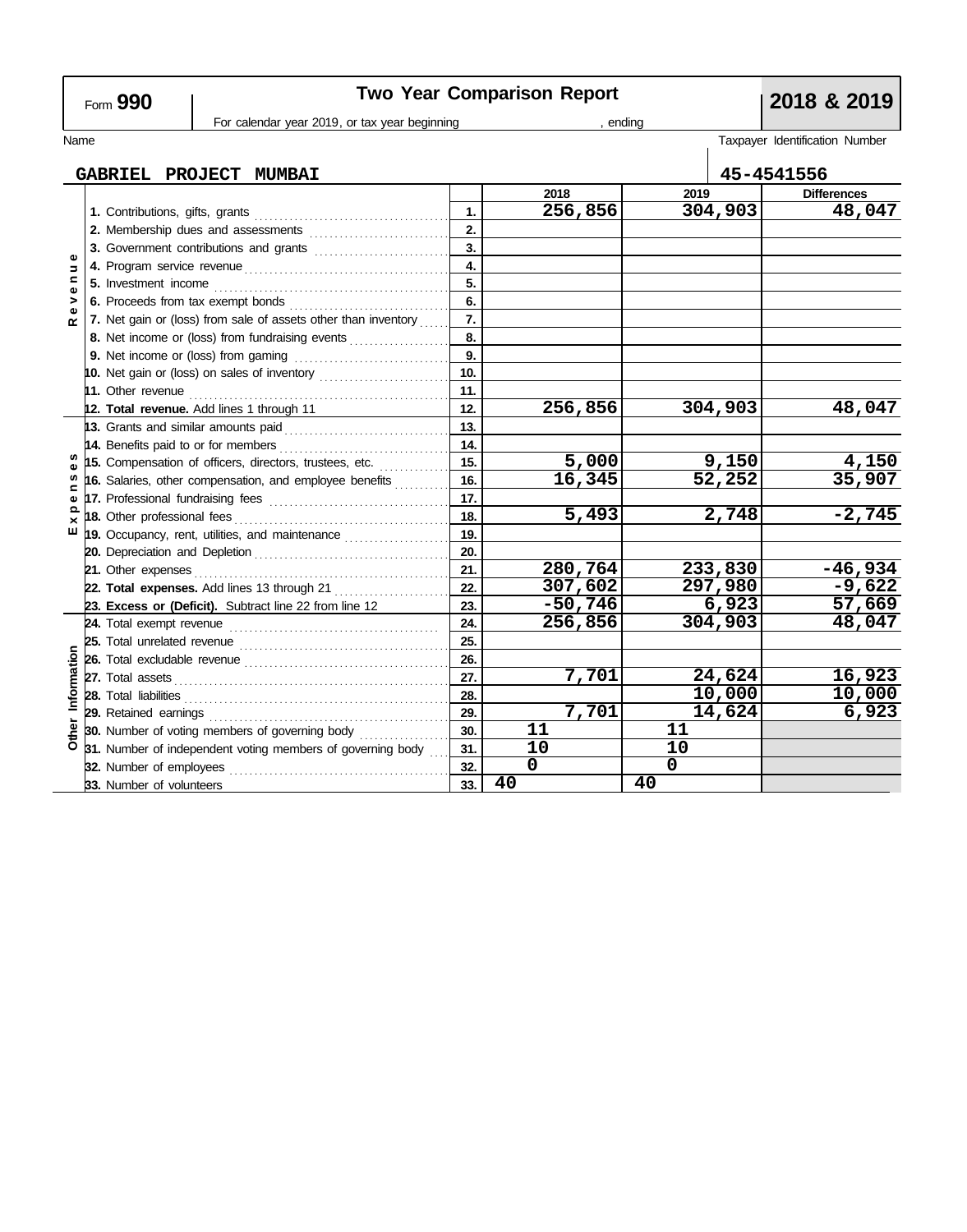| Form 990                |                                                        |                        |      | <b>Tax Return History</b> |           |         | 2019                                         |
|-------------------------|--------------------------------------------------------|------------------------|------|---------------------------|-----------|---------|----------------------------------------------|
| Name                    |                                                        | GABRIEL PROJECT MUMBAI |      |                           |           |         | Employer Identification Number<br>45-4541556 |
|                         |                                                        | 2015                   | 2016 | 2017                      | 2018      | 2019    | 2020                                         |
|                         |                                                        |                        |      |                           | 256,856   | 304,903 |                                              |
|                         |                                                        |                        |      |                           |           |         |                                              |
| Program service revenue |                                                        |                        |      |                           |           |         |                                              |
|                         |                                                        |                        |      |                           |           |         |                                              |
|                         |                                                        |                        |      |                           |           |         |                                              |
|                         |                                                        |                        |      |                           |           |         |                                              |
|                         | Gaming revenue (income/loss)  _________                |                        |      |                           |           |         |                                              |
|                         |                                                        |                        |      |                           |           |         |                                              |
|                         |                                                        |                        |      |                           | 256,856   | 304,903 |                                              |
|                         |                                                        |                        |      |                           |           |         |                                              |
|                         |                                                        |                        |      |                           |           |         |                                              |
|                         |                                                        |                        |      |                           | 5,000     | 9,150   |                                              |
|                         |                                                        |                        |      |                           | 16,345    | 52,252  |                                              |
|                         |                                                        |                        |      |                           | 5,493     | 2,748   |                                              |
|                         |                                                        |                        |      |                           |           |         |                                              |
|                         |                                                        |                        |      |                           |           |         |                                              |
|                         |                                                        |                        |      |                           | 280,764   | 233,830 |                                              |
|                         | Total expenses Manual Communication and Communications |                        |      |                           | 307,602   | 297,980 |                                              |
|                         | Excess or (Deficit) <b>Excess</b> or (Deficit)         |                        |      |                           | $-50,746$ | 6,923   |                                              |
|                         |                                                        |                        |      |                           |           |         |                                              |
|                         |                                                        |                        |      |                           | 256,856   | 304,903 |                                              |
|                         |                                                        |                        |      |                           |           |         |                                              |
|                         |                                                        |                        |      |                           |           |         |                                              |
|                         |                                                        |                        |      |                           | 7,701     | 24,624  |                                              |
|                         |                                                        |                        |      |                           |           | 10,000  |                                              |
|                         |                                                        |                        |      |                           | 7,701     | 14,624  |                                              |